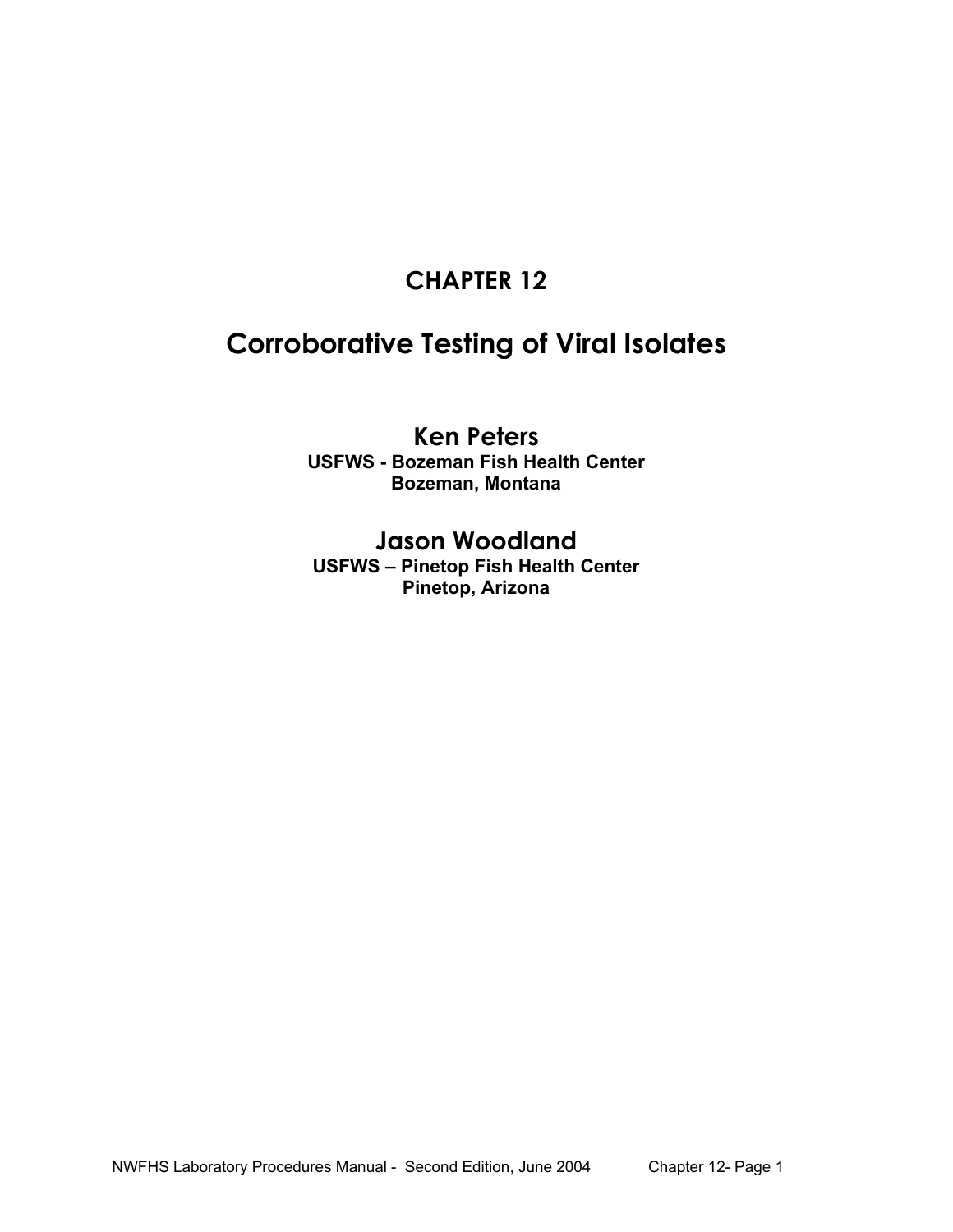# **I. Introduction**

Serological testing is an important step in viral identification and confirmation. Several viruses such as IHNV and VHSV can produce similar cytopathic effects on cell cultures making it difficult to determine the identification of the viral agent based on cell culture results alone. Serological tests are highly specific allowing accurate and rapid identification of viruses based on unique antigenic characteristics. The serum neutralization test has long been the standard test for corroboration of viral isolates for these reasons. However, advances in molecular techniques such as DNA probes and Polymerase Chain Reaction (PCR) allow identification of viral isolates based on their nucleotide sequences. These sequences are used to develop primers specific to the viral strain, or group of viruses. These molecular tools provide an increased sensitivity and unsurpassed specificity that allows rapid and accurate identification of viral isolates.

# **II. Plaque Reduction Serum Neutralization Assay**

Serum neutralization is one method of confirming the serological identity of a virus isolate. When a known concentration of a virus from tissue culture is incubated with a known dilution of specific neutralizing antiserum against that virus, the ability of the virus to then produce CPE when inoculated onto cells is significantly reduced (neutralized). This neutralization is often temporary such that with time the antigen-antibody complex (virus and antibody combined) breaks apart, freeing the virus, allowing it to again infect a cell. This is called "breakthrough" which can confound results if a neutralization test is not read soon enough. Generally, the results of the unknown virus dilutions can be read when the positive control of known virus is significantly neutralized (at least one  $log_{10}$  in titer or 80% plaque reduction).

There are at least two general variations of the virus neutralization test; constant virus concentration exposed to varying antiserum dilutions or varying virus concentrations exposed to a constant antiserum dilution. The latter type of test requires the least amount of antiserum and has less inherent error in preparation. The following method will apply for those viruses that will produce plaques under a semi-solid overlay (rhabdoviruses, birnaviruses, aquareoviruses, and some herpesviruses).

The plaque reduction serum neutralization assay - can be used to confirm the identity of suspected IHNV isolates from possible viral epizootics or from fish species. Flat bottom 24-well plates are used for this serum neutralization assay.

# **A. PREPARATION OF PLATES**

- 1. Determine number of plates needed for the assay. You will need three 24-well plates to run one unknown virus against one antiserum.
- 2. Prepare the plates and allow them to form a monolayer the day before you want to run the assay.
- **B. PREPARING DILUTIONS** of known virus, unknown virus, antiserum and normal serum
	- 1. Dilute antiserum to appropriate dilution with MEM. Various dilutions of antiserum will have to be tested against the control virus beforehand to determine the optimum neutralizing dilution. You will need 1.5 mL of diluted antiserum to run one unknown against one antiserum.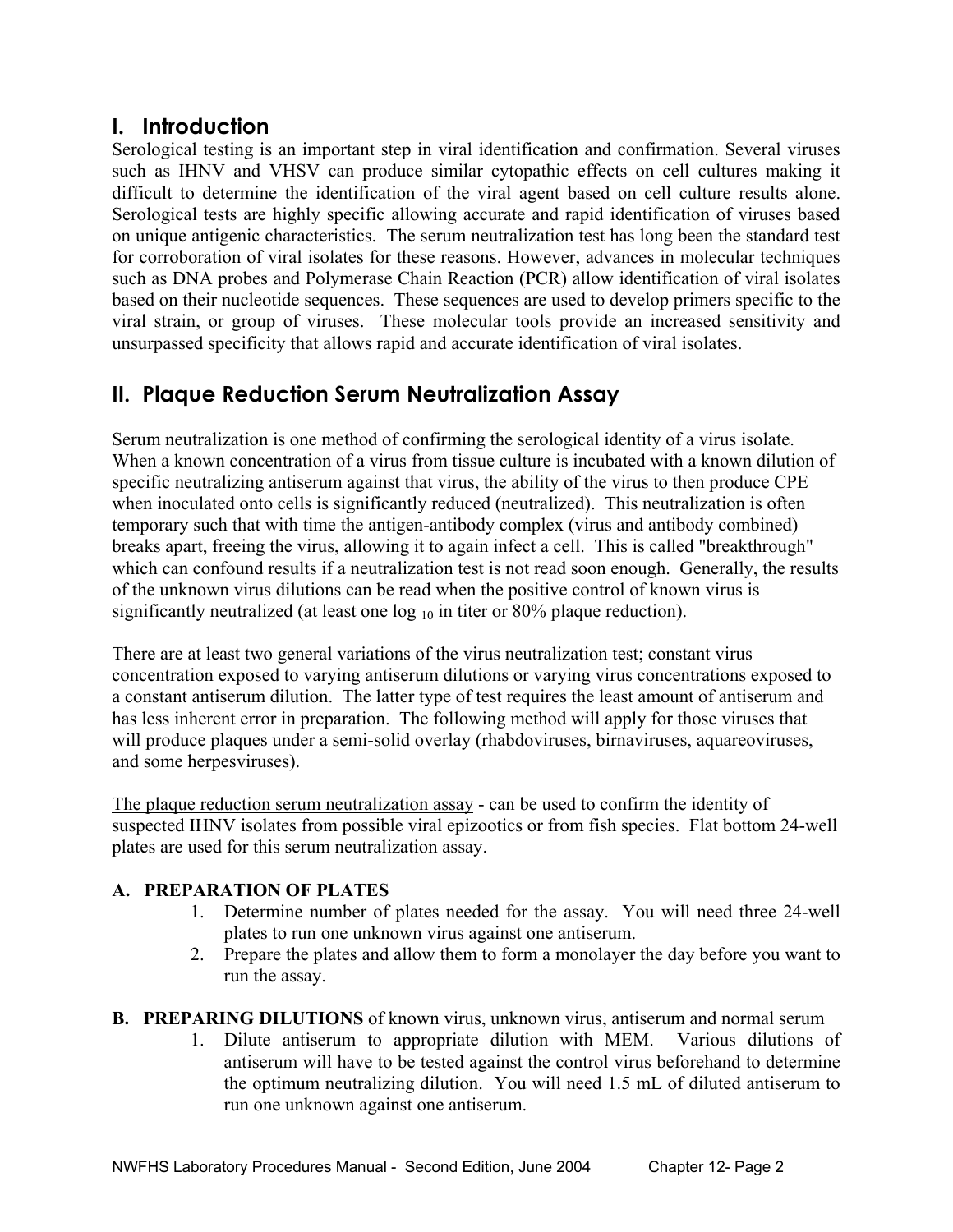- 2. Dilute normal serum with MEM to the same dilution as the antiserum. You will need 1.5 mL of diluted normal serum to run one unknown against one antiserum.
- 3. Dilute known virus and unknown virus to approximately  $1 \times 10^5$  pfu/mL with MEM. You will need 1.5 mL of diluted known and unknown virus.

#### **C. SETTING UP NEUTRALIZATION TEST AND CONTROLS**

- 1. Label a sterile unused 24-well plate appropriately, as in the example.
- 2. Aseptically pipet 200 µL of diluted antiserum into appropriate wells.
- 3. Aseptically pipet 200 µL of diluted normal serum into appropriate wells.
- 4. Aseptically pipet 200 µL of MEM into appropriate wells. Add 400 µL of MEM into tissue control well (MEM only).
- 5. Aseptically pipet 200 µL of each known and unknown virus into appropriate wells.
- 6. Incubate for one hour at room temperature on a rotary shaker.

#### EXAMPLE

|                 | Known Virus | В<br>Known Virus | A<br>Unknown<br>Virus | B<br>Unknown<br>Virus | <b>MEM</b>              |        |
|-----------------|-------------|------------------|-----------------------|-----------------------|-------------------------|--------|
| Antiserum       | $KV + AS$   | $KV + AS$        | $UV + AS$             | $UV + AS$             | <b>MEM</b><br>AS        | $^{+}$ |
| Normal<br>Serum | $KV + NS$   | $KV + NS$        | $UV + NS$             | $UV + NS$             | <b>MEM</b><br><b>NS</b> | $^{+}$ |
| MEM             | $KV + MEM$  | $KV + MEM$       | $UV + MEM$            | $UV + MEM$            | <b>MEM</b>              |        |

 KV Known virus UV Unknown virus AS Antiserum NS Normal serum MEM Minimum essential media

#### **D. PERFORMING THE ASSAY**

 1. Label the three 24-well plates to be used in the plaque assay. Three duplicate tests are run on one plate, i.e., plate 1 may contain:

e.g.,  $KV + AS$ ;  $UV + AS$ ;  $KV + NS$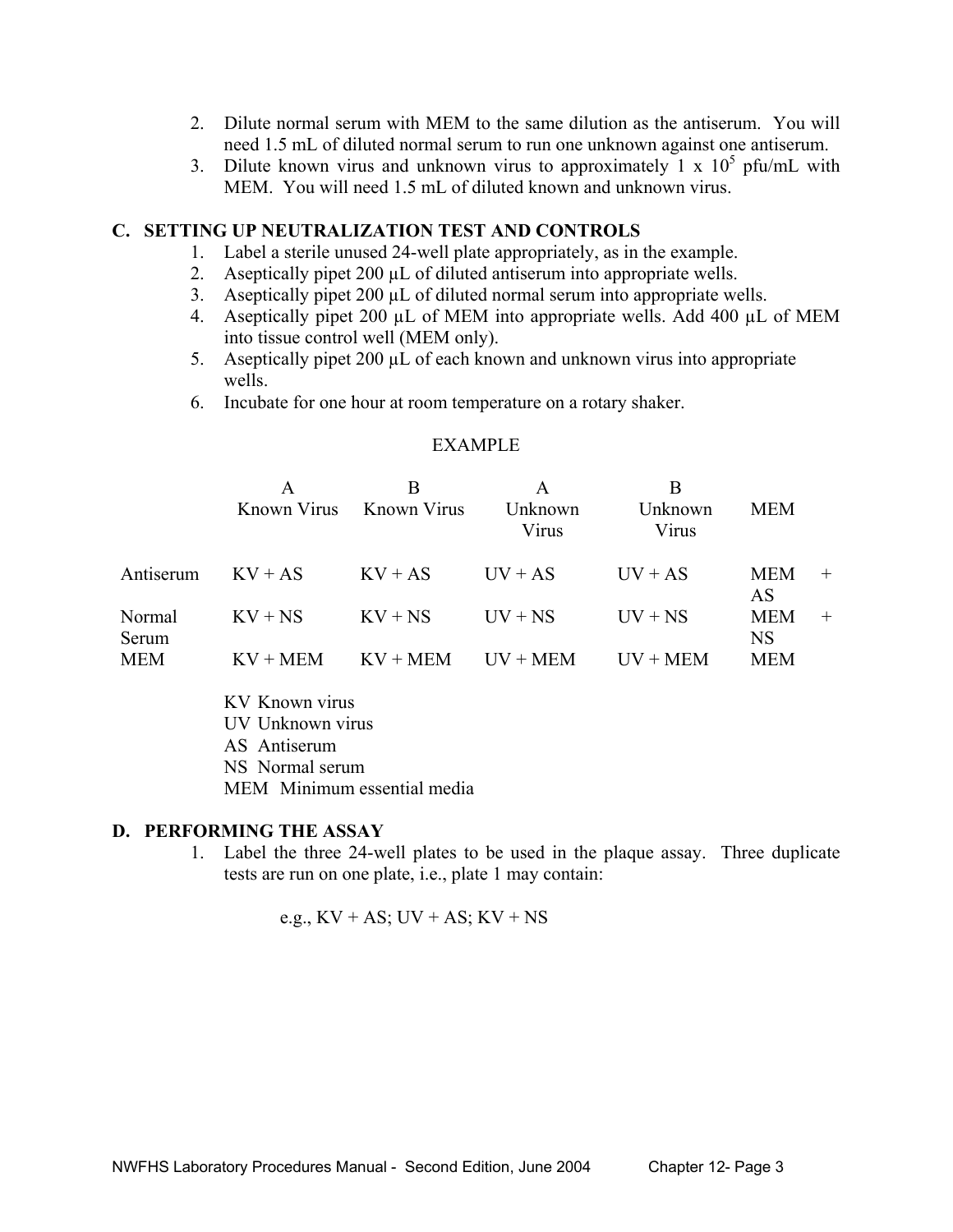| $KV + AS$ |   | $10^{-0}$ | $10^{-1}$ | $10^{-2}$ | $10^{-3}$ |
|-----------|---|-----------|-----------|-----------|-----------|
|           |   | $10^{-0}$ | $10^{-1}$ | $10^{-2}$ | $10^{-3}$ |
| $UV + AS$ |   | $10^{-0}$ | $10^{-1}$ | $10^{-2}$ | $10^{-3}$ |
|           | R | $10^{-0}$ | $10^{-1}$ | $10^{-2}$ | $10^{-3}$ |
| $KV + NS$ |   | $10^{-0}$ | $10^{-1}$ | $10^{-2}$ | $10^{-3}$ |
|           | R | $10^{-0}$ | $10^{-1}$ | $10^{-2}$ | $10^{-3}$ |

 The antiserum, normal serum and MEM controls can be run on the third plate using only  $10^0$  and  $10^{-1}$  dilutions.

- 2. Dilute 0.1 mL of the solution from each test well in the incubated 24-well plate  $10^{-0}$  to  $10^{-3}$  in 0.9 mL MEM dilution blanks. Dilute 0.1 mL of the mixture from each control well  $10^{-0}$  to  $10^{-1}$  in 0.9 mL MEM dilution blanks.
- 3. Overlay EPC cells with 100 µL of 7% PEG for a few minutes prior to inoculations. PEG solution should be made up in MEM-10.
- 4. Pipet 100 µL of each dilution into appropriate well of PEG-treated EPC cells.
- 5. Incubate for 30 minutes at room temperature to allow virus adsorption.
- 6. Overlay wells with 1 mL of methylcellulose overlay medium.
- 7. Incubate at 15°C for 7 days in a sealed plastic bag or plastic container.
- 8. Fix and stain plates by pipetting approximately 1 mL of 0.5% crystal violet in 40% formalin into each well and let stand for 1 hour.
- 9. Pour off stain, rinse monolayers with water and allow plates to air dry.
- 10. Count and record numbers of plaques.

# **E. INTERPRETATION**

- 1. The tissue control wells (MEM only), the  $AS + MEM$  wells and the  $NS + MEM$ wells should not have any plaques present. Plaques would indicate that the medium, antiserum or normal serum were contaminated with virus and the test must be repeated.
- 2. An 80% or greater reduction of plaques is considered a positive serum neutralization test and confirms the identity of the virus. The known virus control should always show an 80% or greater reduction for the test to be valid.
- 1. When determining if there is an 80% reduction of plaques, first look at the virus control wells. Determine the dilution where countable numbers of plaques are present. Calcate the mean pfu of the duplicate wells and compare this value to that of the virus  $+ AS$  wells at that same dilution. Subtraction of the latter value from the control value will provide the pfu/mL of virus remaining after neutralization.
	- a. Calculating pfu/mL: Viral titer for each sample is expressed as mean plaqueforming units (pfu) per mL of test tissue or per gram of tissue. The best wells to use for determining titer are those of the highest dilutions with between 20 and 200 plaques.
	- b. The following equation is used to express pfu/mL (or gram of tissue) in one well: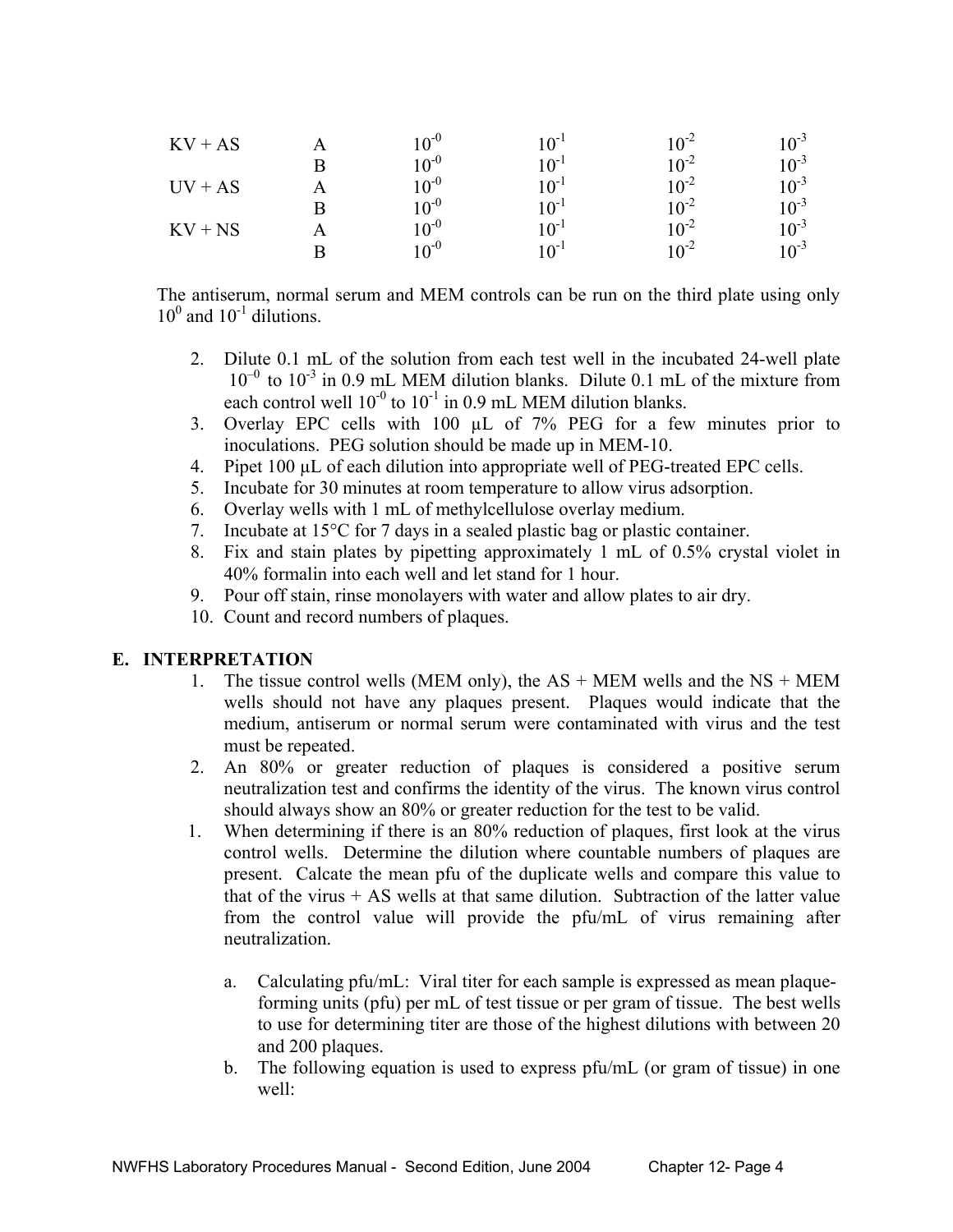# plaques x 1/tube dilution x  $1/\#$  mL added to well.

e.g. The 10<sup>-4</sup> well of ovarian fluid sample A has 20 plaques in the cell monolayer.  
\n1/tube dilution = 
$$
1/10^{-4} = 10^4
$$
  
\n $1/\# \text{ mL} = 1/0.1 \text{ mL} = 1/10^{-1} = 10^1$   
\n20 plaques x 10<sup>4</sup> x 10<sup>1</sup> = 2.0 x 10<sup>6</sup> pfu/mL ovarian fluid

 4. The normal serum + virus wells should not show any plaque reduction as compared to the virus positive MEM wells. If there is significant plaque reduction in the normal serum wells, this indicates that there is some nonspecific neutralization occurring with the virus and the serum.

 Another method of expressing neutralization is the neutralization index (NI). This value is calculated by subtracting the  $log_{10}$  pfu/mL value of the neutralized virus remaining from the value of the same un-neutralized virus in MEM. Example:

| Antisera    | $Log10$ pfu/mL Remaining Virus |          |            |      |
|-------------|--------------------------------|----------|------------|------|
|             | <b>IHNV</b>                    | NI       | VHSV       | NI   |
| <b>IHNV</b> | 2.0                            | 2.8      | 4.4        | 0.4  |
| <b>VHSV</b> | 4.8                            | $\bf{0}$ | $\leq$ 1 0 | >3.8 |
| <b>MEM</b>  | 4.8                            | $\bf{0}$ | 4.8        | 0    |

Using Log<sub>10</sub> pfu, a smaller value denotes greater neutralization.

 After conversion to NI the opposite is true, i.e., the larger the NI value the greater the neutralization.

# **III. Immunoblot**

Dot blot is a relatively simple and quick assay to differentiate virus detected in cell culture; however, it should be employed as an additional test for viral identification. Serum neutralization or PCR is still suggested for confirmation.

Run controls for each assay using known virus as positive controls; cell cultures and PBS as negative controls. Follow good laboratory techniques by handling all suspect samples as positive for virus. Discard capillary tubes, wash solutions, and all supplies coming in contact with samples into an appropriate biohazard container or a chlorine solution.

NOTE: Heat-inactivated IHN and VHS viruses (60°C for 2 hours) work well in dot blot and eliminate the need for biohazard precautions.

#### **A. BLOTTING PROCEDURES**

- 1. Don't touch the nitrocellulose membrane (paper) with hands. Use forceps and handle the paper by the edges.
- 2. Draw a grid of 1 cm squares on the paper using a permanent alcohol/waterproof marker.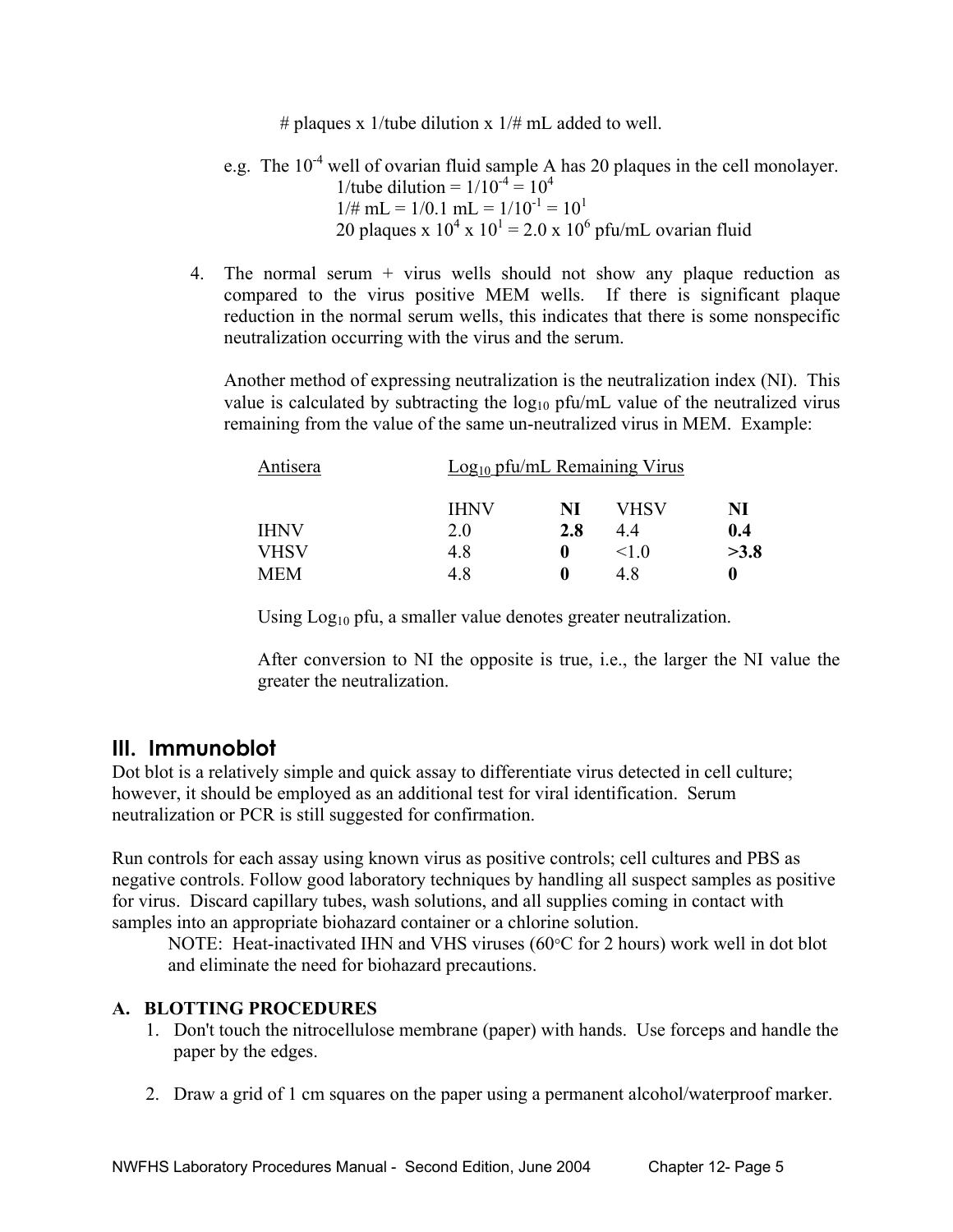Cut into strips; one strip will be used for each antisera.

- 3. Pour PBS 1X into a glass staining dish. Slide one edge of strip just under the surface of the PBS and slowly submerge paper until uniformly wet. After soaking for a few minutes, remove strips and air dry on bibulous paper for 5 minutes.
- 4. Make a map of your sample placement. With microcapillary tubes, slowly spot  $10\mu$ L of each sample on a square of the paper. Air dry until paper appears completely dry (approximately 5-10 minutes). If using two antisera, repeat this process, in the same order, on the second antisera strip.
- 5. In a glass staining dish, immerse the strips for 20 minutes in the 3% gelatin solution. Keep at 37°C to prevent gelatin from solidifying.
- 6. Remove each strip and quickly rinse in PBS 1X to remove excess gelatin. Then place each strip in a plastic Ziploc bag or "seal-a-meal" pouch and add 3-5 mL of the antisera of choice (IHN, IPN, or VHS). Seal and incubate at 37°C for 60 minutes. Agitate (by palpating pouch) every 15 minutes.
- 7. The primary antibody is saved for reuse. Open sack and carefully remove all antisera, making sure antisera is returned to its appropriate container.
- 8. Place the paper in a glass dish with Tween 20 solution (TPBS) and wash for 30 minutes, changing the TPBS every 10 minutes. The TPBS should be approximately 3-4 cm deep for each wash. Use a separate dish for each antisera used.
- 9. Put paper strips in a plastic Ziploc bag or "seal-a-meal" pouch and add 5-10 mL of the secondary antibody [goat anti-rabbit IgG conjugated with horseradish peroxidase (GAR- HRP)]. Incubate for 60 minutes at 37° C. Agitate every 15 minutes.
- 10. Open sack and discard the second antibody solution. Wash strips as in step 8 above.

#### **B. COLOR DEVELOPMENT**

- 1. Prepare solutions A and B at room temperature during the final wash. Mix the solutions immediately prior to use.
- 2. Put paper in a glass dish, add the color developer solution, and place in the dark. Allow to develop 7-10 minutes.
- 3. Remove strips from the developer and wash in running water for 15 minutes. Positive reactions will appear as dark blue spots where samples were blotted. Place strips between two 96-well plate sealers if you wish to keep results as reference or records.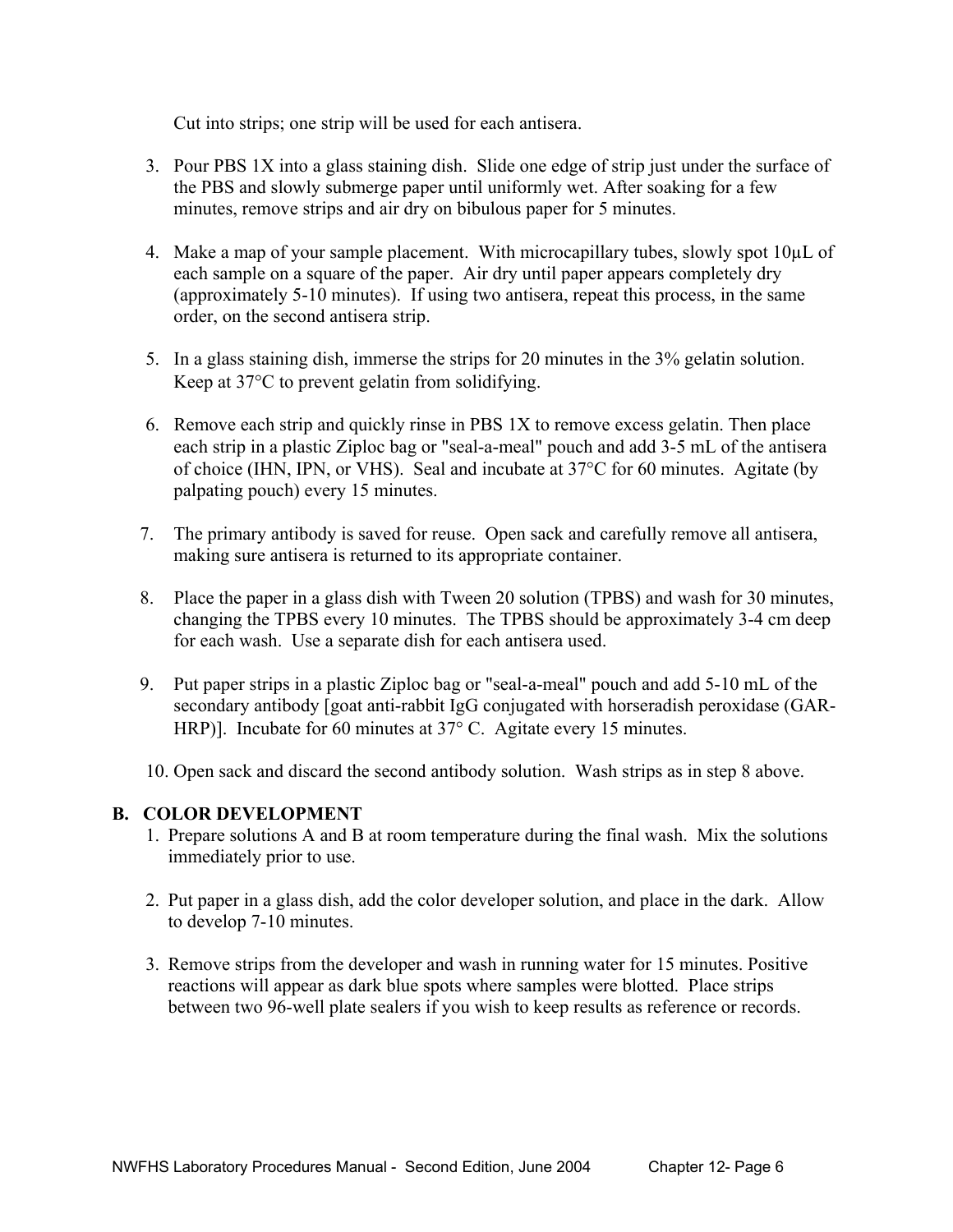#### **C. FORMULAS FOR DOT BLOT REAGENTS**

| <b>PBS 10X (Calcium &amp; Magnesium Free)</b> - Indefinite shelf life $\omega$ room temperature |                   |
|-------------------------------------------------------------------------------------------------|-------------------|
| NaCl                                                                                            | $80.0 \text{ gm}$ |
| KC <sub>1</sub>                                                                                 | $2.0 \text{ gm}$  |
| Na <sub>2</sub> HPO <sub>4</sub>                                                                | $11.5$ gm         |
| $KH_2PO_4$                                                                                      | $1.0 \text{ gm}$  |
| Thimerosal $(0.01\%)$                                                                           | $0.1$ gm          |
| qs to 1000 mL with cell culture water                                                           |                   |
| $1X$ - Shelf life at least 1 month $\omega$ room temperature<br>PBS.                            |                   |
| Cell culture water                                                                              | $900.0$ mL        |
| PBS $10X$ (Ca <sup>++</sup> , Mg <sup>++</sup> free)                                            | $100.0$ mL        |
| 3% Gelatin - Shelf life stable for at least 1 month $\omega$ 4°C                                |                   |
| Gelatin [Enzyme Immunoassay (EIA) Grade]                                                        | $3.0 \text{ gm}$  |
| PBS 1X                                                                                          | $100.0$ mL        |
| Heat or microwave to dissolve gelatin.                                                          |                   |

 Tween 20 Solution (TPBS) - Shelf life at least 1 month @ room temperature PBS 1X 500.0 mL Tween 20 0.1 mL (5 drops)

Primary Antibody – Recommended dilution for the primary antibody (i.e., rabbit antisera against IHN, IPN, or VHS) is 1:1000.

Secondary Antibody - Goat anti-Rabbit Horseradish Peroxidase Conjugate (GAR-HRP)

|                | 1:2000       | 1:3000       |
|----------------|--------------|--------------|
| <b>GAR-HRP</b> | $10.0 \mu L$ | $10.0 \mu L$ |
| PBS 1X         | $20.0$ mL    | $30.0$ mL    |

| Color Development Solution (CDS)                                                         |                       |  |
|------------------------------------------------------------------------------------------|-----------------------|--|
| Solution A - HRP Color Development Reagent                                               | $30.0$ mg $(0.03$ gm) |  |
| Cold methanol (reagent grade)                                                            | $10.0$ mL             |  |
| Solution B - Cold hydrogen peroxide (30% stabilized                                      | $30.0 \mu L$          |  |
| reagent grade) (Recommend J. T. Baker,                                                   |                       |  |
| cat. #JT-2186-1, 500 mL.)                                                                |                       |  |
| PBS 1X                                                                                   | $50.0$ mL             |  |
| <u>Dropero A and B solutions during final west period</u> prior to solar development. Mi |                       |  |

Prepare A and B solutions during final wash period, prior to color development. Mix A and B solutions together immediately prior to use to make color development solution.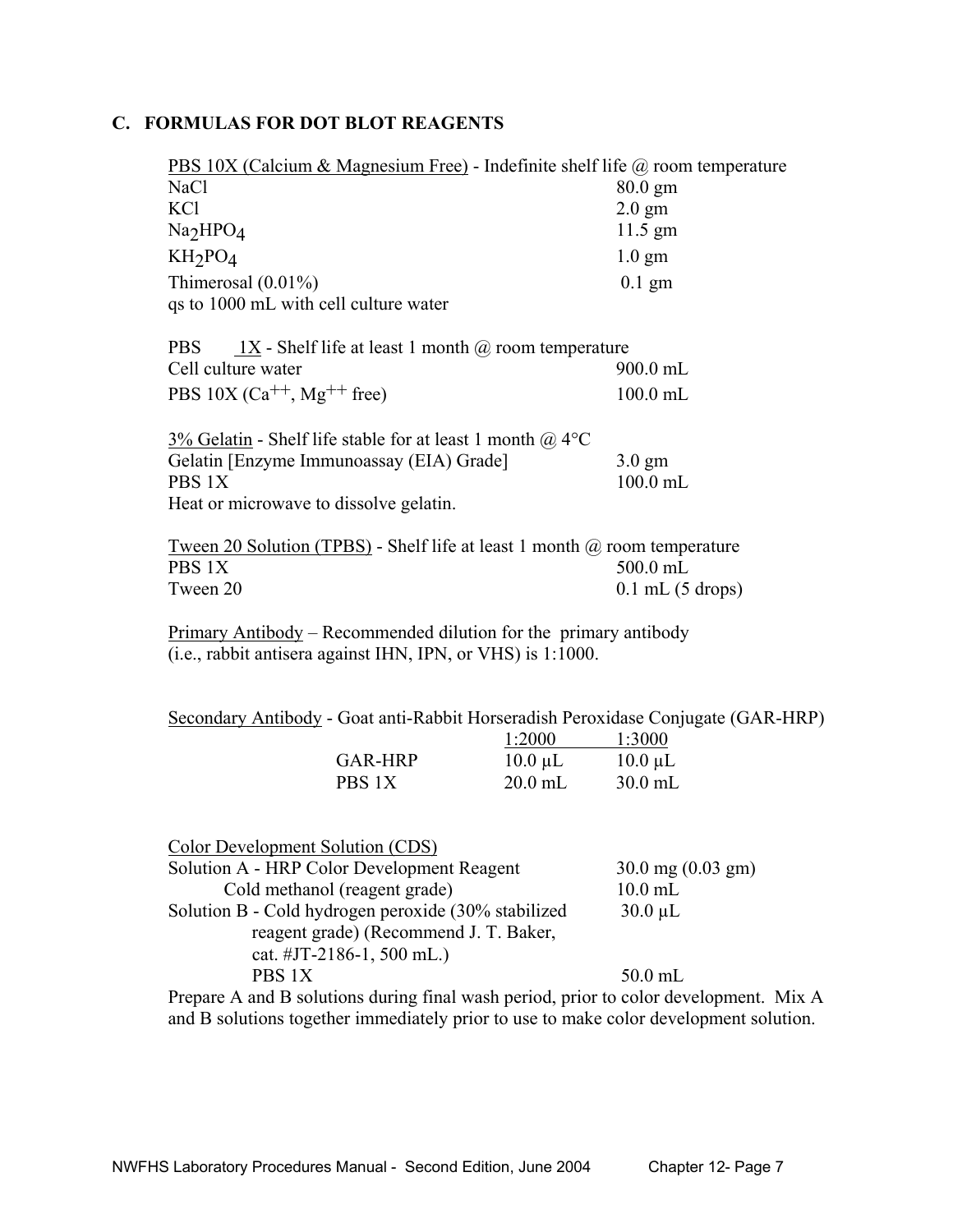# **IV. Indirect Fluorescent Antibody Test (IFAT) for Viral Identification**

Immunofluorescence assay for IHNV is used as another serological test for confirming the identity of a viral isolate as IHNV (LaPatra et al. 1989). The assay uses a primary mouse anti-IHNV monoclonal antibody and a goat anti-mouse IgG FITC conjugate. The assay is performed in microwells of standard FAT slides.

# **A. MATERIALS**

 cleaned FAT slides and coverslips (Freed, Inc.) disposable petri dishes gauze swabs airtight plastic container filtered  $(0.45 \mu m)$  distilled water MEM-10-3X (3x antibiotic) EPC cells MAb mouse monoclonal anti-IHNV antiserum (or other suitable antiserum) Goat anti-mouse IgG FITC conjugate (Cappel) known and unknown virus isolates

# **B. SETUP**

- 1. Work is done in a tissue-culture hood.
- 2. Clean FAT slides in 70% alcohol and wipe with gauze swabs.
- 3. Place the clean slides in the sterile petri dishes (chambers), 1 slide per dish. Cut 2 strips from a gauze swab and lay in the dish alongside the slide. (Soak the gauze with distilled water for humidity.)
- 4. Seed each of the necessary wells with EPC cells in MEM-10-3X of sufficient density to monolayer overnight (1 drop per well from 5-mL pipet). Put all chambers into an airtight container and incubate at 21<sup>°</sup>C overnight.

# **C. SAMPLE INOCULATIOIN AND INCUBATION**

- 1. When cells are ready, the medium is dumped from each slide into a waste beaker containing bleach.
- 2. Add a tissue-culture isolate of suspected IHNV to cells, 1 drop per well. Replicate slides are prepared, one for each incubation period; - 8, 12, 24 and 48 hours. The suspect IHNV isolate should be taken from a culture having 3-4+ CPE.
- 3. Replicate controls are prepared at the same time, on different slides, for identical treatment and incubation periods. Place experimental and control slides each in separate chambers at  $15^{\circ}$ C for the prescribed times. Controls should include: a known IHNV isolate stained with and without the primary antiserum ( these could be on the same slide) followed by the conjugate; uninfected cells stained with all reagents.

 For a single tested isolate there would be: 4 slides of cells infected with unknown virus, each in a single chamber for the 4 incubation periods; 4 slides of cells infected with known IHNV in another chamber; and 4 slides of uninfected cells in a third chamber. Hence, there would be 3 slides (unknown, known, uninfected) removed for staining at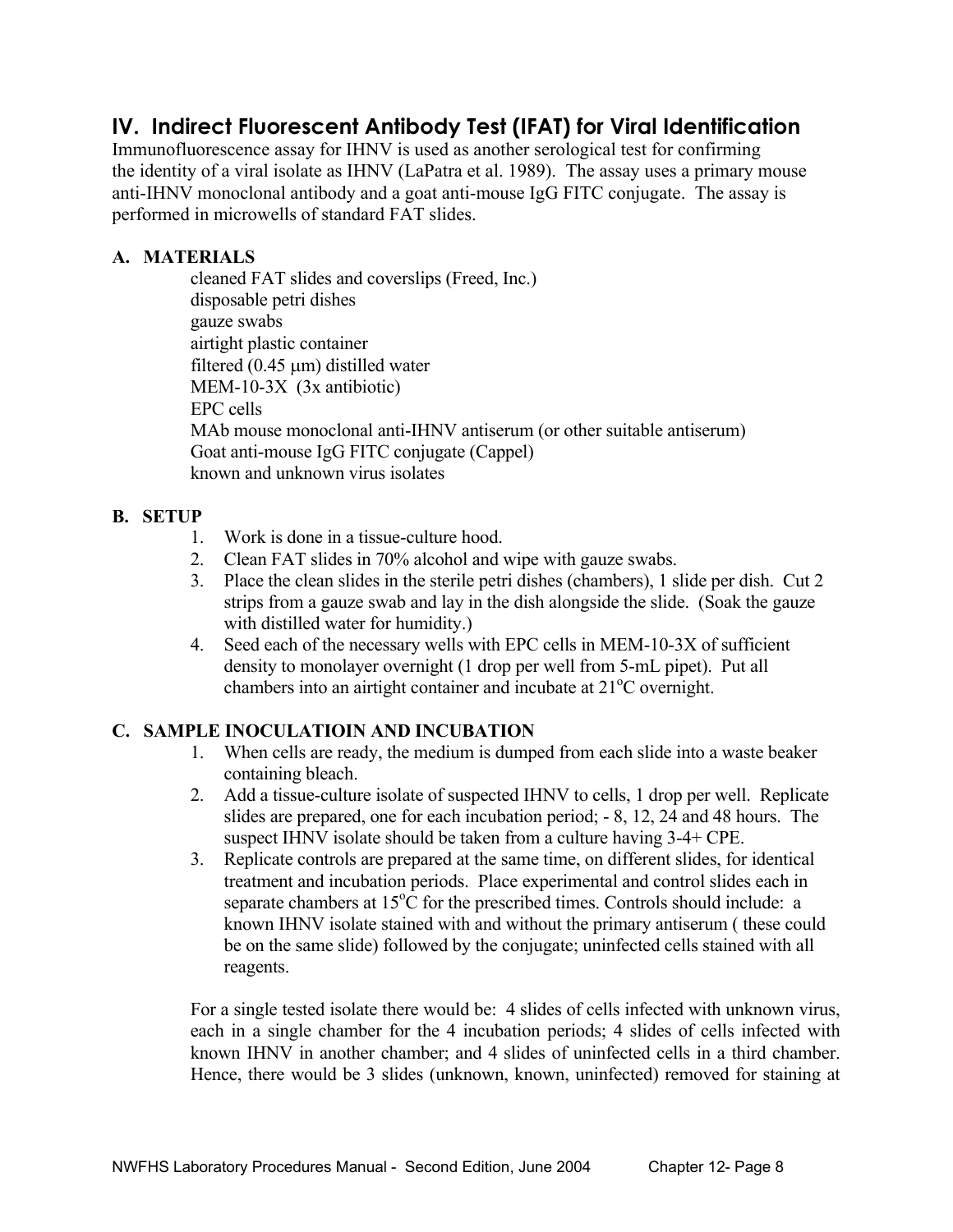each incubation interval. The optimum sample will be the incubation interval just prior to early CPE.

# **D. FIXATION**

- 1. At scheduled incubation periods, an experimental and the 2 control slides are washed for 5 minutes in a Coplin jar containing cold PBS.
- 2. Slides are fixed in methanol for 10 minutes.
- 3. Slides can be stored at  $4^{\circ}$ C until ready to stain.

# **E. STAINING**

- 1. Undiluted MAb is added to appropriate wells (except negative IHNV control) and allowed to incubate for 5 minutes.
- 2. Rinse slides in 0.45 µm filtered distilled water for 5 minutes and gently shake free of water.
- 3. Goat anti-mouse conjugate diluted 1:160 (or as determined) is added to each well for 5 minutes.
- 4. Rinse in filtered distilled water for 5 minutes as above and shake off excess water.
- 5. Remove and coverslip with a minimum amount of FA mounting fluid and observe at 1000X for cytoplasmic fluorescence in the known positive control. No fluorescence should be observed in the negative controls. Read results for the unknown samples.

# **V. Biotinylated DNA Probes for Detection of IHNV and Distinction Between the European and North American Strains of VHSV**

Introduction: The DNA Probe detects and identifies isolates of IHNV, North American VHSV, and European VHSV, using a dot blot procedure from infected fish cell cultures.

Biotinylated DNA probes for IHNV and both European and North American strains of VHSV were developed by Deering et al.(1991) and by Batts et al. (1993). The probes hybridize with different sequences within the messenger RNAs of the nucleoprotein (N) gene elicited by each of the viruses that are extracted from tissue culture cells that have been infected for 24-48 hours. The probe for North American VHSV hybridizes specifically with a nearly unique 28-nucleotide sequence following the open reading frame of the N gene mRNA. The probe recognizing all strains of VHSV binds to a 29-nucleotide sequence near the center of the N gene common to both American and European strains. The IHNV-specific probe (Deering et al. 1991) recognizes a 30 base sequence unique only to IHNV.

# **A. DNA PROBE SET UP**

Two days before running DNA Probe Test:

 1. Prepare a 24-well microtiter plate with EPC or CHSE-214 cells so that it will be confluent by the next day.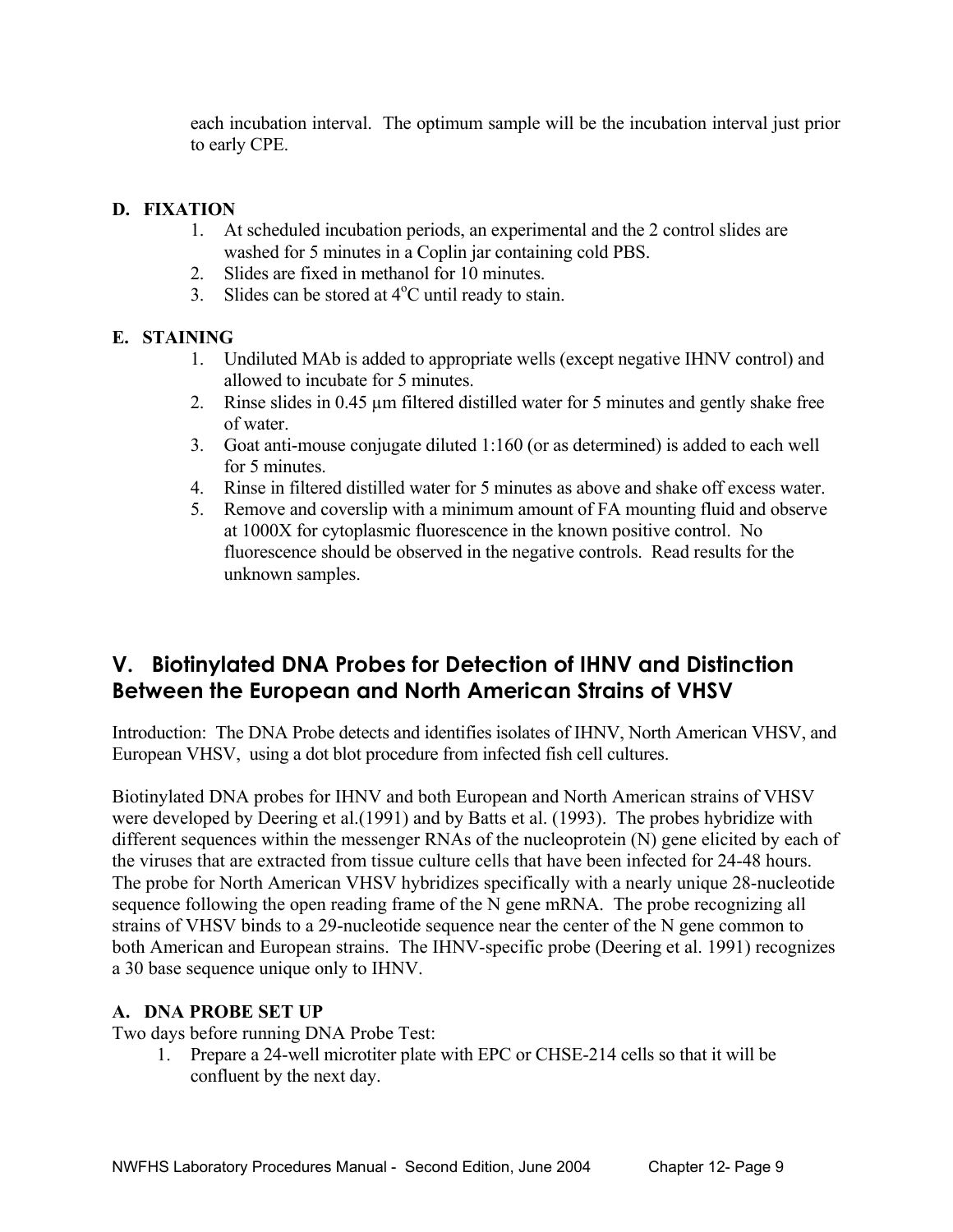- 2. If necessary, make up DEPC-treated water at a concentration of 1 mL DEPC to 1 L of distilled water. Mix on stir plate until thoroughly mixed. Make at least 5-6 L for treating glassware.
- 3. Rinse needed glassware with DEPC treated water and let dry. Store on shelf in an area dedicated for this use.
- 4. Sterilize distilled water and make up solutions that need to be autoclaved (solutions f, g, l, m, n).

One day before running DNA probe test:

- 1. Inoculate viral isolates onto cell monolayers in 24-well plate. Use several wells per isolate. Inoculate 2 wells with MEM-10-TRIS to use as a negative control. There should be no CPE when mRNA is extracted. Use dilutions if CPE occurs in 24-48 hrs. Incubation of virus on cells may require up to 48 hrs for adequate mRNA from certain isolates.
- 2. Prepare all other solutions needed to run the test. Adjust pH of final products carefully.
- 3. Fill both water baths and turn on. Adjust to 55°C and 65°C.
- 4. Get out rotator, Hybridot, and Seal-a-Meal and make sure they are operational.

## **B. DNA PROBE TEST PROCEDURE**

- 1. Extraction of mRNA from infected cells:
	- a. Preparation
		- (1) Place crushed ice in a tray with microcentrifuge racks.
		- (2) Make sure water baths are at 55°C and 65°C.
		- (3) Always wear latex gloves.
		- (4) Label tubes to be used.
	- b. Pipet off the infectious medium above cells and add 0.5 mL RNAzol B to each well. Replace lid and put on rocker for 5-10 minutes at room temperature to digest cells.
	- c. During step b put 50 µL cold chloroform/iso-amyl alcohol into labeled siliconized 1.7-mL tubes and keep on ice.
	- d. Triturate the cell debris in each well with a 1-mL pipet five times and transfer solution into the labeled chloroform/iso-amyl tubes. Vortex the tubes 3 seconds each and store on crushed ice for 5 minutes to allow phase separation.
	- e. Centrifuge the suspension at 10,000 rpm for 15 minutes. The RNA will remain in the clear aqueous phase and the DNA and protein will be left in the lower blue phenol phase.
	- f. During step e, put 0.25 mL of cold absolute isopropyl alcohol into new labeled tubes and store on ice. Keep the alcohol at -20°C until ready for use.
	- g. Transfer the aqueous phase containing the RNA (0.25 mL, no blue fluid) into the tube with 0.25 mL absolute isopropyl alcohol. Vortex for 1 second and chill tubes on ice for 15 minutes to precipitate RNA.
	- h. Centrifuge for 15 minutes at 10,000 rpm and remove as much fluid as possible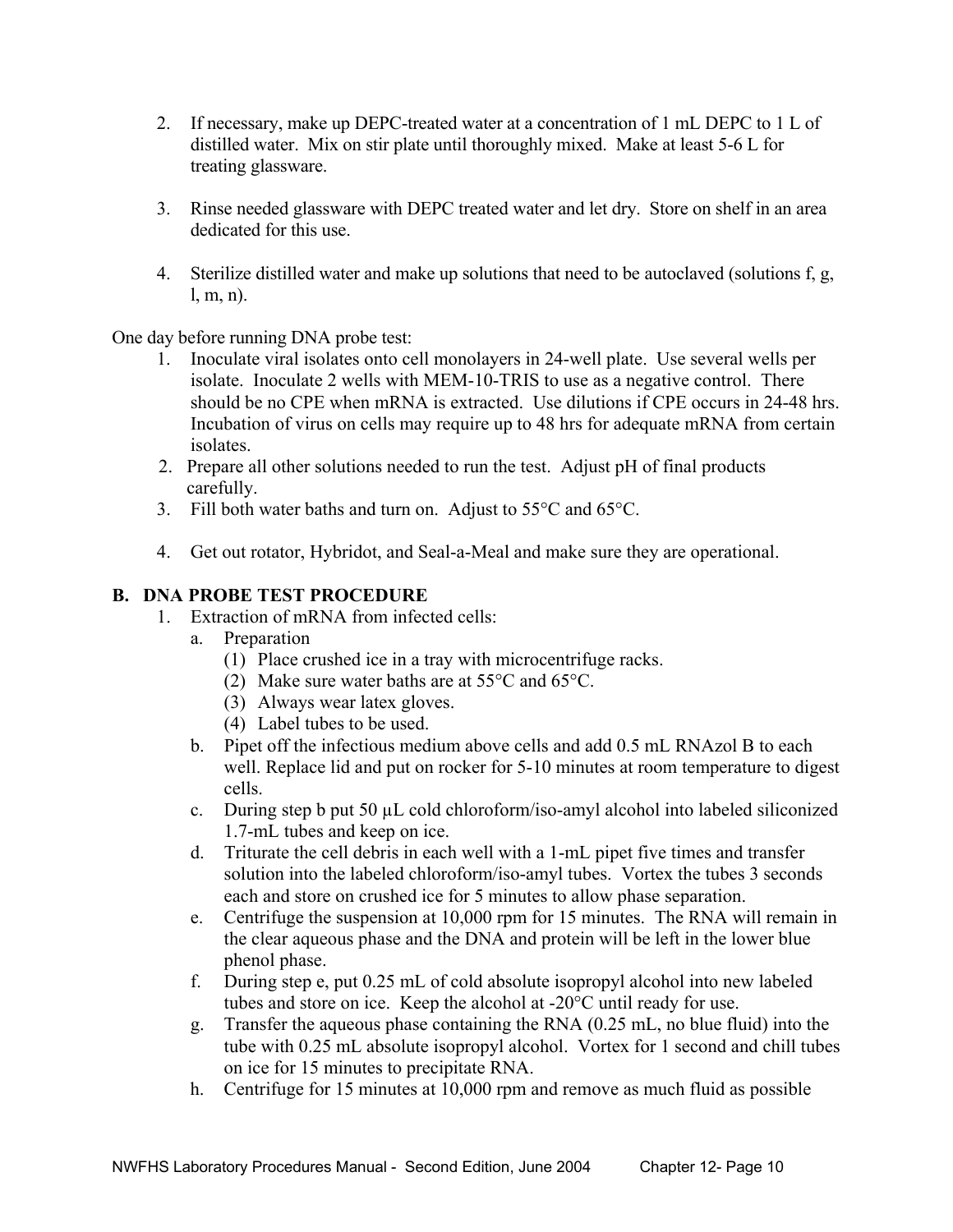from pellet. When you centrifuge, put the hinge of the microtube on the top. The pellet will be on that side and may be very difficult to see.

- i. During step h, prepare nitrocellulose membrane:
	- i. Wet membrane in distilled water for 1 minute. Wet by capillary action at an angle.
	- ii. Pour water off.
	- iii. Soak for at least 5 minutes in 10X standard saline citrate (SSC).
- i. For each probe used, heat approximately 140 µL of North American VHSV, Common VHSV and IHNV PCR products for 1 minute in boiling water to denature the DNA. Transfer to ice. If only two probes are used, heat about 250 µL of product.
- k. Warm prehybridization buffer to 55°C in water bath.
- l. Add 170 µL autoclaved distilled water to RNA pellets. Mix by flicking bottom of tube and warm tubes in 65°C water bath for 15-20 minutes. RNA pellets should dissolve. Mix again. Pellets appear as small white or brown flakes.
- m. Add 170 µL of 20X SSC into tubes containing dissolved RNA pellets and store on ice.
- n. During step k put wetted membrane in Hybridot. Attach vacuum pump hoses to blotting device.
- o. Add 200 µL of 10X SSC to each well of blotting device. Membrane should not be dry when RNA is added. Try to avoid trapping air in the wells of the Hybridot.
- p. Mix gently and add 100 µL of each RNA solution to wells of Hybridot which contain 200 µL of 10X SSC. Blot PCR products last.
- q. Apply vacuum at 5 psi. After all solutions are added leave vacuum on 10-15 psi for about 1 minute. Turn off vacuum. Poke holes with pipet tip into empty wells for easy cutting of membrane.
- r. Dismantle apparatus and remove membrane with forceps. Transfer membrane to thick filter paper wetted with 10X SSC.
- s. Cut membrane into sections and label.
- t. Transfer membranes to dry sheet of blotting paper and cover with a second sheet. Microwave for 60 seconds on high to attach nucleic acids to membrane. Weights can be placed on sides of the blotting paper to keep it from curling up.
- 2. Hybridization of probes with RNA on nitrocellulose membrane:
	- a. For prehybridization, place membranes spot-side-up into separate Seal-A-Meal® pouches. Add 10 mL prehybridization buffer to each pouch, remove air bubbles, and seal. Prehybridize for 30 minutes to 24 hours at 55°C in water bath.
	- b. Thaw the probe solutions and heat to 50-55°C. Cut off edge of pouches and pour off the prehybridization buffer. Add 10 mL of each probe solution (prediluted in buffer) to the respective pouch and re-seal. React membranes in probe solutions for 1 hour to 24 hours at 55°C in water bath. If you are using probes that are not prediluted, do not pour off the prehybridization buffer and add 100 µL of probe.
	- c. Remove probe solutions from pouches and store in tubes at -20°C for reuse up to 5 times.
	- d. Transfer membranes into 40 mL post-hybridization solution in a buffer dish. Wipe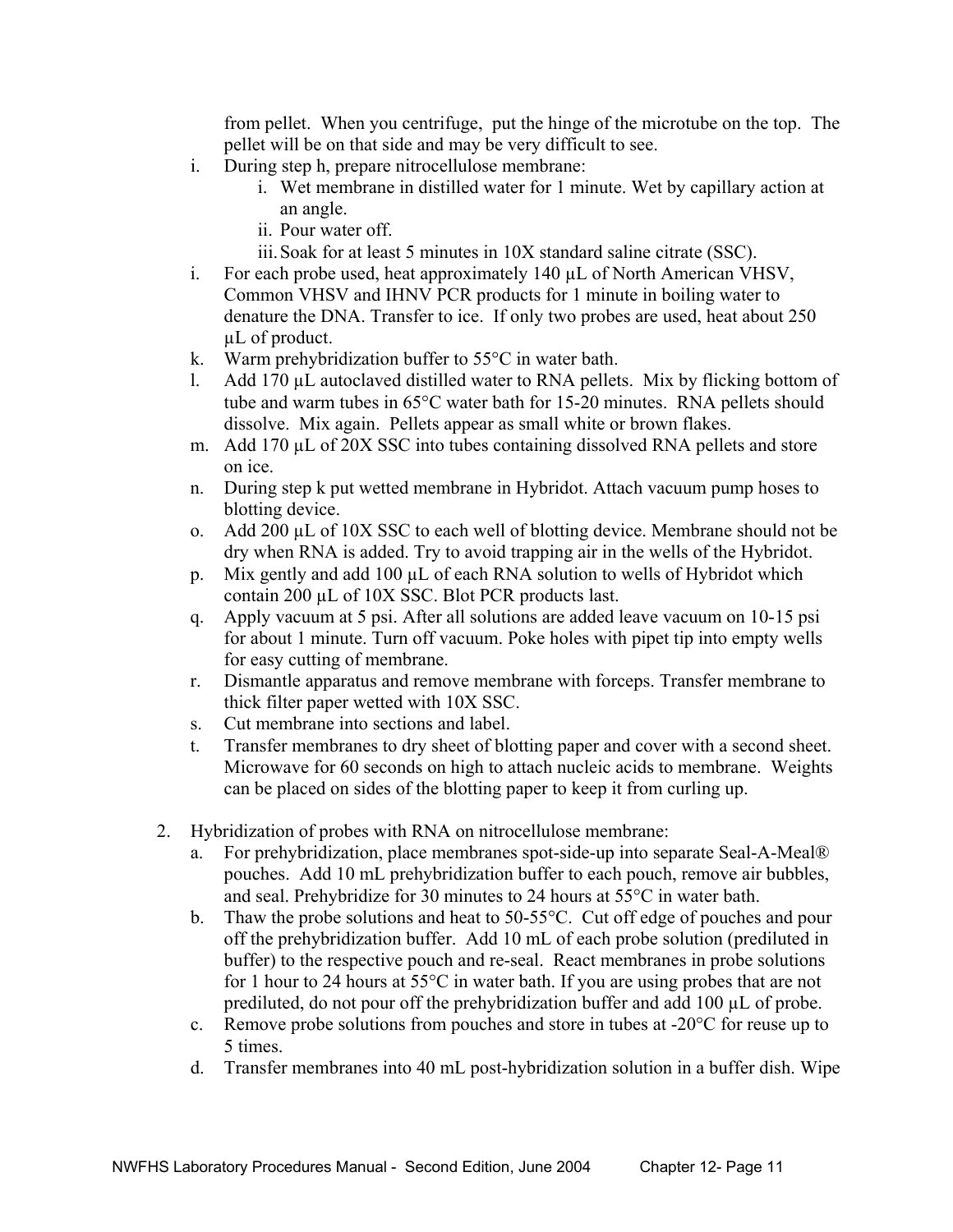forceps between each membrane. Discard solution and add 40 mL fresh post-hybridization solution and wash for 15 minutes on rocker at RT. Wash two more times with 40 mL buffer for 15 minutes each on the rocker at RT.

- e. Put dish with membranes and pre-warmed post-hybridization buffer into 55°C waterbath for 15 minutes. Cover dish with parafilm.
- f. Warm color development buffer to RT.
- g. Rinse membranes briefly with 40 mL of Buffer A.
- 3. Color development of biotinylated probe:
	- a. Incubate membranes in a solution containing 40 µL streptavidin/alkaline phosphatase conjugate in 40 mL Buffer A for 30 minutes on rocker at RT. The conjugate can be used up to five times.
	- b. Rinse membranes briefly in 40 mL Buffer A and then wash twice in 40 mL Buffer A on the rocker for 7 minutes at RT.
	- c. Wash twice in 40 mL Buffer B on the rocker for 7 minutes at RT.
	- d. Immediately before use, add 0.4 mL alkaline phosphatase (AP) color reagent A and 0.4 mL AP color reagent B to 39.2 mL color development buffer warmed to RT.
	- e. Add 40 mL color development solution to the dish containing the membranes. Store in the dark for 15 minutes on the rocker at RT. The rocker can be placed under a box for this step.
	- f. Wash membranes in distilled water for 10 minutes with at least one change of water. Store membranes in distilled water until ready to photograph.
- 4. Probes for IHNV and VHSV are synthesized from the sequences given in Derring et al. (1991) or Batts et al. (1993). They can be obtained from the USGS, Western Fisheries Research Center, Seattle, Washington.
- 5. Solutions needed for DNA probe dot blot procedures:

 **All glassware should be Cleaned with DEPC-treated water and autoclaved before use. This is to prevent RNA-ase contamination.** This water is available from Five Prime→Three Prime, Inc. (catalog #5302-336550)

#### (a**) PREHYBRIDIZATION BUFFER**

| Distilled-deionized water                                | $69.5$ mL                  |
|----------------------------------------------------------|----------------------------|
| 10x Denhardt's solution                                  | 10 mL of $100x$ stock      |
| $2x$ SSC                                                 | 10 mL of 20x stock         |
| $1\%$ SDS                                                | 10 mL of $10\%$ stock      |
| 0.1 mg/mL SSS DNA (Five Prime $\rightarrow$ Three Prime) | $0.5$ mL of 20 mg/mL stock |

#### (b**) HYBRIDIZATION SOLUTION**

Prehybridization buffer 10 mL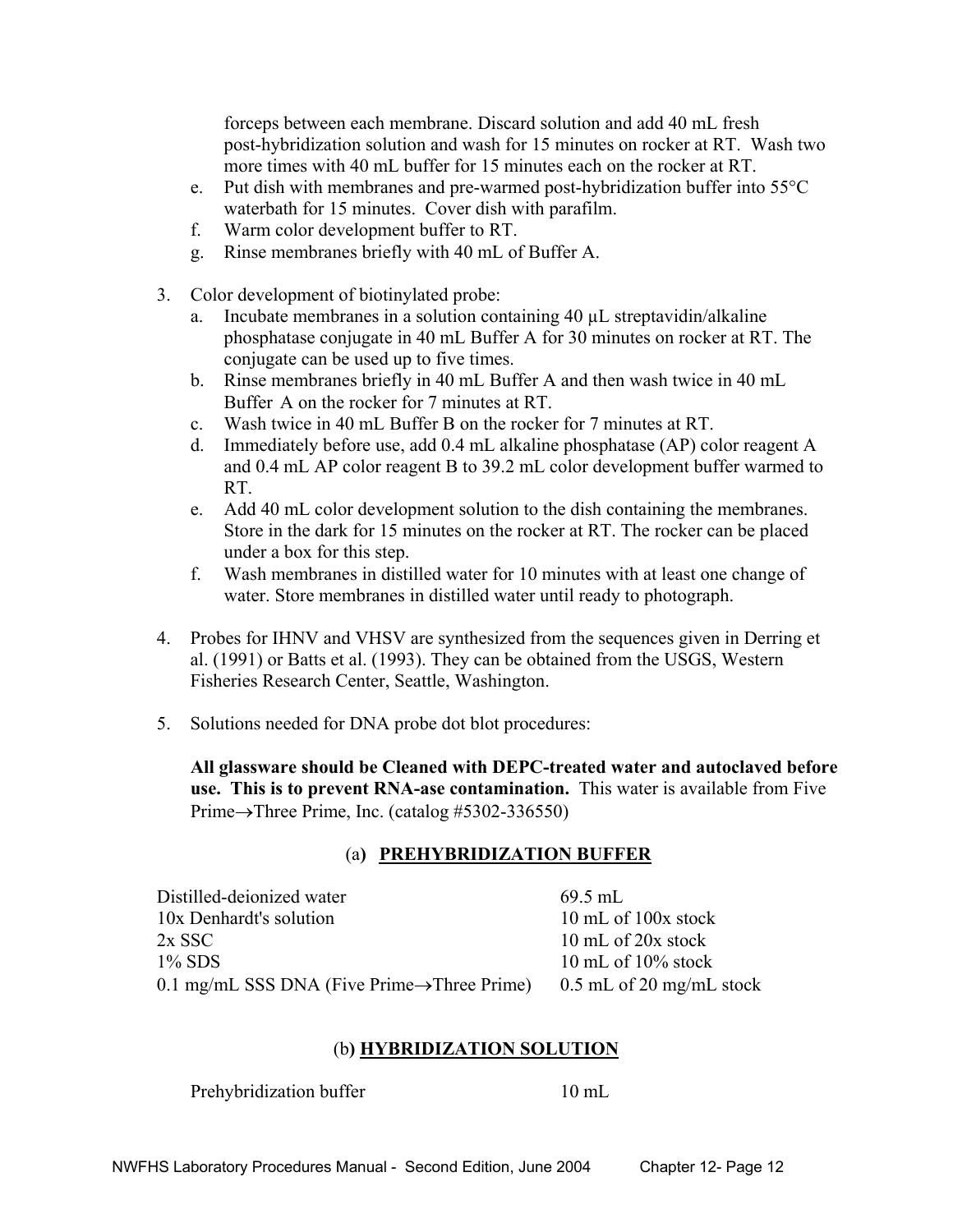Biotinylated DNA probe 100 ng/mL

(Store at  $-20^{\circ}$ C; may reuse up to 5 times)

## (c) **POST-HYBRIDIZATION SOLUTION**

 $2x$  SSC  $50$  mL of  $20x$  stock  $0.1\%$  SDS  $5$  mL of  $10\%$  stock distilled-deionized water up to 500 mL

# (d) **DENHARDT'S SOLUTION**

(Commercial product (Five Prime→Three Prime, Inc.) purchased at 100x stock concentration) (Catalog #5302-213502 for 100-mL size)

 A 10x solution contains: 1% bovine serum albumin 1% polyvinylpyrrolidone 360 1% ficoll 400

# (e) **SONICATED SALMON SPERM DNA (SSS DNA)**

(Commercial product (Five Prime→Three Prime, Inc.) purchased at 20 mg/mL) (Catalog #5302-754688 for 5-mL size)

Procedure

Transfer 0.5 mL of SSS DNA into 10 vials (with gaskets). Place vials into boiling water for 10 minutes. Cool vials in crushed ice, then transfer to -20°C freezer until needed. When needed, add 0.5 mL to prehybridization buffer (see #1)(final concentration of 0.1 mg/mL).

# (f) **20x STANDARD SALINE CITRATE (20X SSC)**

| NaCl (Sigma $#S-3014$ , 3 M final concentration)       | $87.65$ g              |
|--------------------------------------------------------|------------------------|
| citric acid (Sigma #C-8532, 0.3 M final concentration) | $44.11 \text{ g}$      |
| distilled-deionized water                              | up to $500 \text{ mL}$ |

(Adjust to pH 7.0 with HCl, AUTOCLAVE) (Option: may purchase product already prepared from Five Prime→Three Prime, Inc.) (Catalog #5302-227160)

# (g) **10x STANDARD SALINE CITRATE (10X SSC)**

NaCl (Sigma #S-3014, 3 M final concentration) 43.82 g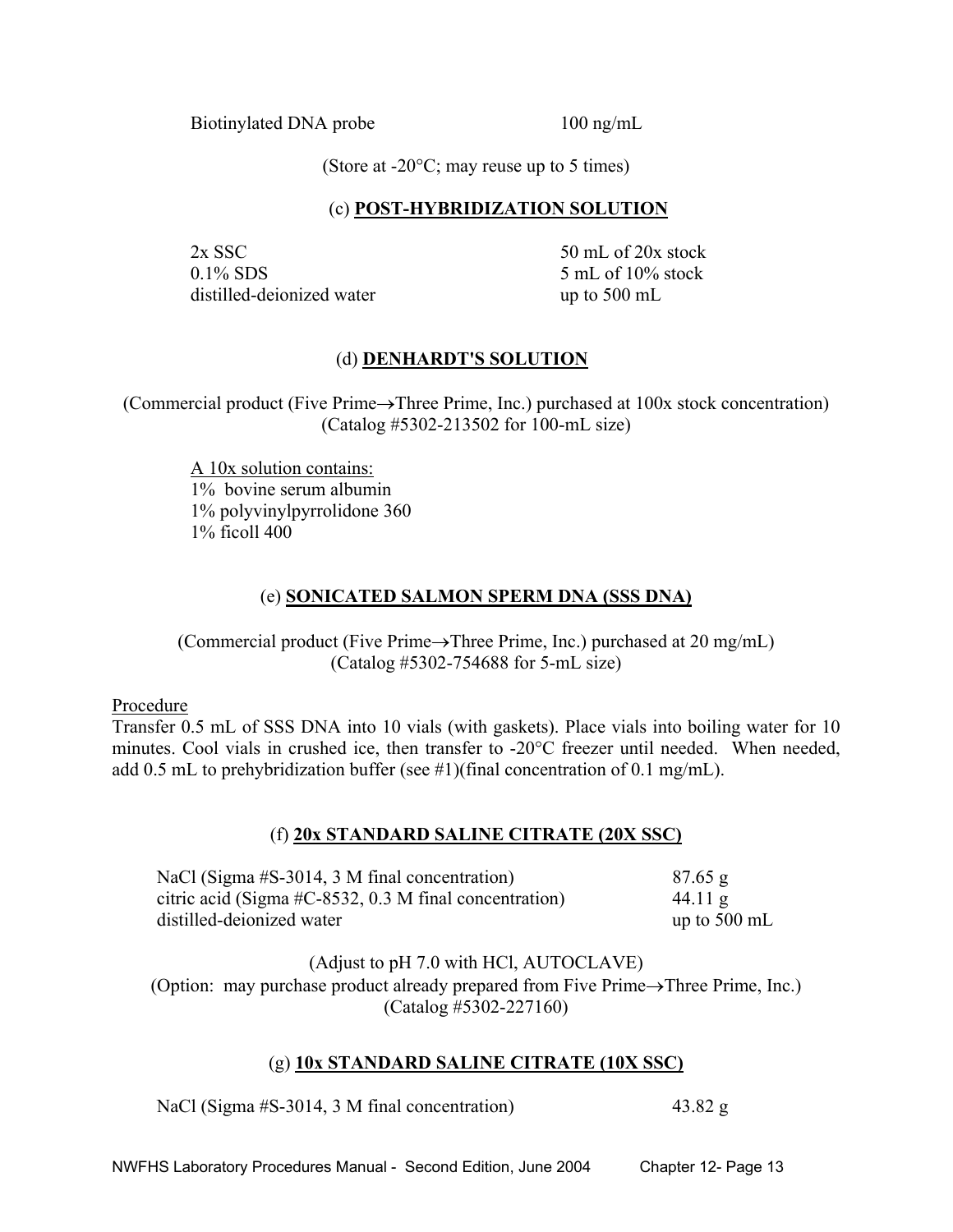citric acid (Sigma #C-8532, 0.3 M final concentration) 22.05 g distilled-deionized water up to 500 mL

#### (Adjust to pH 7.0 with HCl, AUTOCLAVE) OR Dilute 1:2 from 20x SSC. Combine equal volumes of 20x SSC with distilled-deionized water, AUTOCLAVE.

# (h) **10% SODIUM DODECYL SULFATE (10% SDS)**

Lauryl sulfate sodium salt (Sigma #4390) 10.0 g sterile distilled-deionized water up to 100 mL

(Adjust to pH 7.2. **Do not autoclave this solution!**)

#### (i) **STREPTAVIDIN/ALKALINE PHOSPHATASE CONJUGATE (SA/AP)**

0.1 µg/mL streptavidin/alkaline phosphatase conjugate (BRL #9543SA), store vial at 4°C.

 Prepare by diluting SA/AP 1:1000 in Buffer A: (Example: 30µL SA/AP stock added to 30 mL of Buffer A)

(May reuse this solution up to 5 times, store at  $4^{\circ}$ C)

#### (j) **BUFFER A**

0.1 M Tris (pH 7.5) 50 mL of 1 M stock (#14) 0.1 M NaCl 10 mL of 5 M stock  $(\#12)$  $2 \text{ mM } MgCl_2$  (Sigma #M-1028, 100 mL size) 1 mL of 1 M stock 0.05% Triton X-100 (BIORAD, Catalog #161-0407) 0.25 mL distilled-deionized water up to 500 mL

#### (k) **BUFFER B**

0.1 M Tris (pH 9.5) 50 mL of 1 M stock (#13) 0.1 M NaCl  $10 \text{ mL of } 5 \text{ M stock } (\#12)$  50 mM MgCl2 (Sigma #M-1028, 100 mL size) 25 mL of 1 M stock distilled-deionized water up to 500 mL

#### (l) **5 M NaCl**

NaCl (Sigma #S-3014) 146.1 g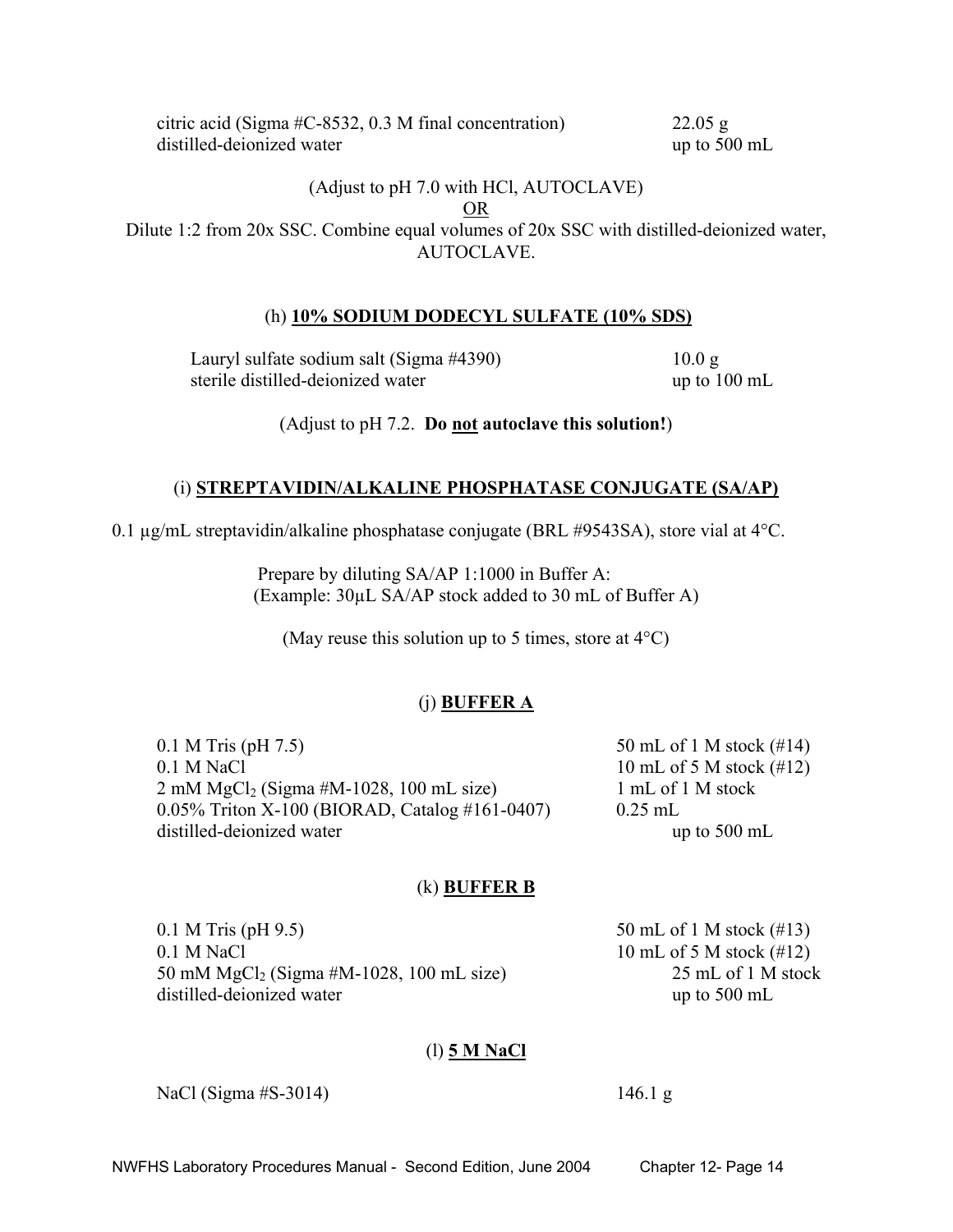distilled-deionized water up to 500 mL

#### (AUTOCLAVE THIS SOLUTION)

#### (m) **1 M TRIS BUFFER (pH 9.5)**

Tris base (Sigma  $\#\text{T-8524}$ ) 54.7 g Tris HCl (Sigma #T-7149)  $7.6 g$ distilled-deionized water up to 500 mL

(Adjust to pH 9.5, then AUTOCLAVE!)

#### (n) **1 M TRIS BUFFER (pH 7.5)**

Tris base (Sigma  $\#\text{T-8524}$ ) 11.8 g Tris HCl (Sigma #T-7149) 63.5 g distilled-deionized water up to 500 mL

(Adjust to pH 7.5, then AUTOCLAVE!)

#### (o) **CHLOROFORM/ISOAMYL ALCOHOL MIXTURE**

 chloroform (J.T. Baker #9180-03) 24 mL iso-amyl alcohol (J.T. Baker #9038-1) 1 mL

(Mix together and store at -20°C until needed)

# (p) **ISOPROPYL ALCOHOL**

2-Propanol (isopropyl alcohol), (J.T. Baker #9084-03),

(Use undiluted for precipitation of RNA)

# (q) **RNAzol B**

RNA isolation solvent, store at 2-8°C in dark. Cinna Biotecx Laboratories, Inc. 6023 South Loop East, Houston, Texas 77033. 1-800-535-6286. Catalog #104B is 100-mL size. Contains guanidine thiocyanate, 2-mercaptoethanol, and phenol.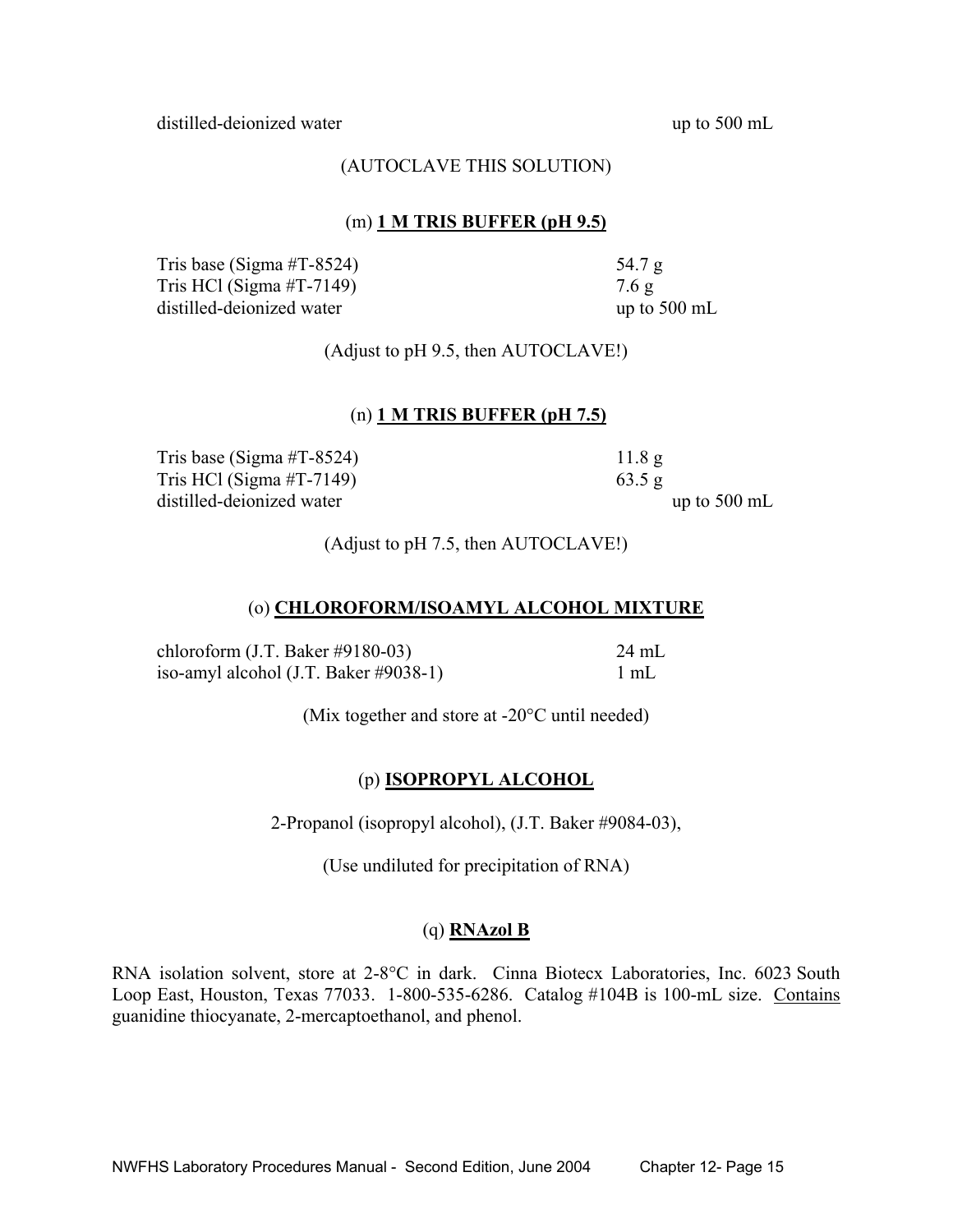# (r) **ALKALINE PHOSPHATASE CONJUGATE SUBSTRATE KIT**

(**NOTE:** This product contains dimethylformamide. Use in area with good ventilation.) (BIORAD Catalog #170-6432)

- 1. Dissolve AP color development buffer in 1 L volume of distilled-deionized water.
- 2. Filter-sterilize then store at 4°C until needed.
- 3. Immediately before use, add 0.3 mL of AP color reagent A and 0.3 mL AP color reagent B to 29.4 mL color development buffer at RT.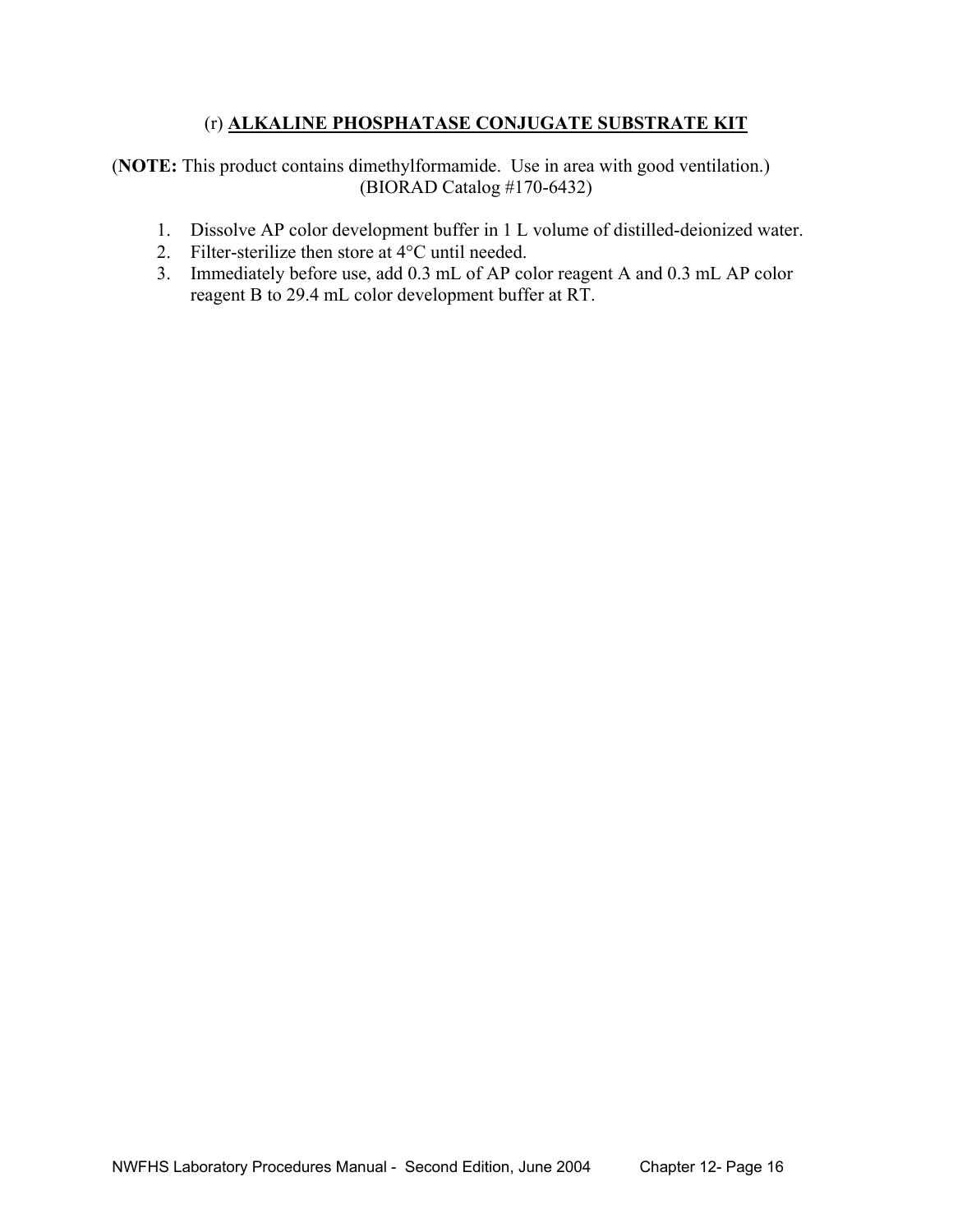#### **RAPID DOT BLOT (7 h)**

CELLS INFECTED WITH VHSV OR IHNV

8:30

EXTRACT RNA (2 h)

10:30

 BLOT RNA, GET READY TO PREHYBRIDIZE (0.5 h)

11:00

PREHYBRIDIZE MEMBRANE (1 h)

12:00

 HYBRIDIZE TARGET RNA ON MEMBRANE IN PROBE SOLUTION (1 h)

1:00

 COLOR DEVELOPMENT OF SPOTS (2.5 h)

3:30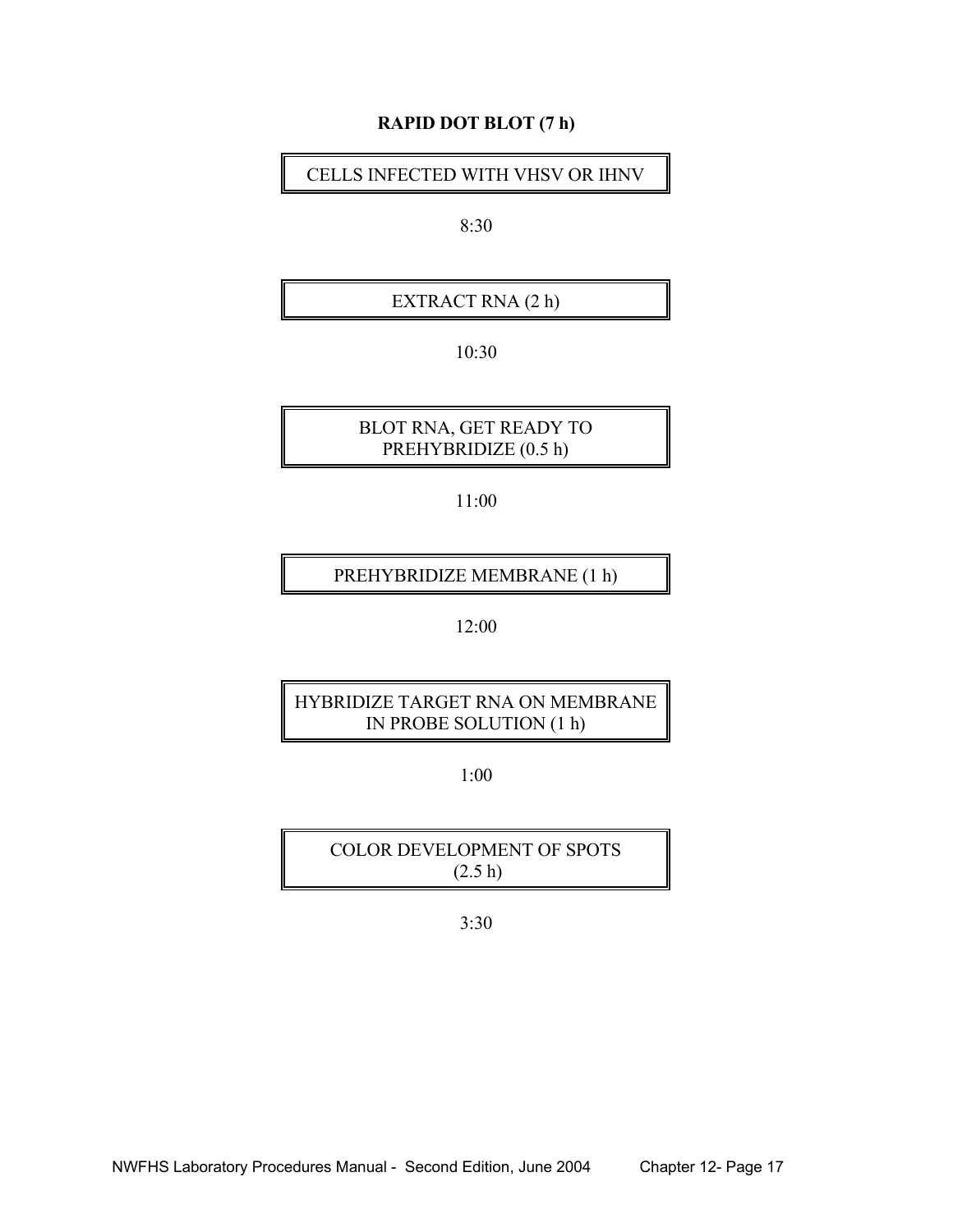# **VI. Polymerase Chain Reaction (PCR) Methods for Detection of Fish Viruses**

Personnel should be knowledgeable of the information in Appendix C - General Procedures for PCR and Appendix E - QA/QC for PCR before using these protocols for confirmation of viral fish pathogens.

# A. PCR FOR INFECTIOUS HEMATOPOIETIC NECROSIS VIRUS (IHNV)

Infectious Hematopoietic Necrosis Virus (IHNV) is an enveloped bullet shaped single stranded RNA virus belonging to the *Novirhabdovirus* genus of the *Rhabdoviridae*. The Reverse Transcriptase – Polymerase Chain Reaction (RT-PCR) for confirmation of IHNV (Arakawa et al. 1990) is accomplished by extraction of total RNA from cell culture supernatant, subject to reverse transcription for production of appropriate complementary DNA (cDNA), which is then amplified with forward and reverse primers. The DNA product from the amplification is then visualized by agarose gel electrophoresis.

1. Extraction of RNA from cell culture fluid (Heat RNA release method):

 Note: other methods for extraction of RNA are available. Several suppliers of molecular reagents have developed extraction kits which may result in high yields of target RNA and may be useful in situations where virus titer is low.

- a. Dilute cell culture fluid (with some cell scrapings) 1:50 in molecular grade RNase free water by adding 2µL fluid to 98µL water in microcentrifuge tubes.
- b. Heat tubes to 95°C for 2 min. in a heat block, or thermocycler.
- c. Immediately cool on crushed ice (cooling the fluid quickly after heating prevents the RNA from reannealing on itself).
- d. Quantify RNA Template in the spectrophotometer (Appendix D). The optimum amount of RNA template should be around 100  $\mu$ g/mL (or 100 ng/ $\mu$ L). Generally, 1µL of RNA template is sufficient per RT-PCR reaction. Dilute template if more than  $300$  ng/ $\mu$ L or use up to  $5\mu$ L/reaction if reading falls below 50 ng/ $\mu$ L.
- 2. Production of DNA by Reverse Transcription and Amplification by First Round PCR (refer to Appendix C for General Procedures for PCR).
	- a. QA/QC (see Appendix E for QA/QC considerations for PCR).
	- b. Using Worksheet 12.A.1. (Appendix A) Infectious Hematopoietic Necrosis Virus (IHNV) record case number and date of assay and then calculate the amount of each reagent to go into the "Master Mix" (MM) according the number of samples to be processed. (Add 4 to the number of samples so that there is enough to run controls). The optimum concentration of  $MgCl<sub>2</sub>$  for this reaction should be determined when the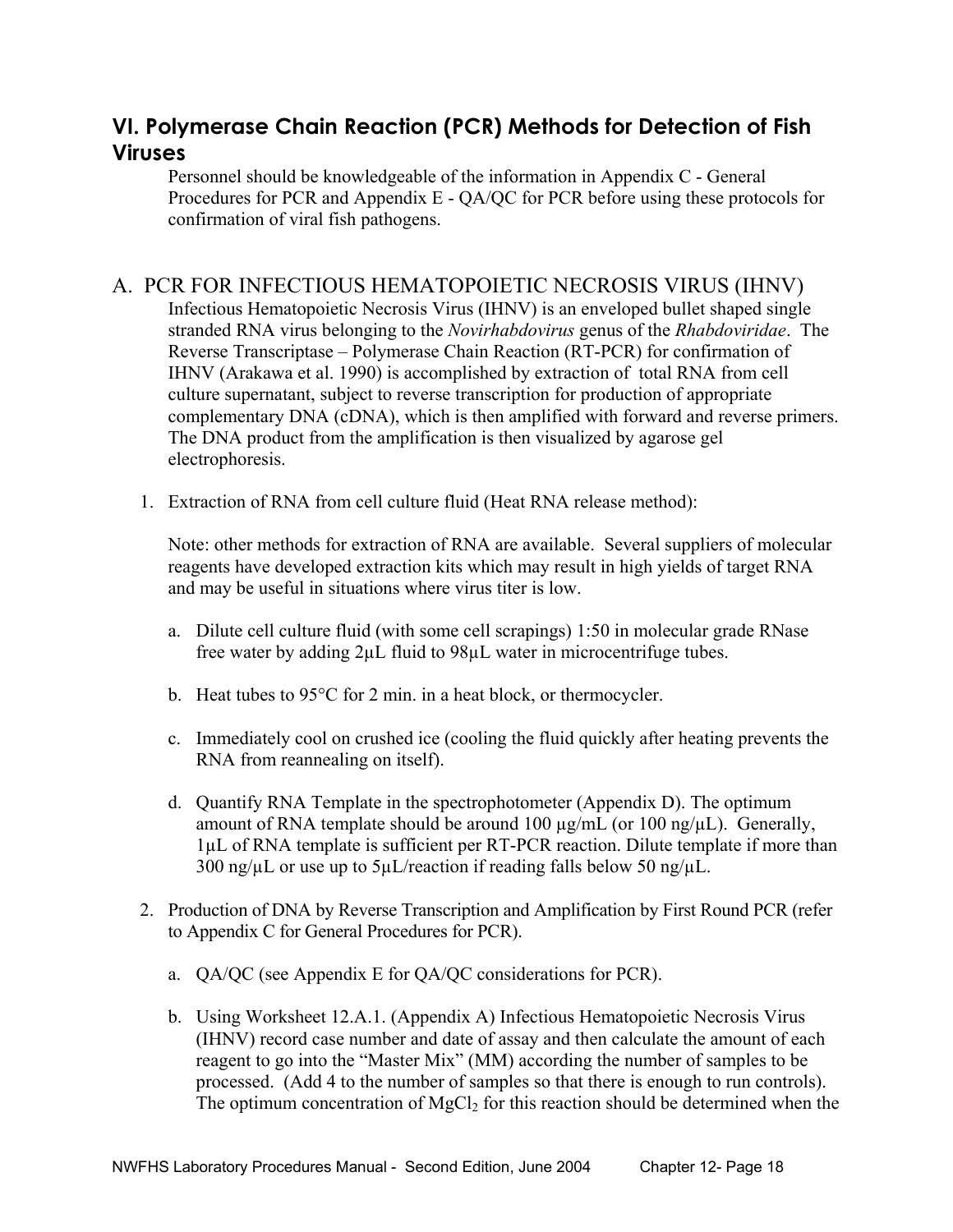procedure or any component of the reaction mixture is altered.

c. First Round Primers for IHNV: Forward: 5'-TCA AGG GGG GAG TCC TCG A-3'

Reverse: 5'-CAC CGT ACT TTG CTG CTA C-3'

- d. First Round Thermocycler Program for IHNV:
	- 1) Pre-dwell at 50°C for 15 minutes.
		- 2) Preheat or "Jumpstart" sample to 95°C for two minutes.
	- 3) 25 cycles as follows:
		- *i.* Denaturing at 95°C for 30 seconds.
		- *ii.* Annealing at 50°C for 30 seconds.
		- *iii.* Extending at 72<sup>o</sup>C for 60 seconds.
		- 4) Post dwell at 72°C for 7 minutes.
	- 5) Hold samples at 4°C after cycling is complete.

# 3. "Nested" Second Round PCR for IHNV: If the first round PCR provides insufficient amplified product a nested set of primers is used for additional DNA amplification.

- a. QA/QC (see Appendix E for QA/QC considerations for PCR)
- b. Again use Worksheet 12.A.1 (Appendix A) for the Second Round (IHNV) to record date of assay and then calculate the amount of each reagent to go into the "Master Mix" (MM) according the number of samples and controls to be processed.
- c. Second Round Primers for IHNV: Forward: 5'-TTC GCA GAT CCC AAC AAC AA-3'

Reverse: 5'-GCG CAC AGT GCC TTG GCT-3'

- d. Second Round Thermocycler Program for IHNV
	- i. Preheat or "Jumpstart" sample to 95°C for two minutes.
	- ii. 25 cycles as follows:
		- 1. Denaturing at 95°C for 30 seconds.
		- 2. Annealing at 50°C for 30 seconds.
		- 3. Extending at 72°C for 60 seconds.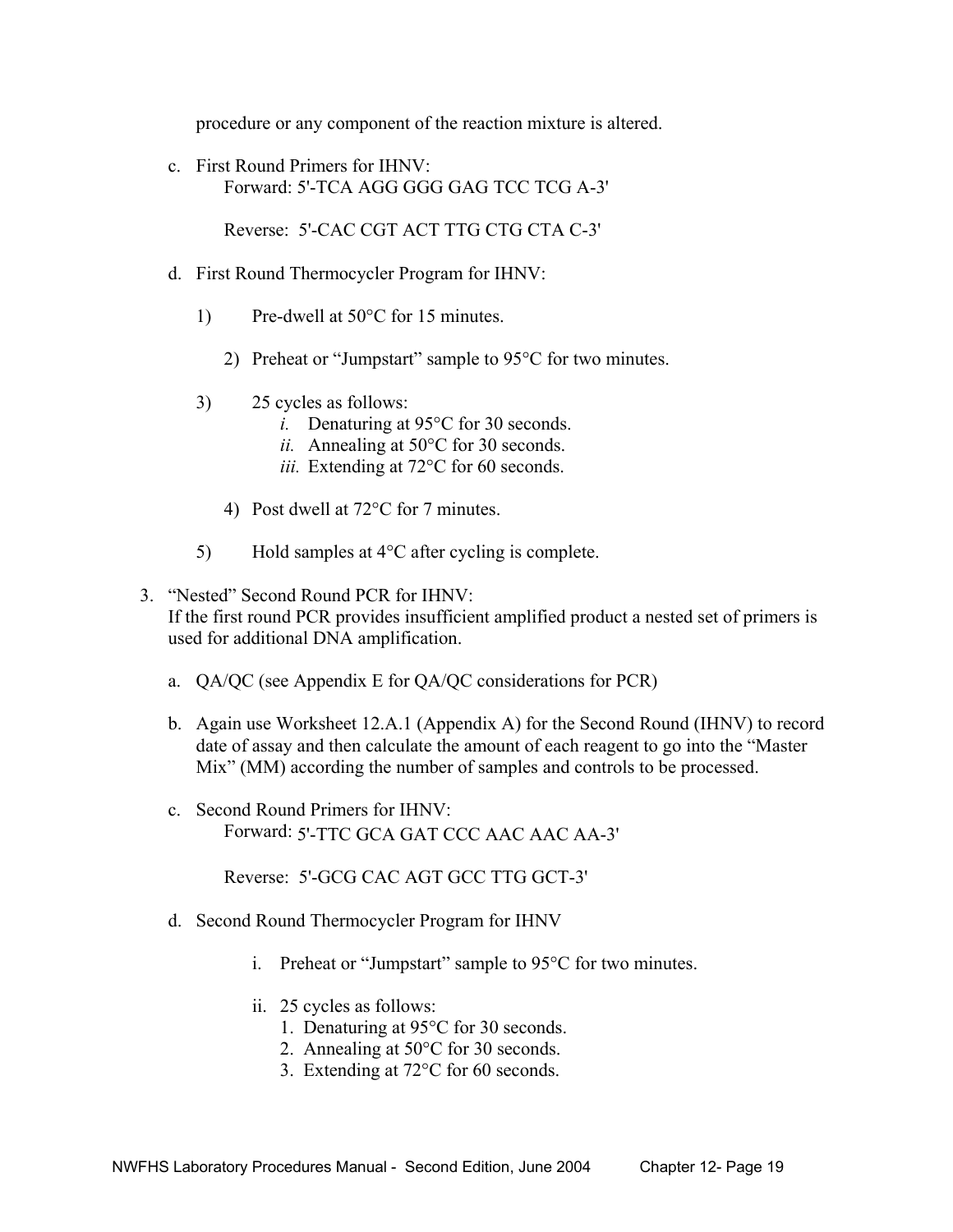- 1) Post dwell at 72°C for 7 minutes.
- 2) Hold samples at 4°C after cycling is complete.

PCR Products can be refrigerated for one month or frozen at -70 ° C for long-term storage.

- 4. Visualize the DNA by electrophoresis of the product in 1.5% agarose gel stained with ethidium bromide and observe using UV transillumination (Appendix C). Carefully record locations of bands on positive control samples in relation to DNA ladder bands. Band locations of positive controls should be at anticipated locations according to primers used in both the first and second (nested) round PCR assays.
	- **a. Bands occurring at the 786 bp location in the First Round Assay and the 323 bp location in the Second Round Assay are confirmatory for IHNV and are reported as POSITIVE.**
	- **b. The lack of the appropriate bands with no indication of problems with the assay are reported as NEGATIVE for IHNV.**
- 5. Photograph the gel Photo document all gels and attach the photo to the case history information. (Appendix B, "Photodocumentation of the PCR Product Gel").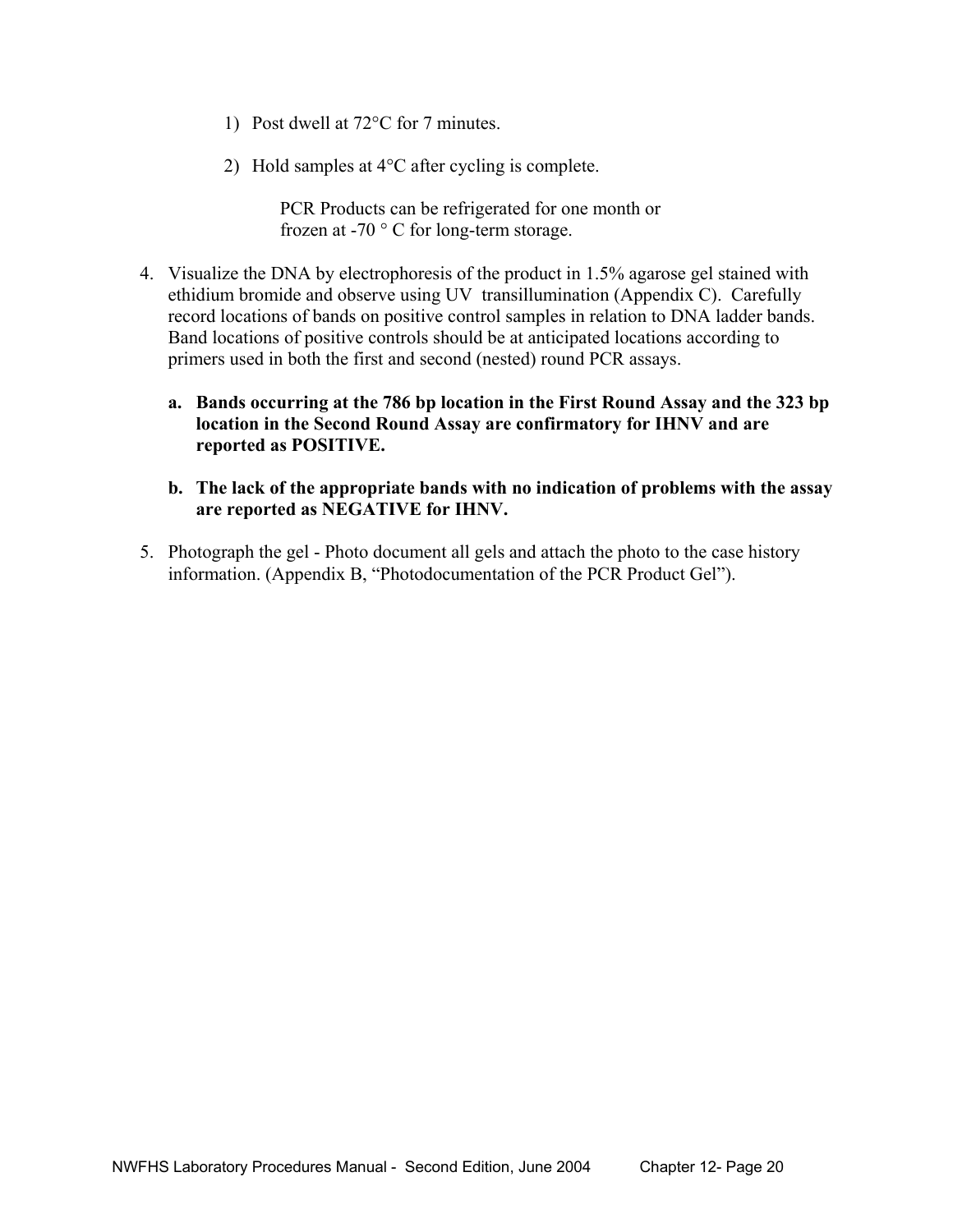# B. PCR FOR INFECTIOUS PANCREATIC NECROSIS VIRUS (IPNV)

Infectious Pancreatic Necrosis Virus (IPNV) is a nonenveloped icosahedral shaped bisegmented double-stranded RNA virus belonging to the *Aquabirnavirus* genus of the *Birnaviridae*.The Reverse Transcriptase – Polymerase Chain Reaction (RT-PCR) for confirmation of IPNV (Blake et al. 1995) is accomplished by extraction of total RNA from cell culture supernatant, subject to reverse transcription for production of appropriate complementary DNA (cDNA), which is then amplified with forward and reverse primers. The DNA product from the amplification is then visualized by agarose gel electrophoresis.

1. Extraction of RNA from cell culture fluid

(Heat RNA release method):

 Note: other methods for extraction of RNA are available. Several suppliers of molecular reagents have developed extraction kits which may result in high yields of target RNA and may be useful in situations where virus titer is low.

- a. Dilute cell culture fluid (with some cell scrapings) 1:50 in molecular grade RNase free water by adding 2µL fluid to 98µL water in microcentrifuge tubes.
- b. Heat tubes to 100°C for 10 min in a heat block.
- c. Immediately cool on crushed ice (cooling the fluid quickly after heating prevents the RNA from reannealing on itself).
- d. Quantify RNA Template in the spectrophotometer (Appendix D). The optimum amount of RNA template should be around 100  $\mu$ g/mL (or 100 ng/ $\mu$ L). Generally, 1µL of RNA template is sufficient per RT-PCR reaction. Dilute template if more than  $300$  ng/ $\mu$ L or use up to  $5\mu$ L/reaction if reading falls below 50 ng/ $\mu$ L.
- 2. Production of DNA by Reverse Transcription and Amplification by PCR (refer to Appendix C for General Procedures for PCR).
	- a. QA/QC (see Appendix E for QA/QC considerations for PCR).
	- b. Using Worksheet 12.A.2. (Appendix A) Infectious Pancreatic Necrosis Virus (IPNV), record case number and date of assay and then calculate the amount of each reagent to go into the "Master Mix" (MM) according the number of samples to be processed. (Add 4 to the number of samples so that there is enough to run controls). The optimum concentration of  $MgCl<sub>2</sub>$  for this reaction should be determined when the procedure or any component of the reaction mixture is altered.
	- c. Primers for IPNV: Forward: 5'- AAA GCC ATA GCC GCC CAT GAA C -3'

Reverse: 5'- TCT CAT CAG CTG GCC CAG GTA C -3'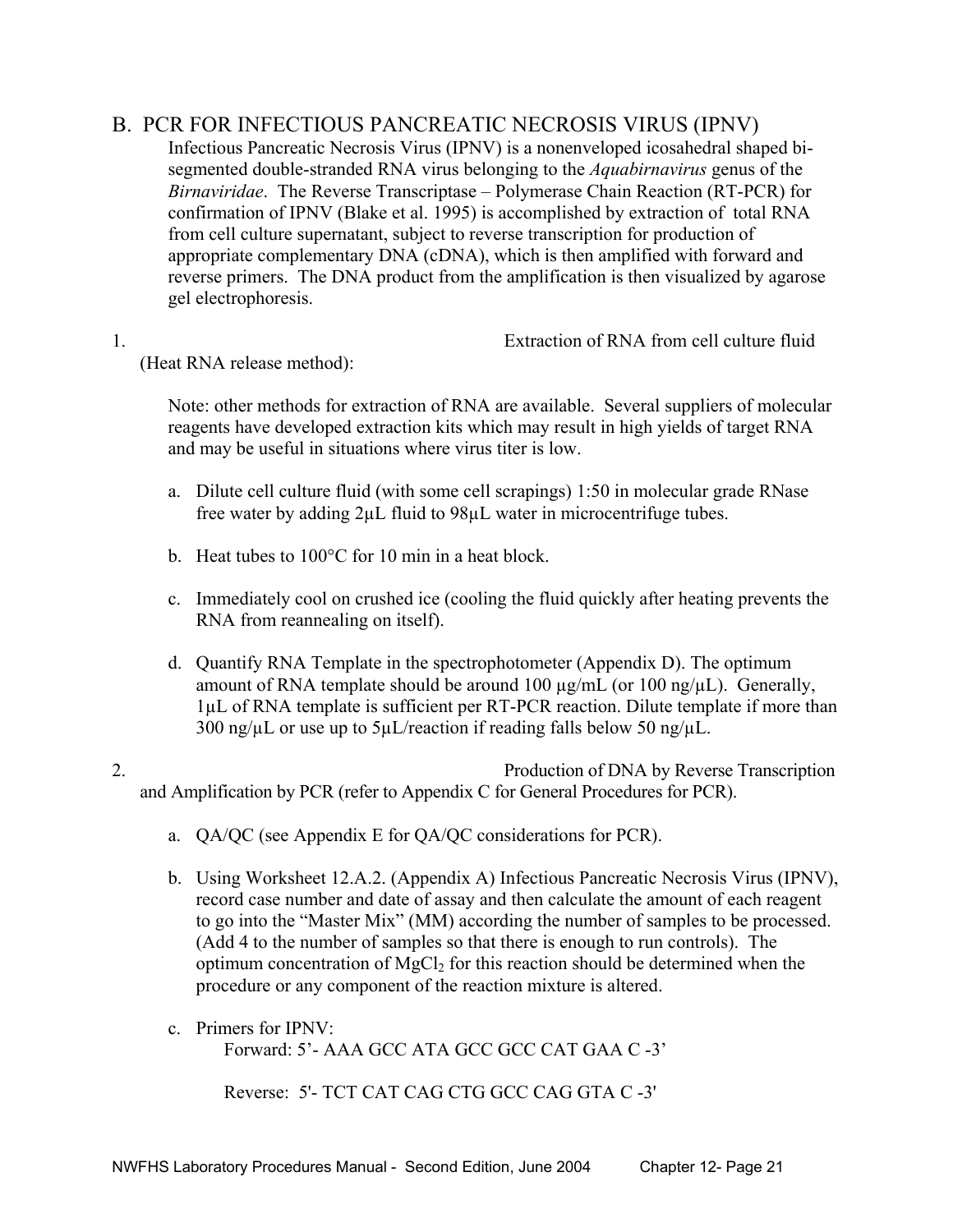- d. Thermocycler Program for IPNV
	- 1) Pre-dwell at 50°C for 15 min.
	- 2) Preheat or "Jumpstart" sample to 95°C for 2 min.
	- 3) 35 cycles as follows:
		- *i.* Denaturing at 95<sup>o</sup>C for 30 sec.
		- *ii.* Annealing at 50°C for 30 sec.
		- *iii.* Extending at 72°C for 60 sec.
	- 4) Post dwell at 72°C for 7 min.
	- 5) Hold samples at 4°C after cycling is complete.

```
PRC Products can be refrigerated (4°C) for one month or 
frozen (-70°C) for long term storage.
```
- 3. Visualize the DNA by electrophoresis of the product in 1.5% agarose gel stained with ethidium bromide and observe using UV transillumination (Appendix C). Carefully record locations of bands on positive control samples in relation to DNA ladder bands. Band locations of positive controls should be at anticipated locations according to primers used in the PCR assay.
	- **a. A band occurring at the 174 bp location is confirmatory for IPNV and is reported as POSITIVE.**

## **b. The lack of the appropriate bands with no indication of problems with the assay are reported as NEGATIVE for IPNV.**

4. Photograph the gel - Photo document all gels and attach the photo to the case history information. (Appendix B, "Photodocumentation of the PCR Product Gel").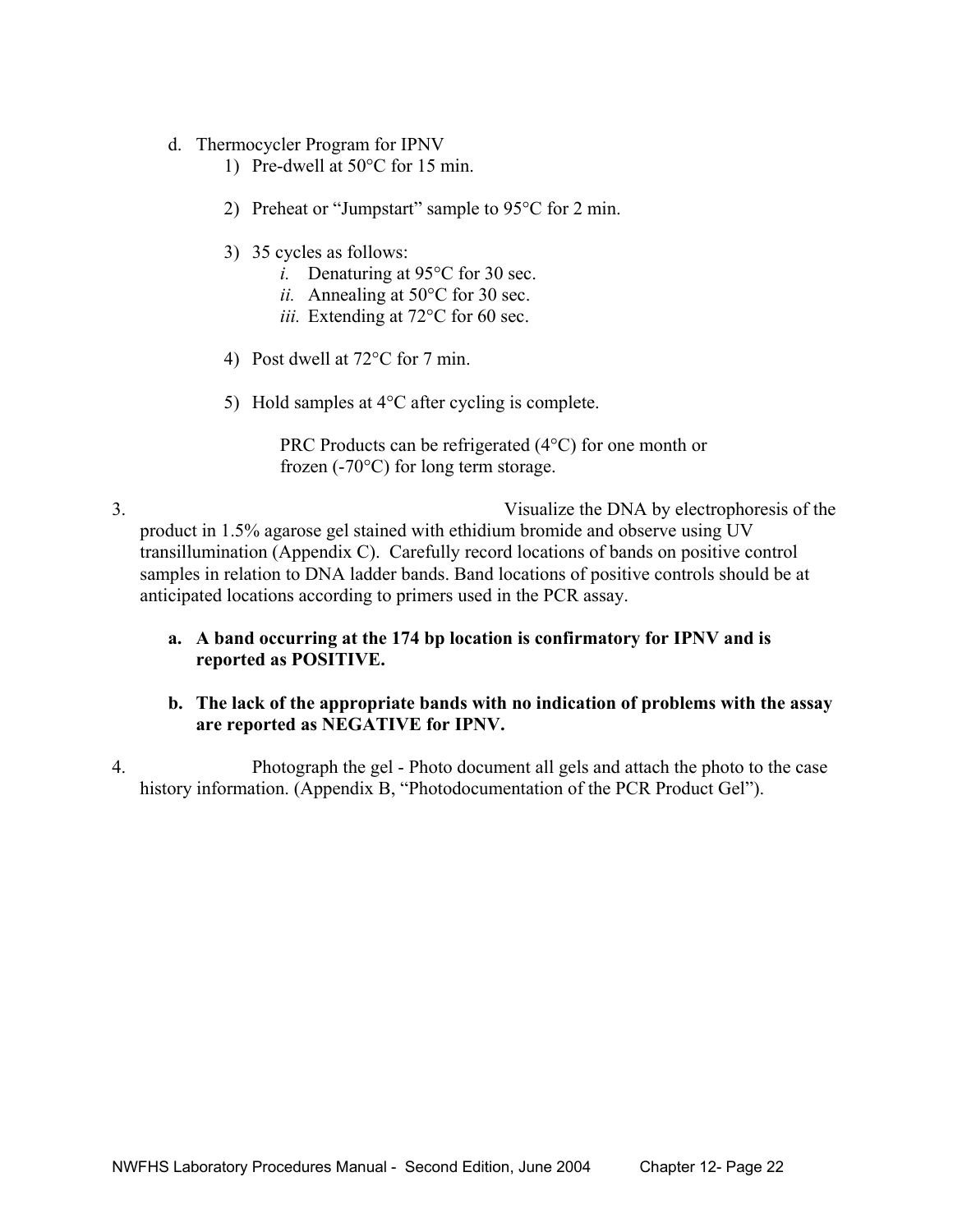# C. PCR FOR INFECTIOUS SALMON ANEMIA VIRUS (ISAV)

Infectious Salmon Anemia Virus (ISAV) is a spherical enveloped single-stranded RNA virus belonging to the newly proposed *Isavirus* genus of the *Orthomyxoviridae*. The Reverse Transcriptase – Polymerase Chain Reaction (RT-PCR) for confirmation of ISAV (Bouchard et al. 1999) is accomplished by extraction of total RNA from cell culture supernatant, subject to reverse transcription for production of appropriate complementary DNA (cDNA), which is then amplified with forward and reverse primers. The DNA product from the amplification is then visualized by agarose gel electrophoresis.

1. Extraction of RNA from cell culture fluid (Heat RNA release method):

 Note: other methods for extraction of RNA are available. Several suppliers of molecular reagents have developed extraction kits which may result in high yields of target RNA and may be useful in situations where virus titer is low. See Chapter 14 Non-Lethal Methodology for Detection of Fish Pathogens, ISAV section, for extraction method using the QIAGEN RNeasy® kit and amplification using Invitrogen® One Step RT-PCR System.

- a. Dilute cell culture fluid (with some cell scrapings) 1:50 in molecular grade RNase free water by adding 2µL fluid to 98µL water in microcentrifuge tubes.
- b. Heat tubes to 95°C for 2 min. in a heat block or thermocycler.
- c. Immediately cool on crushed ice (cooling the fluid quickly after heating prevents the RNA from reannealing on itself).
- d. Quantify RNA Template in the spectrophotometer (Appendix D). The optimum amount of RNA template should be around 100  $\mu$ g/mL (or 100 ng/ $\mu$ L). Generally, 1µL of RNA template is sufficient per RT-PCR reaction. Dilute template if more than 300 ng/ $\mu$ L or use up to 5 $\mu$ L/reaction if reading falls below 50 ng/ $\mu$ L.
- 2. Production of DNA by Reverse Transcription and Amplification by PCR (refer to Appendix C for General Procedures for PCR).
	- a. QA/QC (see Appendix E for QA/QC considerations for PCR).
	- b. Using Worksheet 12.A.3. (Appendix A) Infectious Salmon Anemia Virus (ISAV), record case number and date of assay and then calculate the amount of each reagent to go into the "Master Mix" (MM) according the number of samples to be processed. (Add 4 to the number of samples so that there is enough to run controls). The optimum concentration of  $MgCl<sub>2</sub>$  for this reaction should be determined when the procedure or any component of the reaction mixture is altered.
	- c. Primers for ISAV: Forward: 5'- GGC TAT CTA CCA TGA ACG AAT C - 3'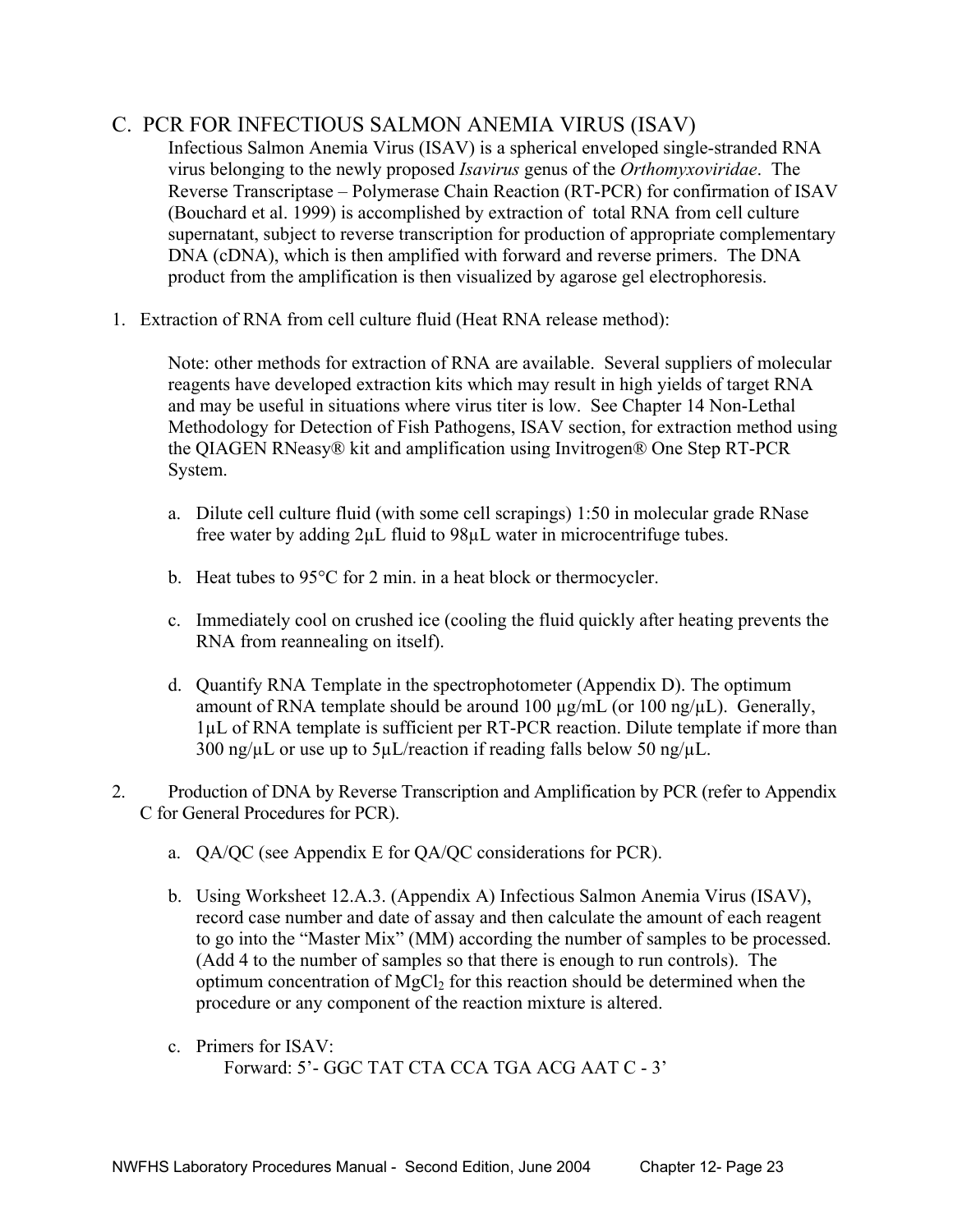Reverse: 5'- TAG GGG CAT ACA TCT GCA TC - 3'

- d. Thermocycler Program for ISAV
	- 1) Pre-dwell at 42°C for 15 min.
	- 2) Preheat or "Jumpstart" sample to 94°C for 5 min.
	- 3) 40 cycles as follows:
		- *i.* Denaturing at 94°C for 45 sec.
		- *ii.* Annealing at 59°C for 45 sec.
		- *iii.* Extending at 72°C for 105 sec.
	- 4) Post dwell at 72°C for 7 min.
	- 5) Hold samples at 4°C after cycling is complete.

PRC Products can be refrigerated (4°C) for one month or frozen (-70°C) for long term storage.

- 3. Visualize the DNA by electrophoresis of the product in 1.5% agarose gel stained with ethidium bromide and observe using UV transillumination (Appendix C). The use of 0.5X TAE buffer is recommended for gel preparation and electrophoresis running buffer (Appendix E). Carefully record locations of bands on positive control samples in relation to DNA ladder bands. Band locations of positive controls should be at anticipated locations according to primers used in the PCR assay.
	- **a. A band occurring at the 493 bp location is confirmatory for ISAV and is reported as POSITIVE.**
	- **b. The lack of the appropriate bands with no indication of problems with the assay are reported as NEGATIVE for ISAV.**

4. Photograph the gel - Photo document all gels and attach the photo to the case history information. (Appendix B, "Photodocumentation of the PCR Product Gel").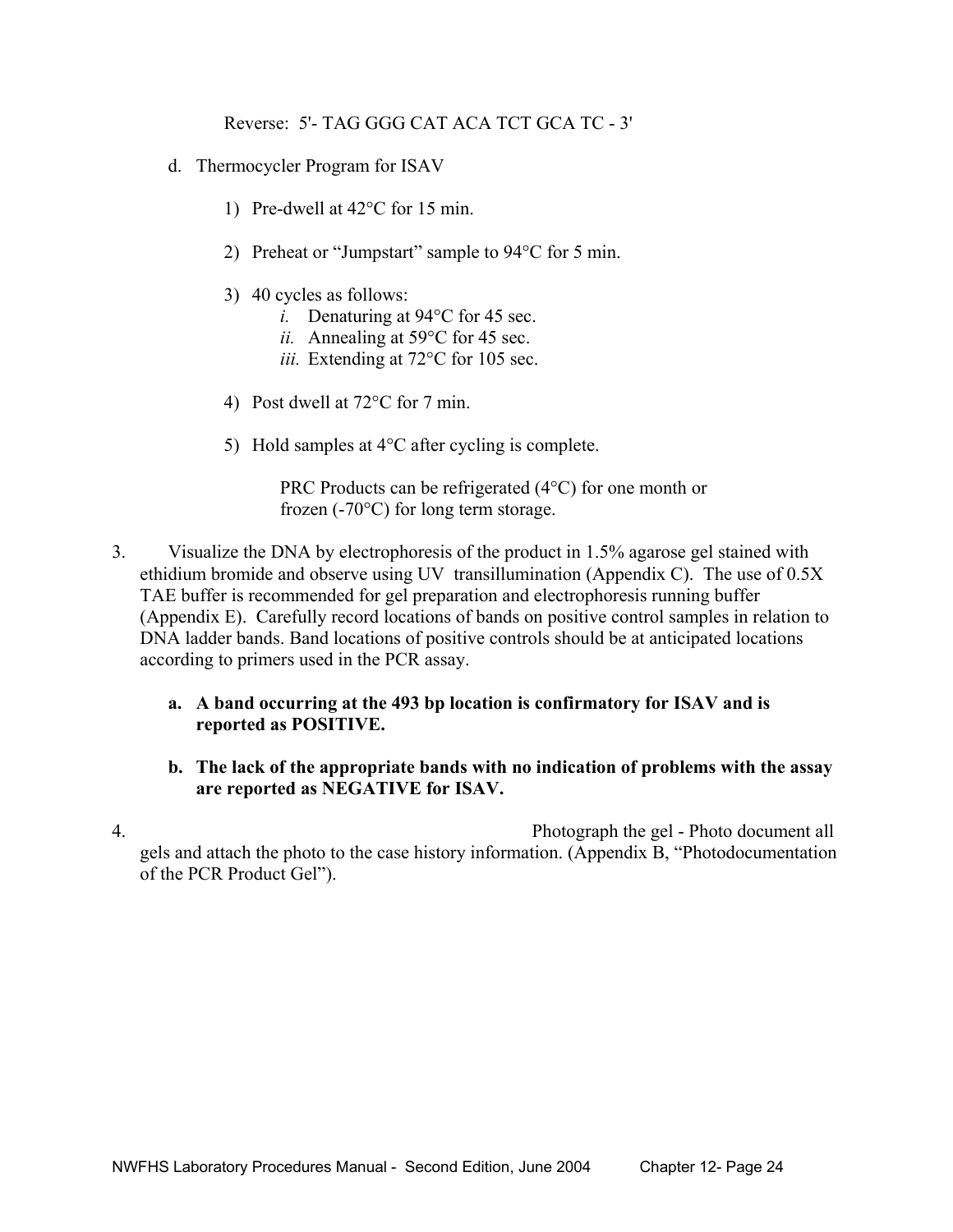# D. PCR FOR LARGEMOUTH BASS VIRUS (LMBV)

Largemouth Bass Virus (LMBV) is an icosahedral enveloped double-stranded DNA virus in the *Ranavirus* genus of the *Iridoviridae* family. Protocols for confirmation of Largemouth Bass Virus by PCR were developed by Grizzle et al. (2003). DNA extraction procedures by BuccalAmp kit is a modification provided by J. Woodland (USFWS, Pinetop Fish Health Center). LMBV is a DNA containing virus so DNA is extracted from cell culture fluid, amplified with forward and reverse primers, and the products are then visualized by agarose gel electrophoresis. Note the PCR master mix contains Uracil-DNA glycosylase and the deoxynucleotide dUTP is used in place of dTTP.

- 1. Extraction of DNA from cell culture fluid DNA extraction may be completed with one of the following methods.
	- a. Extract DNA following the procedures outlined in the BuccalAmp DNA extraction kit (Epicentre®). Collect sample by rotating the swab onto infected cells still attached to the well of cell culture plate. To obtain sufficient DNA, swab1-2 wells (24 well plate) or 3-4 wells (48 well plate) containing infected cells. Follow remaining steps provided with the kit.
	- b. Extract DNA following procedures provided for QIAGEN DNeasy® Tissue kit.
		- i. Supernatant and cells from suspect sample wells are removed and centrifuged for 5 minutes at 300 Xg.
		- ii. Resuspend pellet in 200µL PBS.
		- iii. Add 20µL proteinase K solution and 200µL Buffer AL to the sample, mix thoroughly by vortexing.
		- iv. Incubate for 10 minutes at 70°C.
		- v. Add 200µL of 100% ethanol to the sample, mix thoroughly by vortexing.
		- vi. Pipet the mixture, including any precipitate into the DNeasy spin column sitting in the 2 mL collection tube provided.
		- vii. Centrifuge for 1 minute at 6,000 Xg . Discard flow-through and collection tube.
		- viii. Place the DNeasy spin column in a new 2 mL collection tube, add 500µL Buffer AW1, and centrifuge for 1 minute at 6,000 Xg. Discard the flowthrough and collection tube.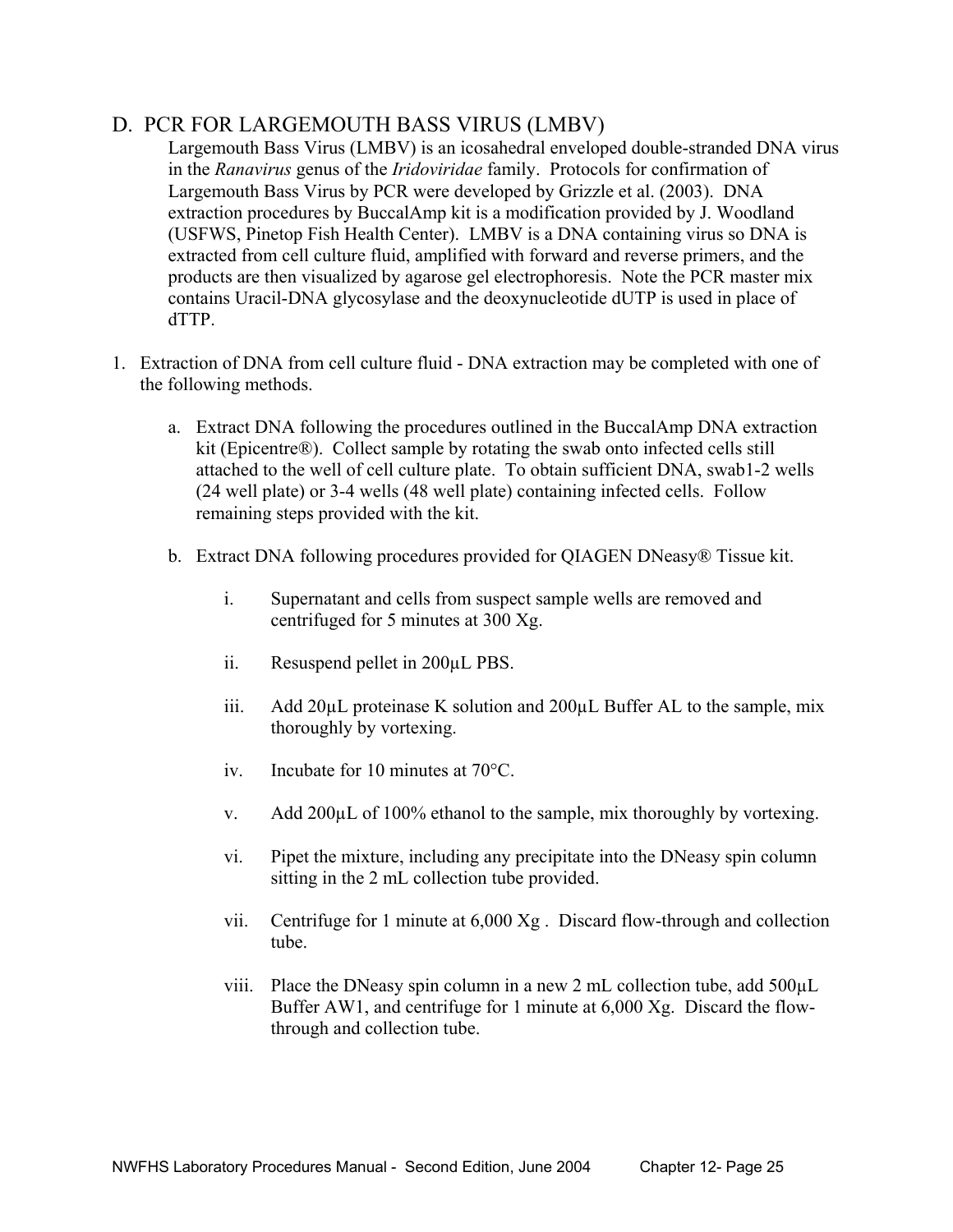- ix. Place the DNeasy spin column in a new 2 mL collection tube, add  $500\mu L$ Buffer AW2, and centrifuge for 3 minutes at full speed to dry the membrane.
- x. Place the DNeasy spin column in a clean 1.5 or 2 mL microcentrifuge tube and pipet 200µL Buffer AE directly onto the DNeasy membrane.
- xi. Incubate at room temperature for 1 minute, then centrifuge for 1 minute at 6,000 Xg to elute.
- xii. Repeat steps x and xi.
- xiii. Discard spin column and store DNA solution at -20 to -70°C until used for amplification.
- c. Quantify DNA Template in the spectrophotometer (Appendix D). The optimum amount of DNA template should be around 10 - 100 µg/mL (10 - 100 ng/µL). Dilute template if more than 350 ng/ $\mu$ L or use up to 5 $\mu$ L/reaction if reading falls below 10  $ng/µL$ .
- 2. Amplification of DNA by PCR (refer to Appendix C for General Procedures for PCR).
	- a. QA/QC (see Appendix E for QA/QC considerations for PCR).
	- b. An internal control may be performed using the highly conserved, 632 bp segment of the β-actin gene (GenBank acession L36342), see Worksheet 12.A.4 (Appendix A) for primer set. If β-actin is used an adjustment will be required to the master mix (less water). See also Grizzle et al. (2003).
	- c. Using Worksheet 12.A.4. (Appendix A) Largemouth Bass Virus (LMBV), record case number and date of assay and then calculate the amount of each reagent to go into the "Master Mix" (MM) according the number of samples to be processed. (Add 4 to the number of samples so that there is enough to run controls). Note this MM uses dUTP in place of dTTP to make a quasi DNA molecule. DNA is normally made of A, C, G, T nucleotides, however the replicated quasi DNA in this procedure makes DNA with uracil (U) nucleotide in place of thyamine (T). The quasi DNA is degraded when placed in the MM and incubated at 20°C. In turn, the uracil-DNA glycosylase is inactivated at 95°C in the second step of the thermocycler program. Therefore this process allows for degrading of contaminant DNA containing U prior to amplification of new target DNA with U as a component. If running a large number of samples plan a negative control every 10 samples. The optimum concentration of  $MgCl<sub>2</sub>$  for this reaction should be determined when the procedure or any component of the reaction mixture is altered.
	- d. Primers for LMBV:

Forward: 5'- GCG GCC AAC CAG TTT AAC GCA A -3'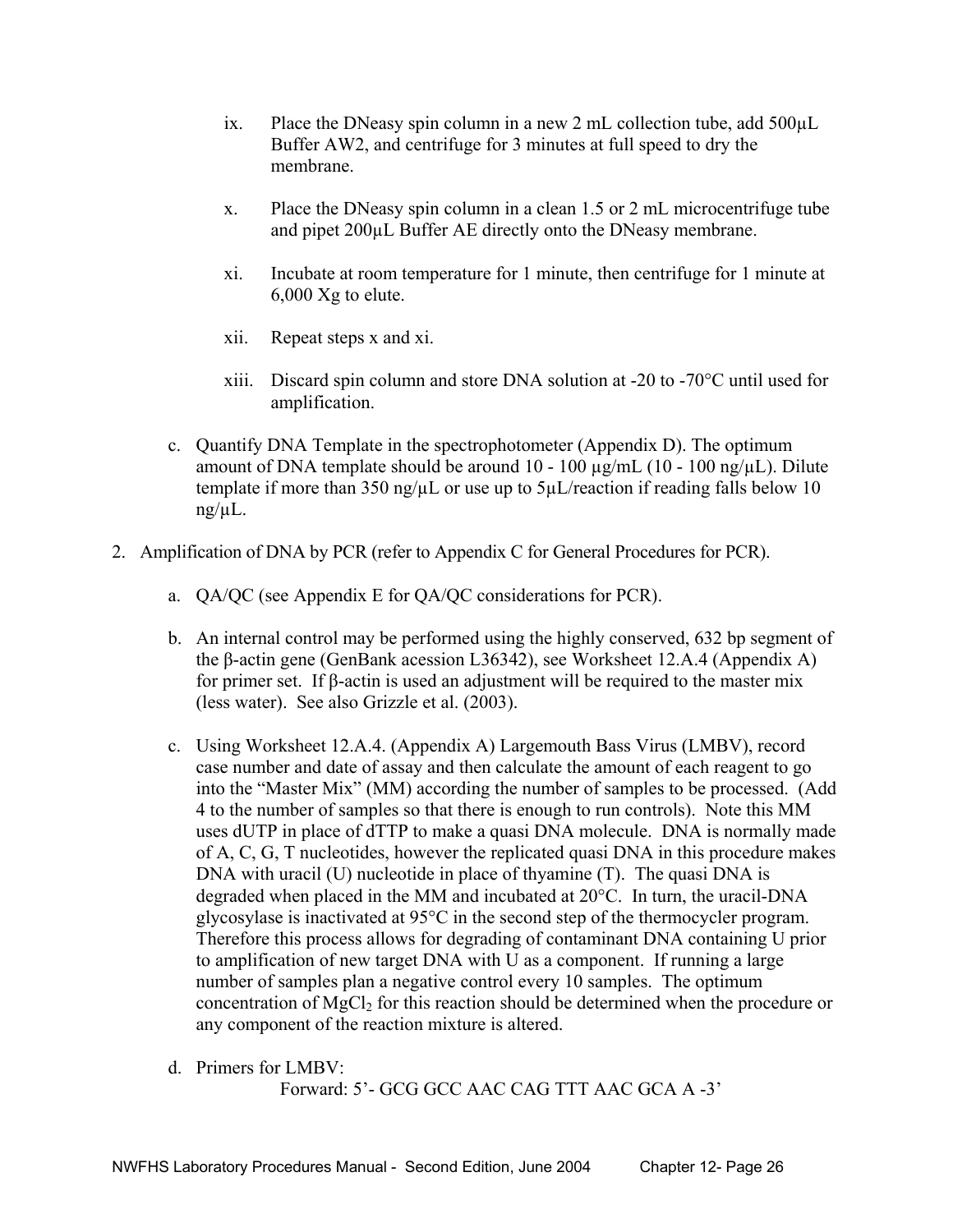- e. Thermocycler Program for LMBV
	- 1) UNG incubation at 20°C for 5 min.
	- 2) UNG inactivation at 95°C for 3 min.
	- 3) 15 cycles as follows:
		- *i.* Denaturing at 95°C for 45 sec.
		- *ii.* Annealing at 60°C for 45 sec.
		- *iii.* Extending at 72°C for 60 sec.
	- 4) 20 cycles as follows:
		- *i.* Denaturing at 95°C for 45 sec.
		- *ii.* Annealing at 60°C for 45 sec.
		- *iii.* Extending at 72°C for 60 sec.; 5 seconds are added to each successive extension step beginning at the 16th cycle and proceeding through the 35th cycle (ie. 65, 70, 75….155 sec). If this routine can not be programmed into your thermocycler, set extension to 60 sec. for all 35 cycles.
	- 5) Post dwell at 72<sup>o</sup>C for 7 min.
	- 6) Hold samples at 4°C after cycling is complete.

PCR Products can be refrigerated (4°C) for one month or frozen (-70°C) for long term storage.

- 3. Visualize the DNA by electrophoresis (1X TBE,  $\sim$  75 volts for 1 1.5 hrs) of the product in 1.0% agarose gel stained with ethidium bromide and observe using UV transillumination (Appendix C). Carefully record locations of bands on positive control samples in relation to DNA ladder bands. Band locations of positive controls should be at anticipated locations according to primers used in the PCR assay.
	- **a. A band occurring at the 248 bp location is confirmatory for LMBV and is reported as POSITIVE.**
	- **b. The lack of the appropriate bands with no indication of problems with the assay are reported as NEGATIVE for LMBV.**
- 4. Photograph the gel Photo document all gels and attach the photo to the case history information. (Appendix B, "Photodocumentation of the PCR Product Gel").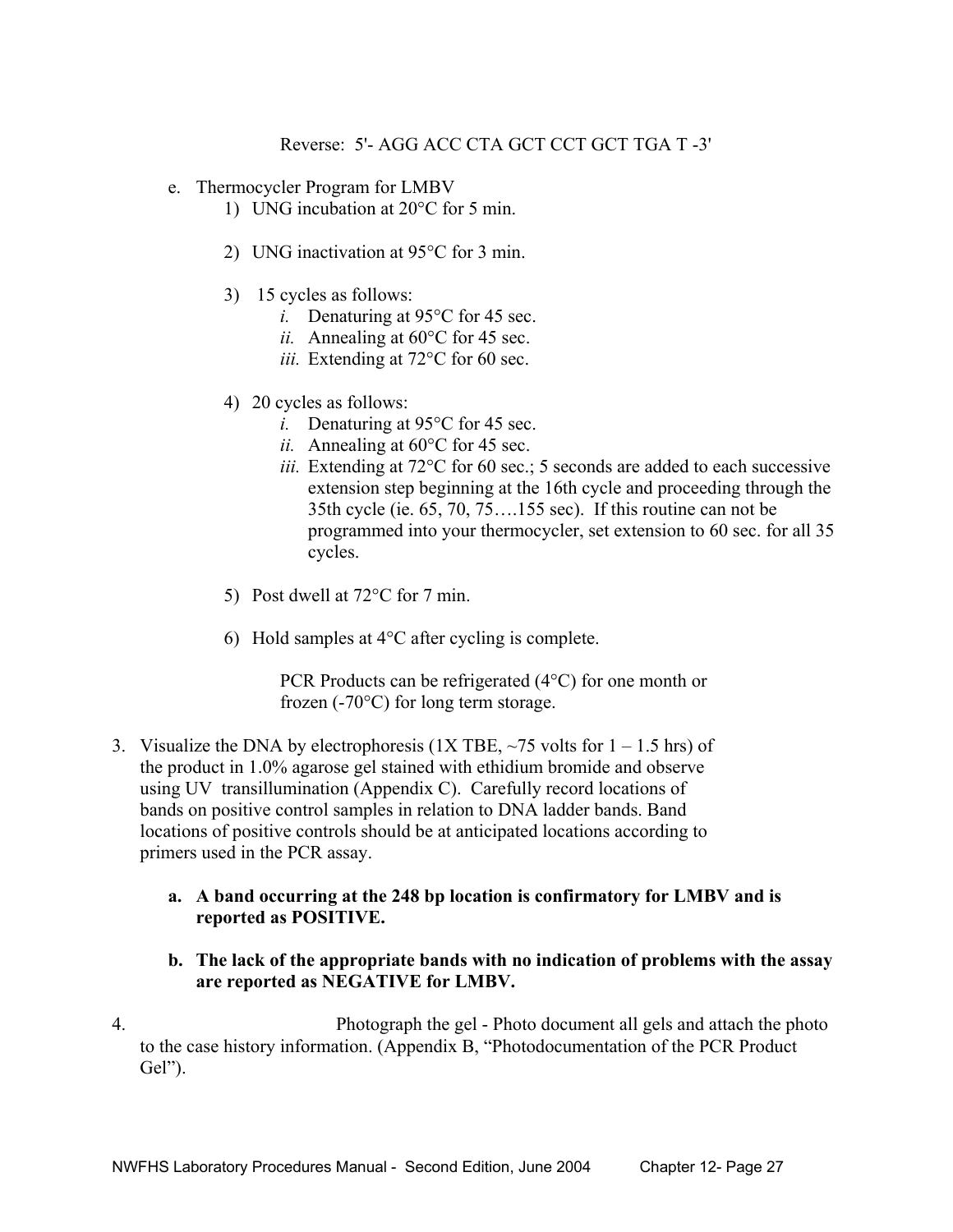# E. PCR FOR *ONCORHYNCHUS MASOU* VIRUS (OMV)

*Oncorynchus Masou* Virus (OMV) is an enveloped double-stranded DNA virus belonging to the *Herpesvirus* genus of the *Herpesviridae*. OMV is considered an exotic pathogen in the United States and the maintenance of live virus for positive controls by serological methods may not be prudent in many laboratories. The Polymerase Chain Reaction (PCR) method may be used to confirm that the cause of the CPE is due to the presence of OMV or suspect samples may be sent to an appropriate laboratory for confirmation. A Polymerase Chain Reaction (PCR) procedure that does not require live positive control material has been developed for this virus (Aso et al. 2001). DNA is extracted from cell culture material, amplified with forward and reverse primers, and then products are visualized with agarose gel electrophoresis.

1. Extraction of DNA from Cell Culture Fluid:

- a. Supernatant and cells from suspect sample wells are removed and a pellet is formed by centrifugation of this material at 19,000 Xg (14,800 rpm) for 15 minutes.
- b. Wash the pellets twice with 1 mL PBS and mix with 200  $\mu$ L of chelating resin (Sigma).
- c. Incubate the mixture at 56°C for 20 minutes in a water bath, vortex, and then place in a boiling water bath for 8 minutes.
- d. Vortex the samples and centrifuge at 8200Xg (10,000 rpm) for 90 seconds.
- 2. Amplification of DNA by PCR (refer to Appendix C for General Procedures for PCR).
	- a. QA/QC (see Appendix E for QA/QC considerations for PCR).
	- b. Using Worksheet 12.A.5. (Appendix A) *Oncorynchus Masou* Virus (OMV), record date of assay and then calculate the amount of each reagent to go into the "Master Mix" (MM) according the number of samples to be processed. (Add 4 to the number of samples so that there is enough to run controls in the assay).
	- c. Primers for OMV:

 Forward: 5'-GTA-CCG-AAA-CTC-CCG-AGT-C-3' Reverse: 5'- AAC-TTG-AAC-TAC-TCC-GGG-G-3'

- d. Thermocycler program for OMV:
	- 1) 30 cycles of the following regime:
		- *i.* Denaturing at 94°C for 30 seconds
		- *ii.* Annealing at 56°C for 30 seconds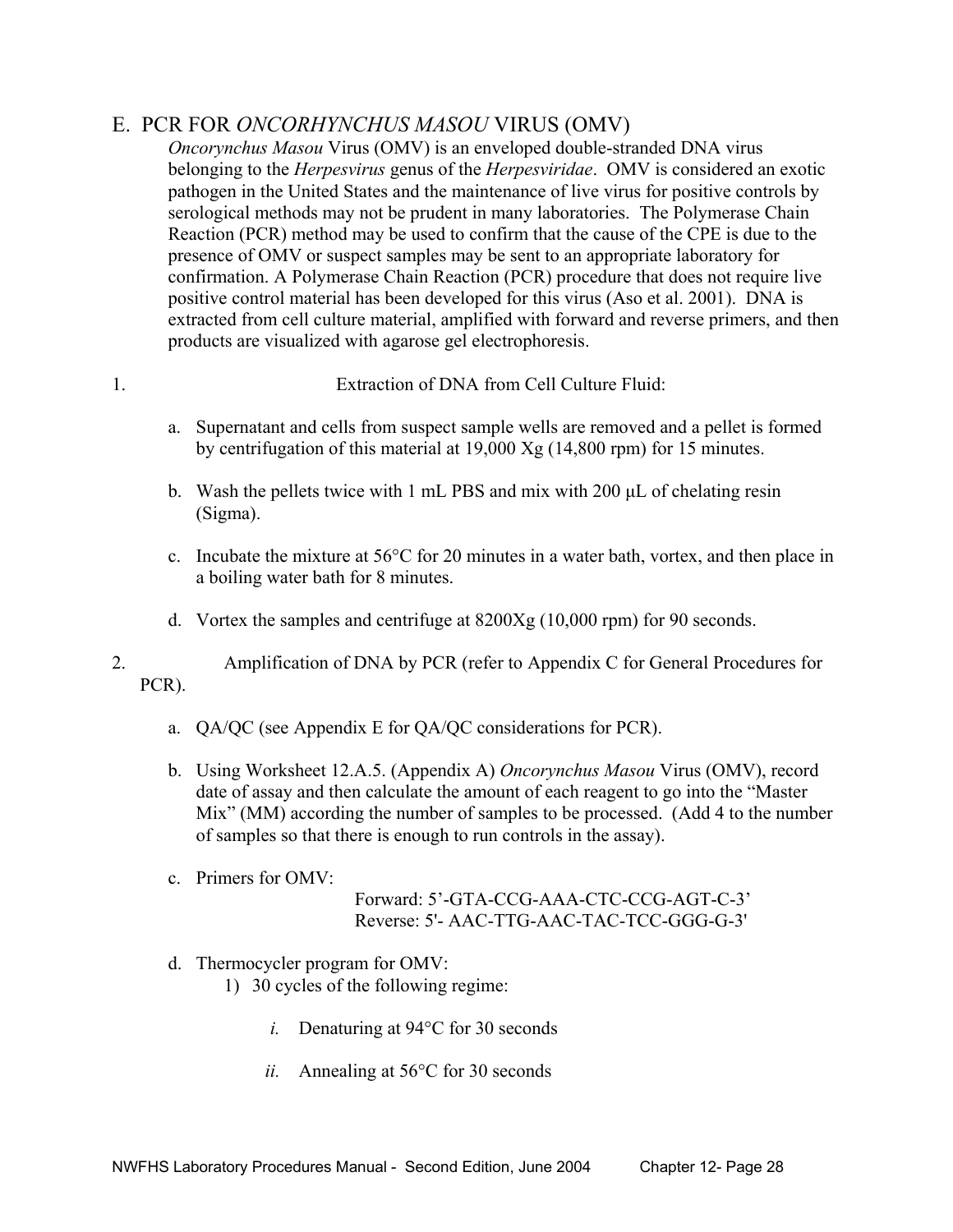- *iii.* Extending at 72<sup>o</sup>C for 30 seconds
- 2) Hold samples at 4°C after cycling is complete.

Note: PCR Products can be refrigerated (4°C)for one month or frozen at - 70 °C for long-term storage.

- 3. Visualize the DNA by electrophoresis of the product in 1.5% agarose gel stained with ethidium bromide and observe using UV transillumination (Appendix C)-. Carefully record locations of bands on positive control samples in relation to DNA ladder bands. Band locations of positive controls should be at anticipated locations according to primers used in the PCR assay
	- **a. A band occurring at the 439 bp location is confirmatory for OMV and is reported as POSITIVE.**
	- **b. The lack of the appropriate bands with no indication of problems with the assay are reported as NEGATIVE for OMV.**
- 4. Photograph the gel Photo document all gels and attach the photo to the case history information. (Appendix B, "Photodocumentation of the PCR Product Gel")
- 5. A laboratory capable of confirming the identity of OMV is the Laboratory of Microbiology, Hokkaido University, 3-1-1 Minato-cho, Hokodate, Hokkaido 041-0821, Japan, Phone/fax: (81.138) 40.88.10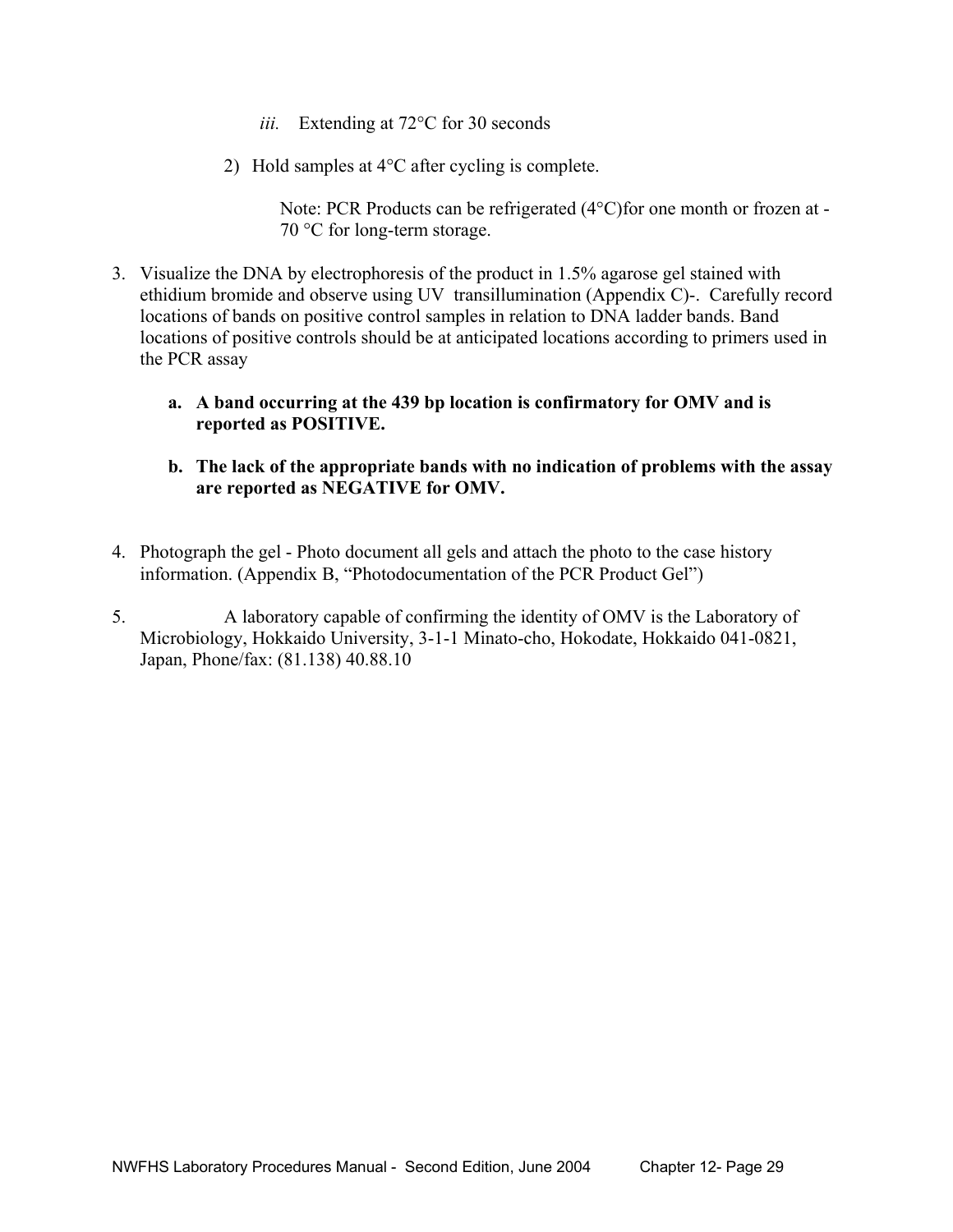# F. PCR FOR SPRING VIREMIA OF CARP VIRUS (SVCV)

Spring Viremia of Carp Virus (SVCV) is an enveloped bullet shaped single stranded RNA virus belonging to the *Vesiculovirus* genus of the *Rhabdoviridae*. The Polymerase Chain Reaction (PCR) method may be used for confirmation of SVCV (Stone et al. 2003). The Reverse Transcriptase - Polymerase Chain Reaction (RT-PCR) technique employs oligonucleotide primers to amplify base pair segments of the complementary DNA (cDNA) produced in RT-PCR reactions containing the target virus. Total RNA is extracted from cell culture supernatant, subject to reverse transcription for production of appropriate cDNA, which is then amplified with forward and reverse primers. The DNA product from the amplification is then visualized by agarose gel electrophoresis.

It should be noted that this PCR assay will also amplify Pike Fry Rhabdovirus (PFRV) and that further testing is required to distinguish isolates of the four genogroups described by Stone et al. (2003). Because several PFRV-like isolates cross-react in both the ELISA and immunofluorescent antibody test using anti-serum raised against SVCV, PCR products should be sequenced to identify the isolate.

1. Extraction of RNA from Cell Culture Fluid (Heat RNA Release method):

Note: other methods for extraction of RNA are available including the Trizol Reagent<sup>™</sup> method described by Strømmen and Stone (1997). Several suppliers of molecular reagents have developed extraction kits which may result in high yields of target RNA and may be useful in situations where virus titer is low.

- a. Dilute Cell Culture fluid (with some cell scrapings) 1:20 in molecular grade RNase free water by adding 5µL fluid to 95µL water in microcentrifuge tubes.
- b. Place tubes in heat block at 95°C for 2 min.
- c. Immediately cool on crushed ice (cooling the fluid quickly after heating prevents the RNA from re-annealing on itself).
- d. Quantify RNA Template in the spectrophotometer (Appendix D). The optimum amount of RNA template should be around 100  $\mu$ g/mL (or 100 ng/ $\mu$ L). Generally, 1µL of RNA template is sufficient per RT-PCR reaction. Dilute template if more than  $300$  ng/ $\mu$ L or use up to  $5\mu$ L/reaction if reading falls below 50 ng/ $\mu$ L.
- 2. Formation of cDNA by Reverse Transcription and Amplification by PCR (refer to Appendix C for General Procedures for PCR).
	- a. QA/QC (see Appendix E for QA/QC considerations for PCR)
	- b. Using Worksheet 12.A.5. (Appendix A) Spring Viremia of Carp Virus (SVCV), record date of assay and then calculate the amount of each reagent to go into the "Master Mix" (MM) according the number of samples to be processed. (Add 4 to the number of samples so that there is enough to run controls in the assay).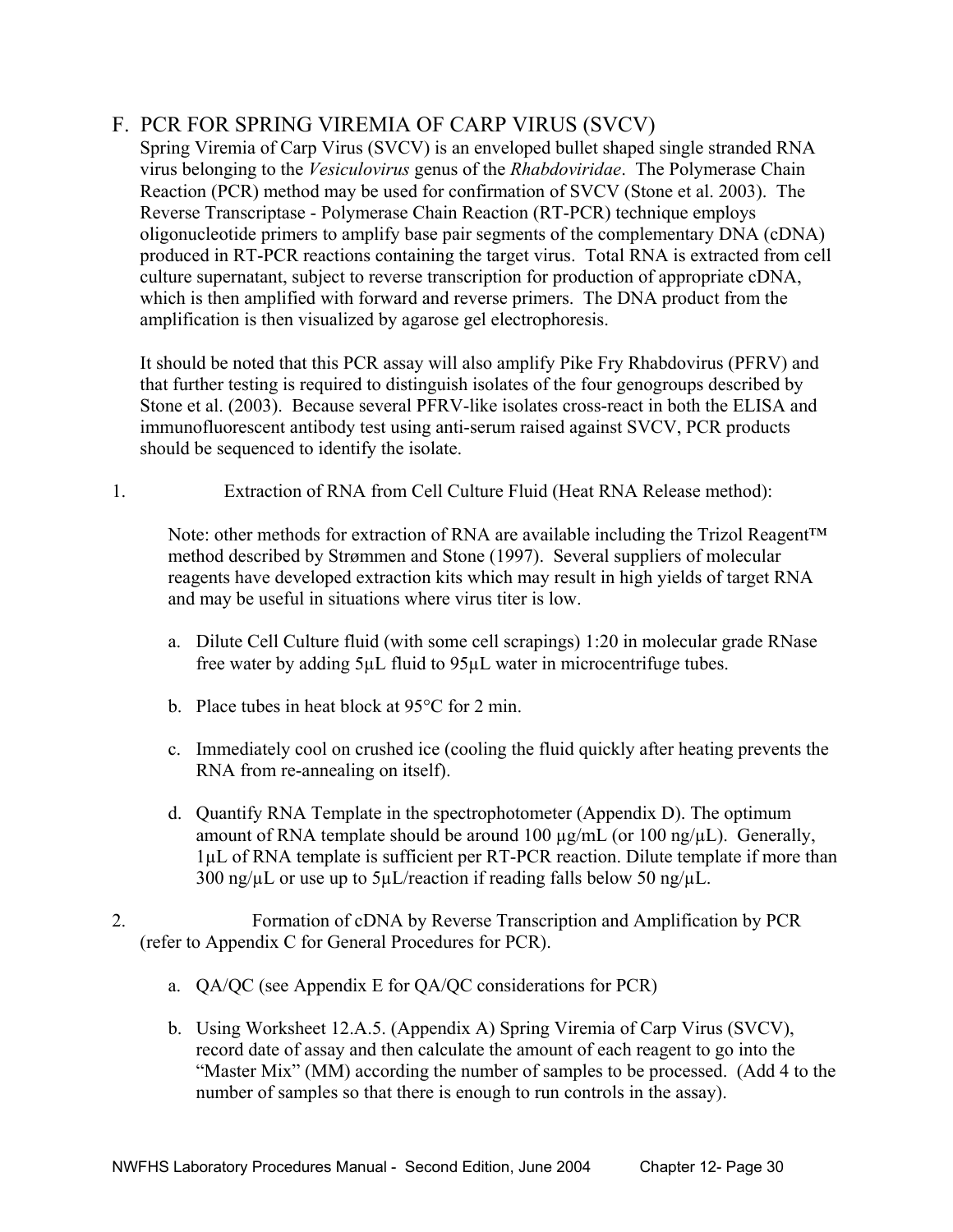c. First Round Primers for SVCV: Forward (SVC F1): 5'- TCT TGG AGC CAA ATA GCT CAR RTC -3'

Reverse (SVC R2):5'-AGA TGG TAT GGA CCC CAA TAC ATH ACN CAY-3'

- d. Thermocycler Program for SVCV:
	- 1) Pre-dwell at 50°C for 20 minutes (cDNA synthesis)
	- 2) Preheat or "Jumpstart" sample to 95°C for 2 minutes.
	- 3) 30 cycles as follows:
		- *i.* Denaturing at 95°C for 30 seconds.
		- *ii.* Annealing at 50°C for 30 seconds.
		- *iii.* Extending at 72<sup>o</sup>C for 60 seconds.
	- 4) Post dwell at 72°C for 7 minutes.
	- 5) Hold samples at 4°C after cycling is complete.
- 3. "Semi-Nested" Second Round PCR for SVCV:

If the first round PCR provides insufficient amplified product a semi-nested assay is used for additional DNA amplification. The semi-nested assay uses the same forward primer used in the first round of amplification.

- a. QA/QC (see Appendix E for QA/QC considerations for PCR)
- b. Again use Worksheet 12.A.5 (Appendix A) for the Second Round (SVCV) to record date of assay and then calculate the amount of each reagent to go into the "Master Mix" (MM) according the number of samples and controls to be processed.
- c. Second Round Primers for SVCV: Forward (SVC F1): 5'- TCT TGG AGC CAA ATA GCT CAR RTC -3'

Reverse (SVC R4): 5'- CTG GGG TTT CCN CCT CAA AGY TGY -3'

- d. Second Round Thermocycler Program for SVCV
	- 1) Preheat or "Jumpstart" sample to 95°C for two minutes.
	- 2) 30 cycles as follows:
		- *i.* Denaturing at 95°C for 30 seconds.
		- *ii.* Annealing at 50°C for 30 seconds.
		- *iii.* Extending at 72°C for 60 seconds.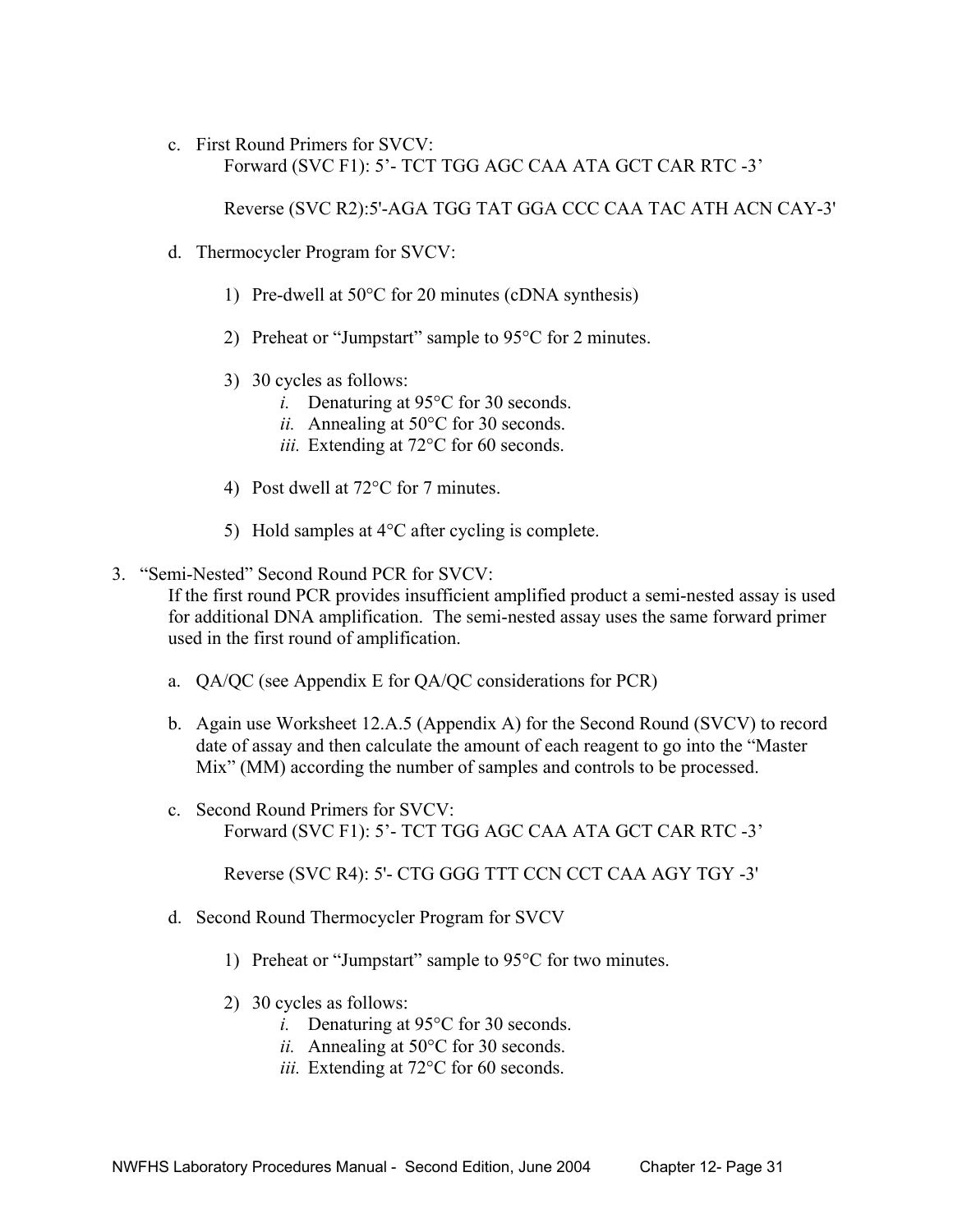- e. Post dwell at 72°C for 7 minutes.
- f. Hold samples at 4°C after cycling is complete.

PCR Products can be refrigerated for one month or frozen at -70 ° C for long-term storage.

- 2. Visualize the DNA by electrophoresis of the product in 1.5% agarose gel stained with ethidium bromide and observe using UV transillumination (Appendix C). Carefully record locations of bands on positive control samples in relation to DNA ladder bands. Band locations of positive controls should be at anticipated locations according to primers used in both the first and second (nested) round PCR assays.
	- **a. Bands occurring at the 714 bp location in the First Round Assay and the 606 bp location in the Second Round Assay are confirmatory for SVCVV and are reported as POSITIVE.**
	- **b. The lack of the appropriate bands with no indication of problems with the assay are reported as NEGATIVE for SVCV.**

PCR Products can be refrigerated for one month or frozen at -70°C for long-term storage.

6. Photograph the gel - Photo document all gels and attach the photo to the case history information. (Appendix B, "Photodocumentation of the PCR Product Gel")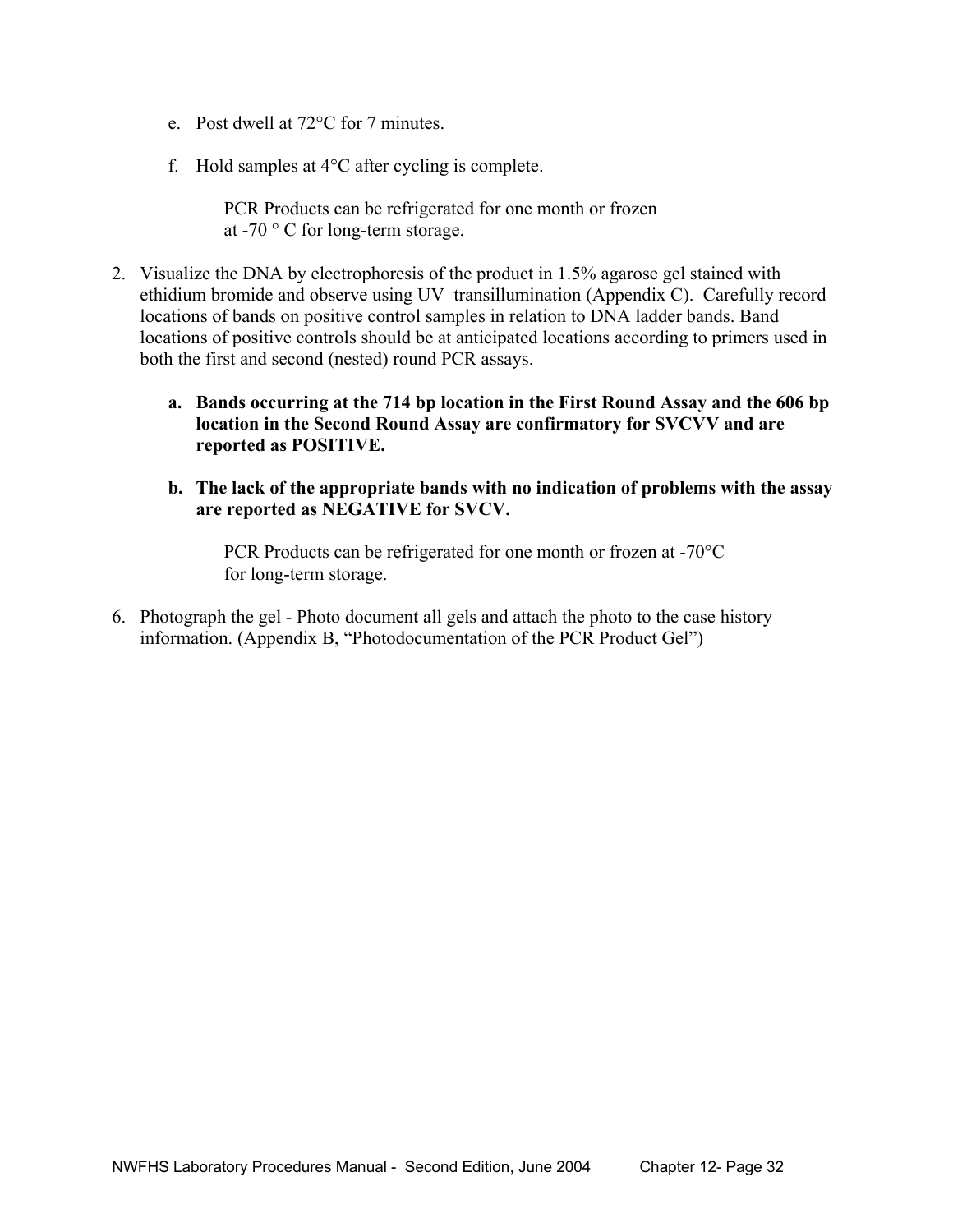# G. PCR FOR VIRAL HEMORRHAGIC SEPTICEMIA VIRUS (VHSV)

- Viral Hemorrhagic Septicemia Virus (VHSV) is an enveloped bullet shaped single stranded RNA virus belonging to the *Novirhabdovirus* genus of the *Rhabdoviridae*. The European and North American strains of VHSV are indistinguishable by serologic methods but may be separated by PCR methods or the biotinylated DNA probe method presented in this chapter (Section 12.V). Polymerase Chain Reaction (PCR) method for confirmation of VHSV (Einer-Jensen et al. 1995) is accomplished by extraction of total RNA from cell culture supernatant, subject to reverse transcription for production of appropriate complementary DNA (cDNA), which is then amplified with forward and reverse primers. The DNA product from the amplification is then visualized by agarose gel electrophoresis.
- 1. Extraction of RNA from cell culture fluid (Heat RNA release method):

 Note: other methods for extraction of RNA are available. Several suppliers of molecular reagents have developed extraction kits which may result in high yields of target RNA and may be useful in situations where virus titer is low.

- a. Dilute cell culture fluid (with some cell scrapings) 1:50 in molecular grade RNase free water by adding 2µL fluid to 98µL water in microcentrifuge tubes.
- b. Heat tubes to 95°C for 2 min. in a heat block, or thermocycler.
- c. Immediately cool on crushed ice (cooling the fluid quickly after heating prevents the RNA from reannealing on itself).
- d. Quantify RNA Template in the spectrophotometer (Appendix D). The optimum amount of RNA template should be around 100  $\mu$ g/mL (or 100 ng/ $\mu$ L). Generally, 1µL of RNA template is sufficient per RT-PCR reaction. Dilute template if more than 300 ng/ $\mu$ L or use up to 5 $\mu$ L/reaction if reading falls below 50 ng/ $\mu$ L.
- 2. Production of DNA by Reverse Transcription and Amplification by First Round PCR (refer to Appendix C for General Procedures for PCR).
	- a. QA/QC (see Appendix E for QA/QC considerations for PCR)
	- b. Using Worksheet 12.A.7. (Appendix A) Viral Hemorrhagic Septicemia Virus (VHSV), record case number and date of assay and then calculate the amount of each reagent to go into the "Master Mix" (MM) according the number of samples to be processed. (Add 4 to the number of samples so that there is enough to run controls). The optimum concentration of MgCl<sub>2</sub> for this reaction should be determined when the procedure or any component of the reaction mixture is altered.
	- c. First Round Primers for VHSV: Forward: 5'-TCT CTC CTA TGT ACT CCA AG-3'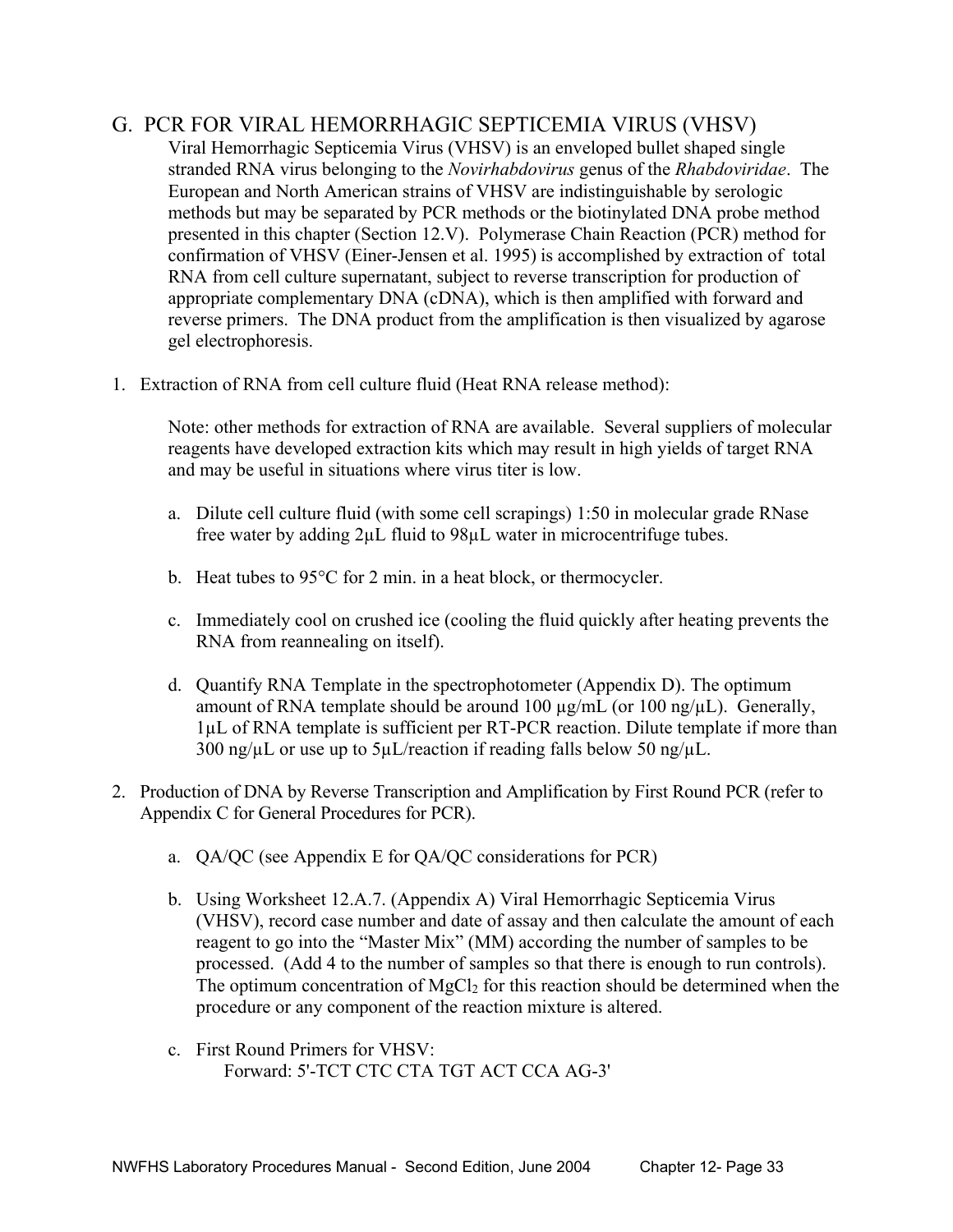Reverse: 5'-TTC CGG TGG AGC TCC TGA AG-3'

- d. First Round Thermocycler Program for VHSV:
	- 1) Pre-dwell at 50°C for 15 minutes.
		- 2) Preheat or "Jumpstart" sample to 95°C for 2 min.
	- 3) 25 cycles as follows:
		- *i.* Denaturing at 95<sup>o</sup>C for 30 sec.
		- *ii.* Annealing at 50°C for 30 sec.
		- *iii.* Extending at 72°C for 60 sec.
		- 4) Post dwell at 72°C for 7 minutes.
	- 5) Hold samples at 4°C after cycling is complete.
- 3. "Nested" Second Round PCR for VHSV:
	- a. QA/QC (see Appendix E for QA/QC considerations for PCR)
	- b. Again use Worksheet 12.A.7 (Appendix A) for the Second Round VHSV to record date of assay and then calculate the amount of each reagent to go into the "Master Mix" (MM) according the number of samples and controls to be processed.
	- c. Second Round Primers for VHSV: Forward: 5'-ATG GGC TTC AAG GTG ACA C-3'

Reverse: 5'-GTA TCG CTC TTG GAT GGA C-3'

- d. Second Round Thermocycler Program for VHSV:
	- 1) Preheat or "Jumpstart" sample to 95°C for two minutes.
	- 2) 25 cycles as follows:
		- *i.* Denaturing at 95°C for 30 seconds.
		- *ii.* Annealing at 50°C for 30 seconds.
		- *iii.* Extending at 72<sup>o</sup>C for 60 seconds.
	- 3) Post dwell at 72°C for 7 minutes.
	- 4) Hold samples at 4°C after cycling is complete.

PCR Products can be refrigerated (4°C) for one month or frozen at -70 ° C for long-term storage.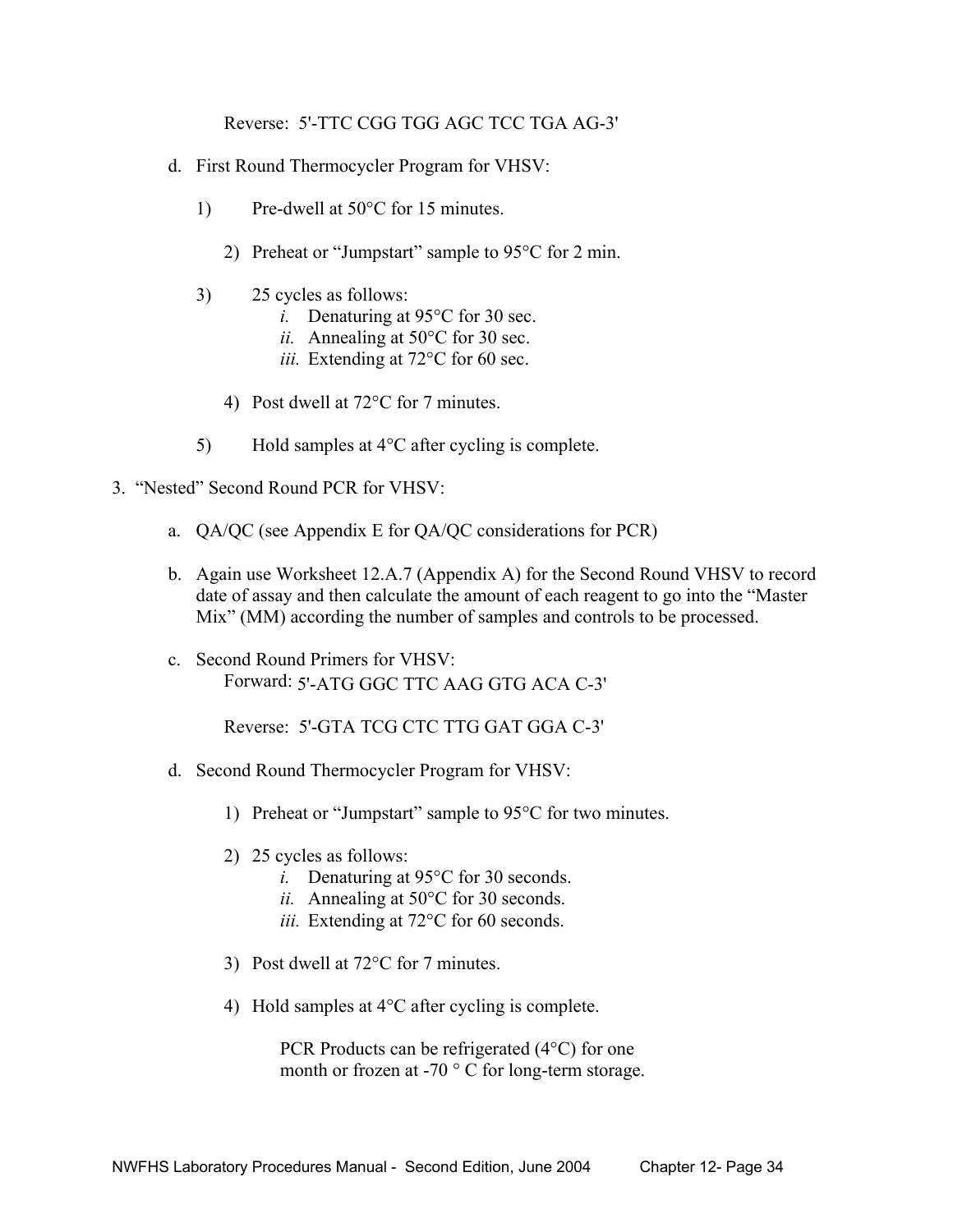- 1. Visualize the DNA by electrophoresis of the product in 1.2% agarose gel stained with ethidium bromide and observe using UV transillumination (Appendix C). Carefully record locations of bands on positive control samples in relation to DNA ladder bands. Band locations of positive controls should be at anticipated locations according to primers used in both the first and second (nested) round PCR assays.
	- **c. Bands occurring at the 950 bp location in the First Round Assay and the 558 bp location in the Second Round Assay are confirmatory for VHSV and are reported as POSITIVE.**
	- **d. The lack of the appropriate bands with no indication of problems with the assay are reported as NEGATIVE for VHSV.**
- 2. Photograph the gel Photo document all gels and attach the photo to the case history information. (Appendix B, "Photodocumentation of the PCR Product Gel").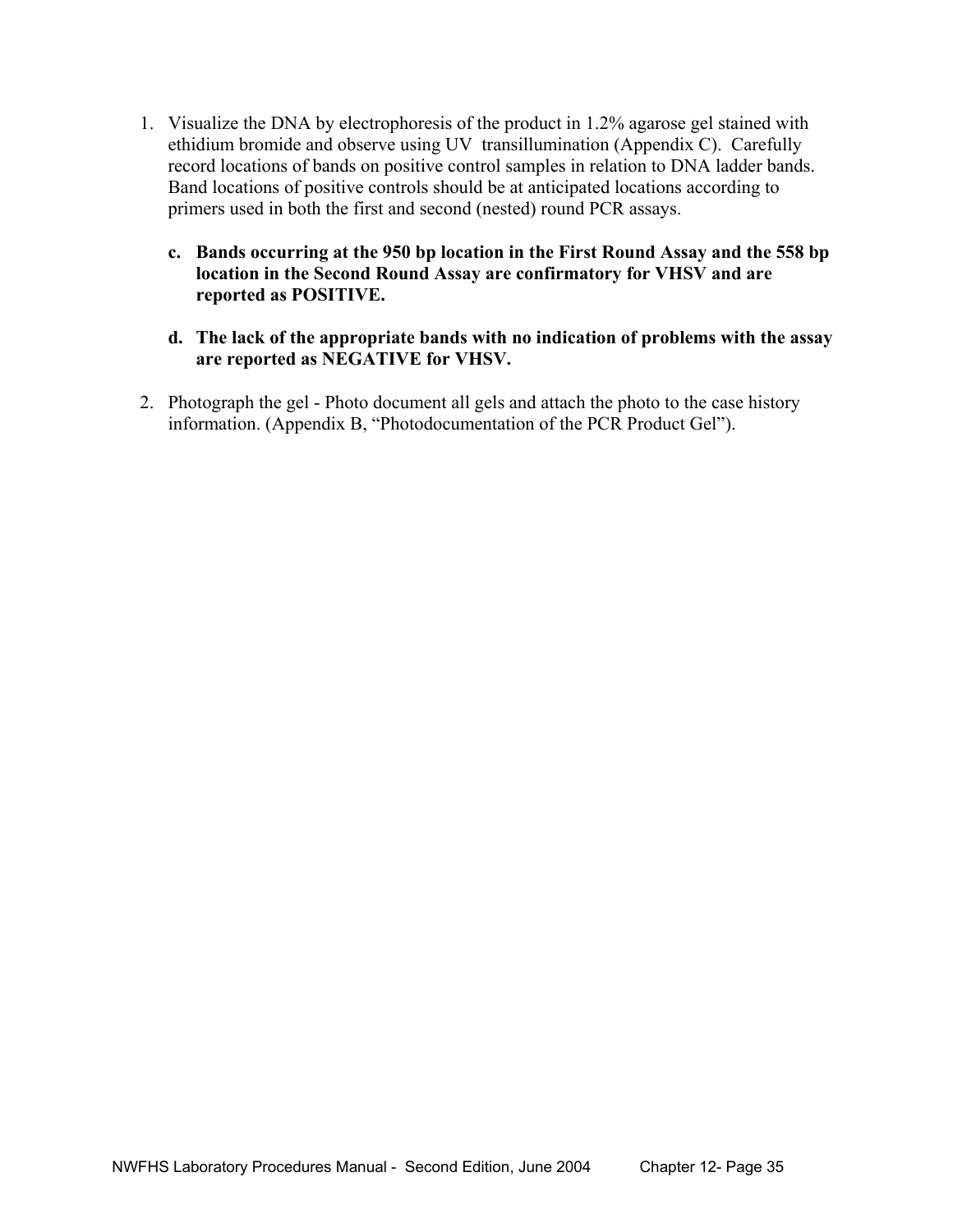# H. PCR FOR WHITE STURGEON HERPESVIRUS (WSHV)

 White Sturgeon Herpesvirus (WSHV) is an enveloped icosahedral shaped doublestranded DNA virus belonging to the *Herpesvirus* genus of the *Herpesviridae*. A PCR method has been developed for this virus, however, the necessary sequences are not available at this time. Therefore, suspect samples must be sent to a reference laboratory for confirmation.

1. A laboratory capable of confirming the identity of WSHV is the Department of Medicine and Epidemiology, School of Veterinary Medicine, University of California, Davis, CA 95616, Phone: 530-752-3411.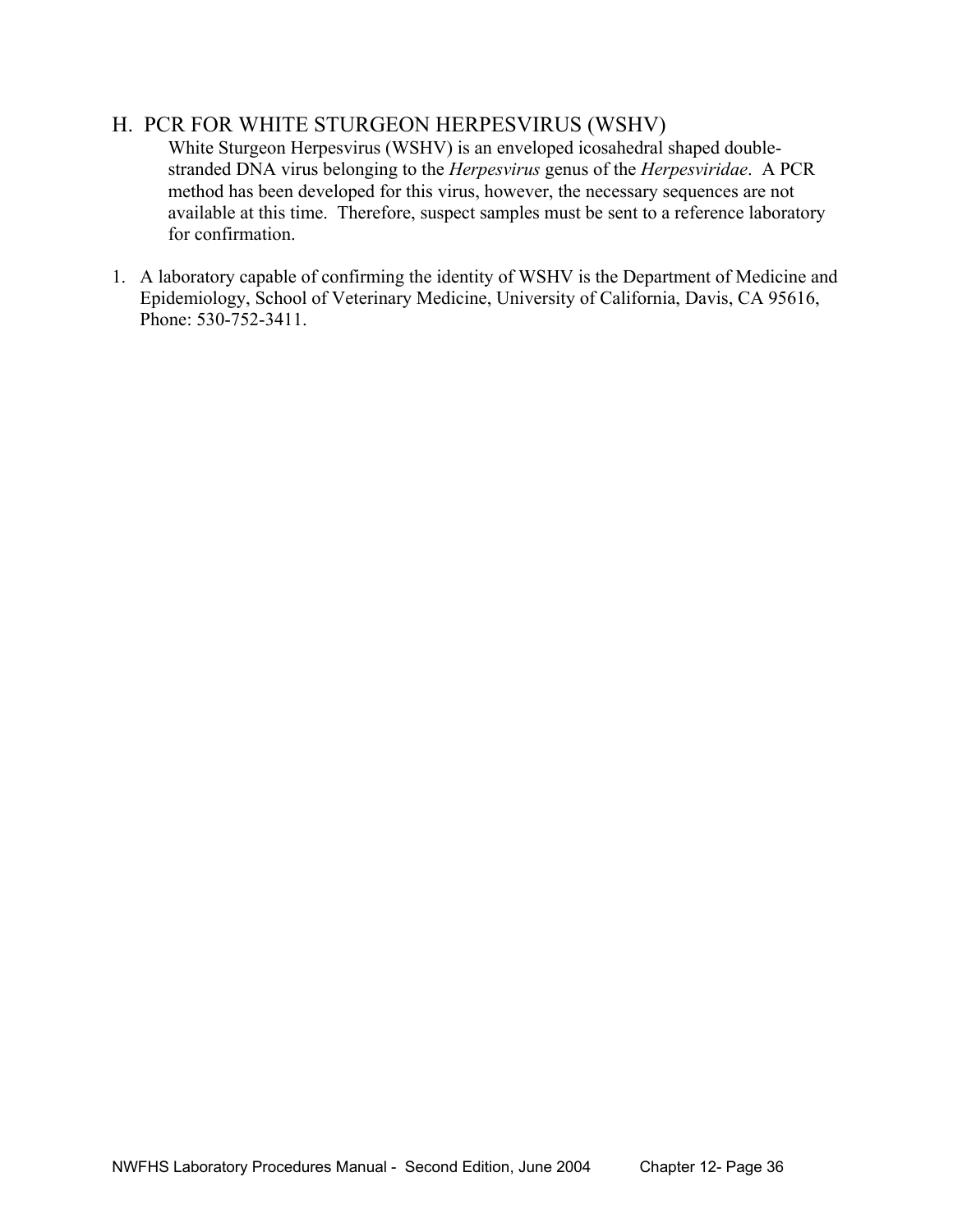# **VII. Bibliography**

- Arakawa, CK, RE Deering, KH Higman, KH Oshima, PJ O'Hara, and JR Winton. 1990. Polymerase chain reaction (PCR) amplification of a nucleoprotein gene sequence of infectious hematopoietic necrosis virus. Diseases of Aquatic Organisms 8:165-170.
- Aso, Y., J. Wani, D.A.S. Klenner, and M. Yoshimizu. 2001. Detection and identification of Oncorhynchus masou virus (OMV) disease by polymerase chain reaction (PCR). Bull. Fish. Sci. Hokkaido Univ., 52, 111–116.
- Batts, W.N., C.K. Arakawa, J. Bernard, and J.R. Winton. 1993. Isolates of viral hemorrhagic septicemia virus from North America and Europe can be detected and distinguished by DNA probes. Diseases of Aquatic Organisms. 17:67-71.
- Blake, S. L., W. B. Schill, P. E. McAllister, M. K. Lee, J. T. Singer, and B. L. Nicholson. 1995. Detection and identification of aquatic birnaviruses by PCR assay. Journal of Clinical Microbiology 33:835-839.
- Bouchard, D., W. Keleher, H. M. Opitz, S. Blake, K. C. Edwards, and B. L. Nicholson. 1999. Isolation of Infectious Salmon Anemia Virus (ISAV) from Atlantic Salmon in New Brunswick, Canada. Diseases of Aquatic Organisms 35:131-137.
- Deering RE, CK Arakawa, KH Oshima, PJ O'Hara, ML Landolt, and JR Winton. 1991. Development of a biotinylated DNA probe for detection and identification of infectious hematopoietic necrosis virus. Diseases of Aquatic Organisms 11: 57-65.
- Einer-Jensen K, NJ Olesen, N Lorenzen, PEV Jorgensen. 1995. Use of the polymerase chain reaction (PCR) to differentiate serologically similar viral hemorrhagic septicemia (VHS) virus isolates from Europe and America. Veterinary Research 26: 464-469.
- Grizzle, L. M., I. Altinok, and A. D. Noyes. 2003. PCR method for detection of largemouth bass virus. Disease of Aquatic Organisms 54(1):29-33.
- LaPatra, S.E., K.A. Roberti, J.S. Rohovec, and J.L. Fryer. 1989. Fluorescent antibody test for the rapid diagnosis of infectious hematopoietic necrosis. Journal of Aquatic Animal Health 1: 29-36.
- Stone, D. M., W. Ahne, K. L. Denham, P. F. Dixon, C. T.-Y. Liu, A. M. Sheppard, G. R. Taylor, and K. Way. 2003. Nucleotide sequence analysis of the glycoprotein gene of putative spring viremia of carp virus and pike fry rhabdovirus isolates reveals four genogroups. Diseases of Aquatic Organisms 53: 203-210.
- True, K., editor. 2000. National Wild Fish Health Survey: Laboratory Procedures Manual, First Edition, United States Fish and Wildlife Service, 332 p.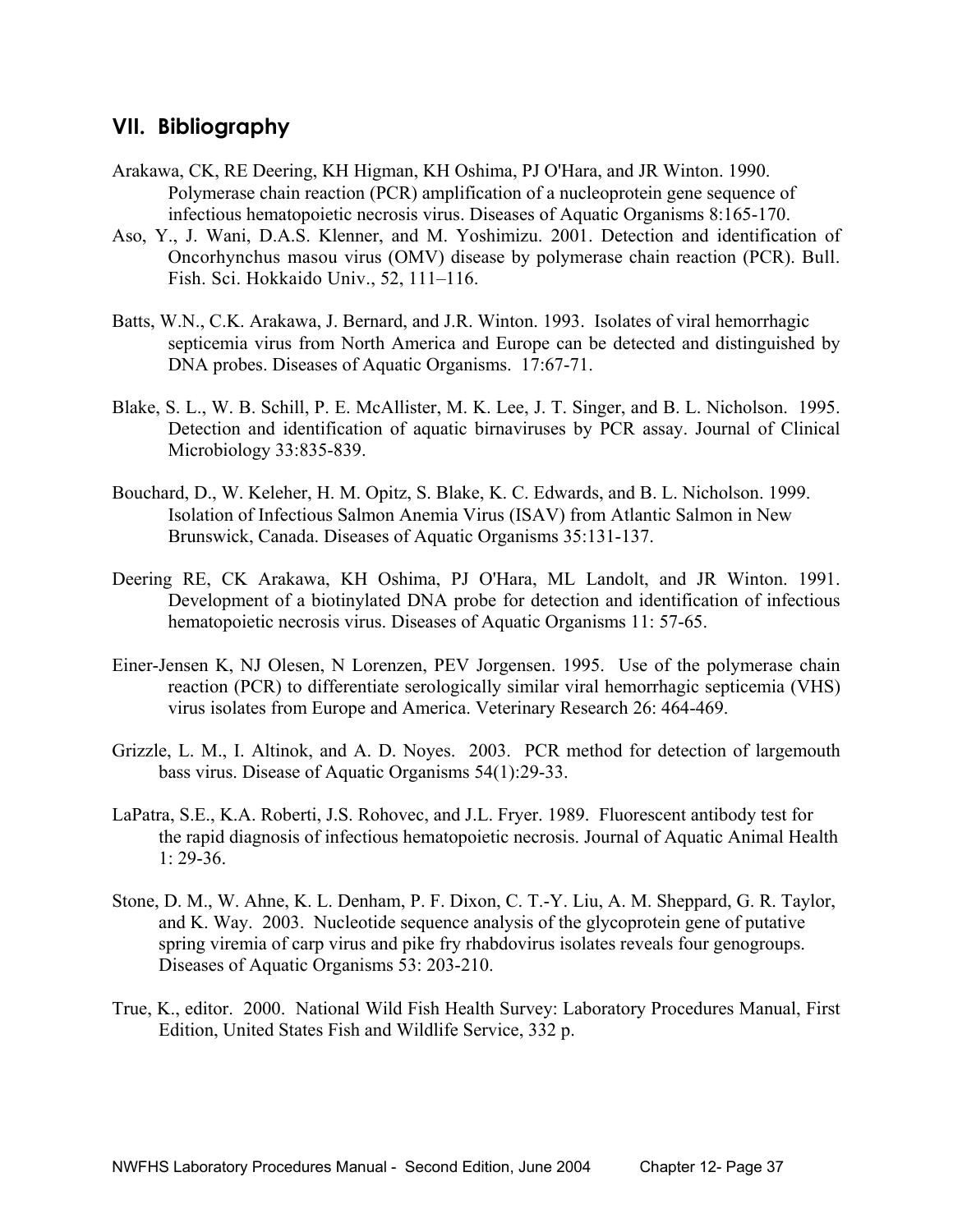USFWS and AFS-FHS. 2003. Standard Procedures for Aquatic Animal Health Inspections. *In:*  Suggested Procedures for the Detection and Identification of Certain Finfish and Shellfish Pathogens. Blue Book 5th Edition, 2003, Fish Health Section, American Fisheries Society.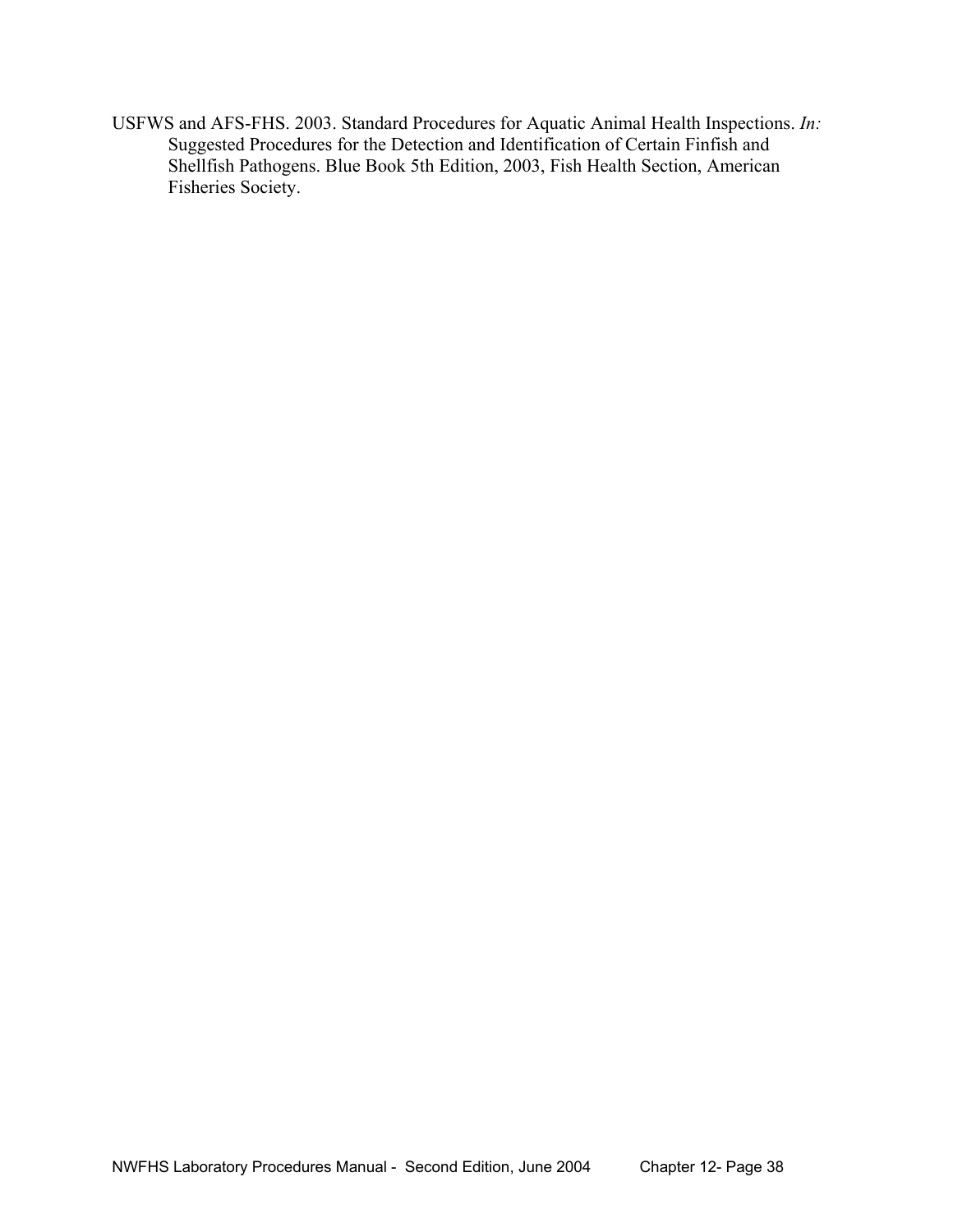# **Appendix 12.A – PCR Worksheets: Amplification of Nucleic Acid for the Corroboration of Viral Fish Pathogens**

- 12.A.1 Infectious Hematopoietic Necrosis Virus (IHNV)
- 12.A.2 Infectious Pancreatic Necrosis Virus (IPNV)
- 12.A.3 Infectious Salmon Anemia Virus (ISAV)
- 12.A.4 Largemouth Bass Virus (LMBV)
- 12.A.5 Oncorhynchus Masou Virus (OMV)
- 12.A.6 Spring Viremia of Carp Virus (SVCV)
- 12.A.7 Viral Hemorrhagic Septicemia Virus (VHSV)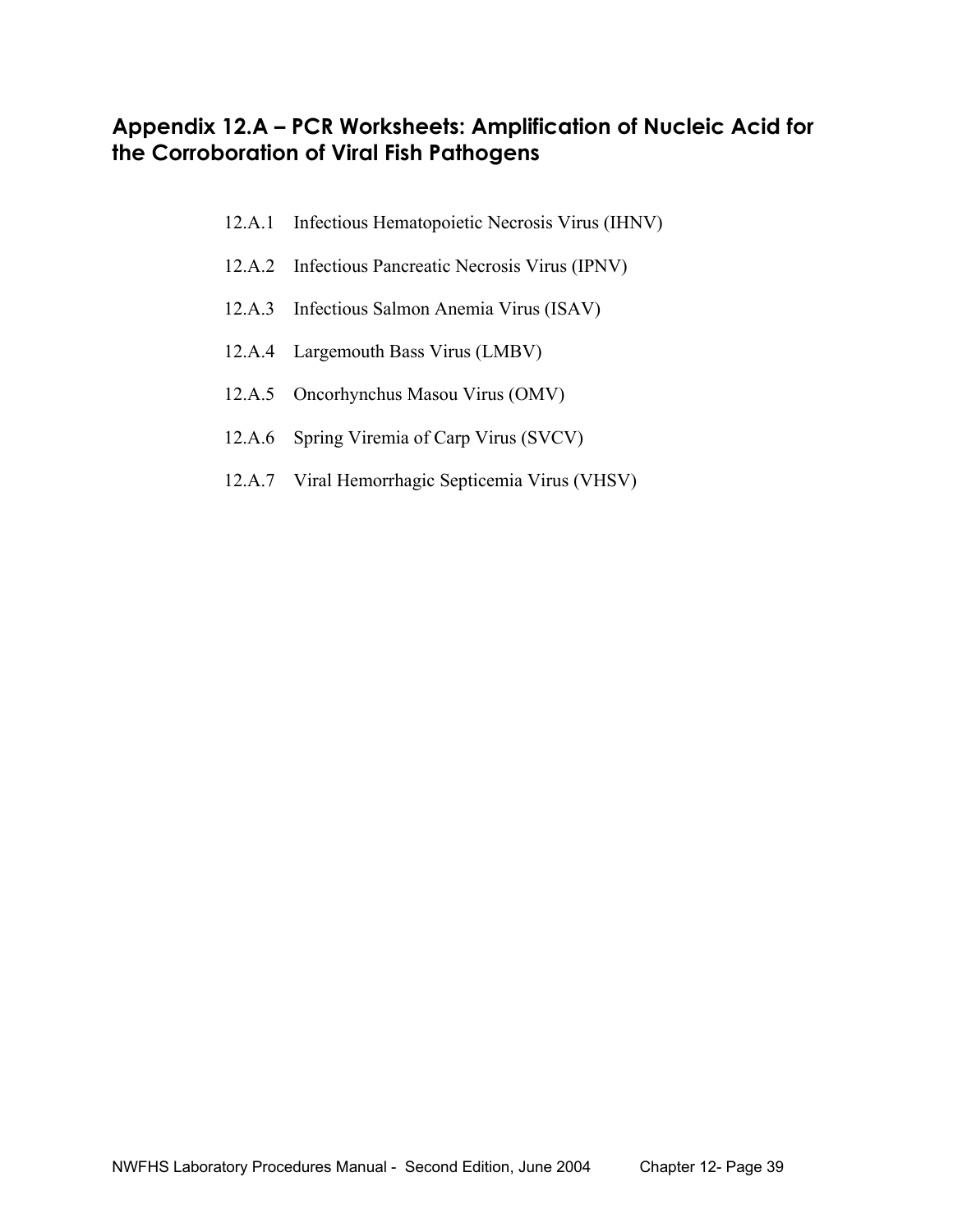| <b>Master Mix for Initial or First Round Reaction</b> |         |                        |                               |                                                 |                       |  |  |
|-------------------------------------------------------|---------|------------------------|-------------------------------|-------------------------------------------------|-----------------------|--|--|
| <b>PCR</b> Reagent                                    | Lot $#$ | Final<br>Concentration | <b>Stock</b><br>Concentration | Volume per<br>Reaction<br>(to total $50\mu L$ ) | Volume for<br>samples |  |  |
| $d-H2O*$                                              |         |                        |                               | $23.75 \mu L$                                   |                       |  |  |
| PCR Buffer (no $MgCl2$ )                              |         | 1X                     | 10X                           | $5.0 \mu L$                                     |                       |  |  |
| MgCl <sub>2</sub>                                     |         | $2.5 \text{ mM}$       | $25 \text{ mM}$               | $5.0 \mu L$                                     |                       |  |  |
| dNTP's                                                |         | $0.2 \text{ mM}$       | $2 \text{ mM}$                | $5.0 \mu L$                                     |                       |  |  |
| <b>AMV</b> Reverse<br>Transcriptase                   |         | 4.5 U/R $x^{\dagger}$  | $9 U/\mu L$                   | $0.5 \mu L$                                     |                       |  |  |
| <b>Forward Primer</b>                                 |         | 50 pmoles/Rx           | $20$ pmoles/ $\mu$ L          | $2.5 \mu L$                                     |                       |  |  |
| Reverse Primer                                        |         | 50 pmoles/Rx           | $20$ pmoles/ $\mu$ L          | $2.5 \mu L$                                     |                       |  |  |
| <b>TAQ</b>                                            |         | 2.5 Units/Rx           | 5 Units/ $\mu$ L              | $0.5 \mu L$                                     |                       |  |  |
| RNasin                                                |         | 9.75 Units/Rx          | 39 Units/µL                   | $0.25 \mu L$                                    |                       |  |  |
| RNA Template <sup>a</sup>                             |         |                        |                               | $5.0 \mu L$                                     |                       |  |  |

# **Worksheet 12.A.1: Infectious Hematopoietic Necrosis Virus (IHNV)**

Case Number<br>
<u>Date</u> Date

\*Add nuclease free water to Master Mix first, TAQ last.

 $\dagger$  Rx = Reaction

<sup>a</sup> Adjust quantity of template RNA according to concentration/dilution determined by UV spec.if less than  $5\mu$ L is used add a volume of d-H<sub>2</sub>O equal to the volume of template subtracted. **Master Mix for Nested or Second Round Reaction** 

| <b>PCR</b> Reagent       | Lot $#$ | Final<br>Concentration | <b>Stock</b><br>Concentration | Volume per<br>Reaction<br>(to total $50\mu L$ ) | Volume for<br>samples |
|--------------------------|---------|------------------------|-------------------------------|-------------------------------------------------|-----------------------|
| $d-H2O*$                 |         |                        |                               | $27.5 \mu L$                                    |                       |
| PCR Buffer (no $MgCl2$ ) |         | 1X                     | 10X                           | $5.0 \mu L$                                     |                       |
| MgCl <sub>2</sub>        |         | $2.5 \text{ mM}$       | $25 \text{ mM}$               | $5.0 \mu L$                                     |                       |
| dNTP's                   |         | $0.2$ mM               | $2 \text{ mM}$                | $5.0 \mu L$                                     |                       |
| <b>Forward Primer</b>    |         | 50 pmoles/Rx           | $20$ pmoles/ $\mu$ L          | $2.5 \mu L$                                     |                       |
| Reverse Primer           |         | $50$ pmoles/ $Rx$      | $20$ pmoles/ $\mu$ L          | $2.5 \mu L$                                     |                       |
| <b>TAQ</b>               |         | 2.5 Units/Rx           | 5 Units/ $\mu$ L              | $0.5 \mu L$                                     |                       |
| Round 1 Product          |         |                        |                               | $2.0 \mu L$                                     |                       |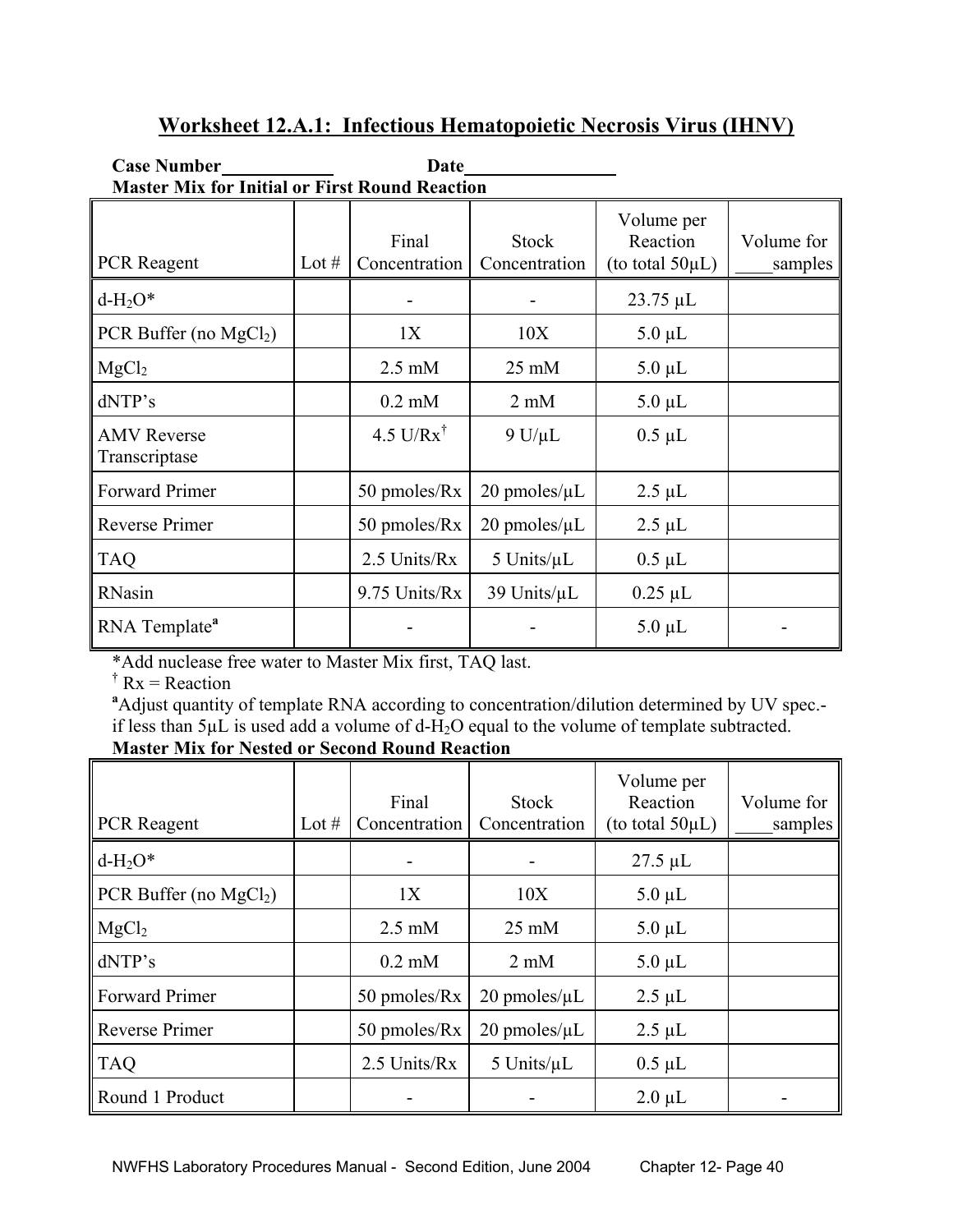## **Primer Sets for IHNV**

|                      | Forward                          | Reverse                         |
|----------------------|----------------------------------|---------------------------------|
| round                | 5'-TCA AGG GGG GAG TCC TCG A-3'  | 5'-CAC CGT ACT TTG CTG CTA C-3' |
| $\gamma$ nd<br>round | 5'-TTC GCA GAT CCC AAC AAC AA-3' | l 5'-GCG CAC AGT GCC TTG GCT-3' |

#### **Control Information**

|                       | <b>POSITIVE CONTROLS</b> |  | <b>NEGATIVE CONTROLS</b> |            |  |
|-----------------------|--------------------------|--|--------------------------|------------|--|
|                       | <b>PCR</b><br>Extraction |  | Extraction               | <b>PCR</b> |  |
| round                 |                          |  |                          |            |  |
| $\lambda$ nd<br>round |                          |  |                          |            |  |

#### **Amplification (Thermocycle Process)**

| <b>Round Number (Date &amp; time)</b> | $'$ Program $\#$   NOTES |  |
|---------------------------------------|--------------------------|--|
|                                       |                          |  |
|                                       |                          |  |

#### **Gel Preparation**

| <b>Gel concentration</b> | <b>Apparatus and Gel Size</b> | Weight of agarose (g) | <b>Volume of</b><br>Buffer (mL) |
|--------------------------|-------------------------------|-----------------------|---------------------------------|
|                          |                               |                       |                                 |

# **Gel Template (Sample Placement Map)**

Ladder Brand / Lot # \_\_\_\_\_\_\_\_\_\_\_ Loading Buffer Brand / Lot # \_\_\_\_\_\_\_\_\_\_\_

Enter Sample ID below corresponding well number:

| <b>PCR Products</b> (Loaded LEFT to RIGHT) |    |    |    |    |    |    |    |    |    |    |    |    |    |
|--------------------------------------------|----|----|----|----|----|----|----|----|----|----|----|----|----|
|                                            |    | 4  | Э  | o  |    | 8  | u  | 10 |    | 12 | 13 | 14 |    |
|                                            |    |    |    |    |    |    |    |    |    |    |    |    |    |
| . 7                                        | 18 | 19 | 20 | 21 | 22 | 23 | 24 | 25 | 26 | 27 | 28 | 29 | 30 |
|                                            |    |    |    |    |    |    |    |    |    |    |    |    |    |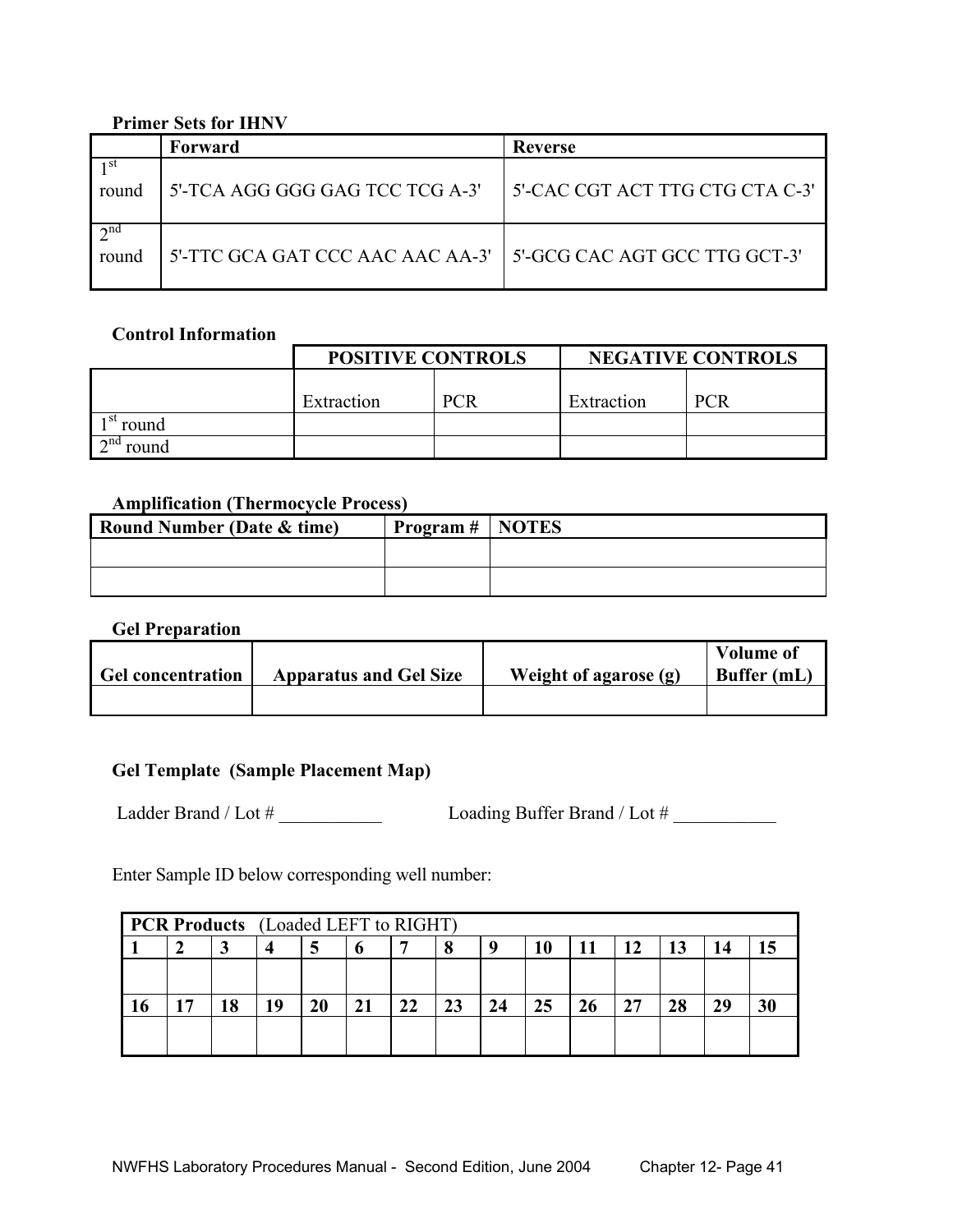# **Worksheet 12.A.2: Infectious Pancreatic Necrosis Virus (IPNV)**

| <b>Case Number</b>                                    |         | Date                   |                               |                                                    |                       |
|-------------------------------------------------------|---------|------------------------|-------------------------------|----------------------------------------------------|-----------------------|
| <b>Master Mix for Initial or First Round Reaction</b> |         |                        |                               |                                                    |                       |
| <b>PCR</b> Reagent                                    | Lot $#$ | Final<br>Concentration | <b>Stock</b><br>Concentration | Volume per<br>Reaction<br>(to total<br>$50\mu L$ ) | Volume for<br>samples |
| $d-H_2O^*$                                            |         |                        |                               | $23.75 \mu L$                                      |                       |
| PCR Buffer (no $MgCl2$ )                              |         | 1X                     | 10X                           | $5.0 \mu L$                                        |                       |
| MgCl <sub>2</sub>                                     |         | $2.5 \text{ mM}$       | $25 \text{ mM}$               | $5.0 \mu L$                                        |                       |
| dNTP's                                                |         | $0.2$ mM               | $2 \text{ mM}$                | $5.0 \mu L$                                        |                       |
| <b>AMV</b> Reverse<br>Transcriptase                   |         | 4.5 Units/Rx           | $9$ Units/ $\mu$ L            | $0.5 \mu L$                                        |                       |
| <b>Forward Primer</b>                                 |         | 50 pmoles/Rx           | $20$ pmoles/ $\mu$ L          | $2.5 \mu L$                                        |                       |
| Reverse Primer                                        |         | 50 pmoles/Rx           | $20$ pmoles/ $\mu$ L          | $2.5 \mu L$                                        |                       |
| <b>TAQ</b>                                            |         | 2.5 Units/Rx           | 5 Units/ $\mu$ L              | $0.5 \mu L$                                        |                       |
| RNasin                                                |         | 9.75 Units/Rx          | 39 Units/ $\mu$ L             | $0.25 \mu L$                                       |                       |
| RNA Template <sup>a</sup>                             |         |                        |                               | $5.0 \mu L$                                        |                       |

\*Add nuclease free water to Master Mix first, TAQ last. **<sup>a</sup>**

Adjust quantity of template RNA according to concentration/dilution determined by UV spec. if less than  $5\mu$ L is used add a volume of d-H<sub>2</sub>O equal to the volume of template subtracted.

#### **Primer Sets for IPNV**

|       | Forward                                                      | Reverse |
|-------|--------------------------------------------------------------|---------|
| 1 st  |                                                              |         |
| round | 5'-AAAGCCATAGCCGCCCATGAAC-3'   5'- TCTCATCAGCTGGCCCAGGTAC-3' |         |
|       |                                                              |         |

# **Control Information**

|       | <b>POSITIVE CONTROLS</b> |            | <b>NEGATIVE CONTROLS</b> |     |  |
|-------|--------------------------|------------|--------------------------|-----|--|
|       |                          |            |                          |     |  |
|       | Extraction               | <b>PCR</b> | Extraction               | PCR |  |
| roung |                          |            |                          |     |  |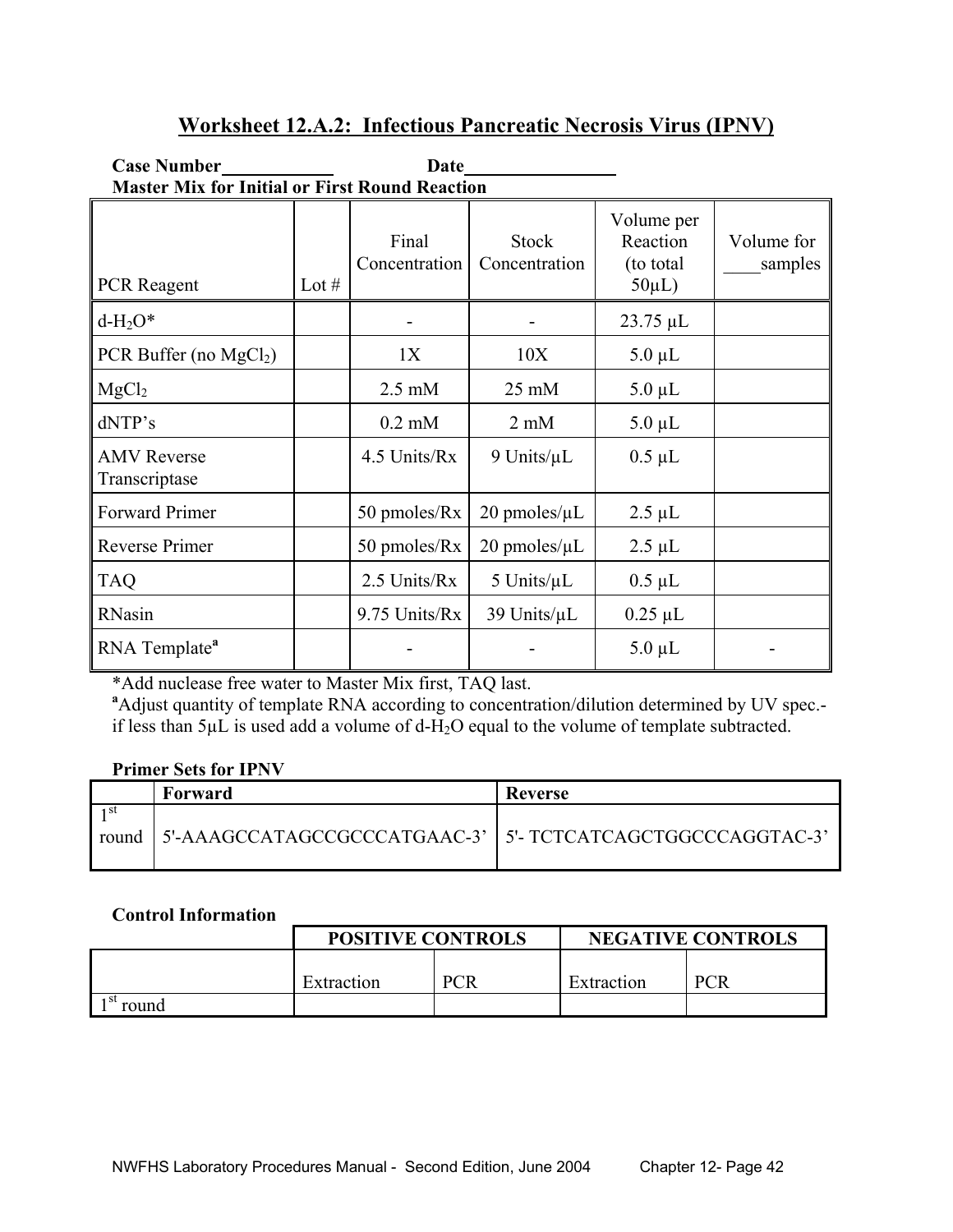# **Amplification (Thermocycle Process)**

| <b>Round Number (Date &amp; time)</b> | $\mid$ Program $\#$   NOTES |  |
|---------------------------------------|-----------------------------|--|
|                                       |                             |  |
|                                       |                             |  |

#### **Gel Preparation**

| Gel concentration   Apparatus and Gel Size | Weight of agarose (g) | Volume of<br>$\vert$ Buffer (mL) |
|--------------------------------------------|-----------------------|----------------------------------|
|                                            |                       |                                  |

# **Gel Template (Sample Placement Map)**

Ladder Brand / Lot # \_\_\_\_\_\_\_\_\_\_\_ Loading Buffer Brand / Lot # \_\_\_\_\_\_\_\_\_\_\_

Enter Sample ID below corresponding well number:

| <b>PCR Products</b> (Loaded LEFT to RIGHT) |    |    |    |    |    |    |    |    |    |    |    |    |  |
|--------------------------------------------|----|----|----|----|----|----|----|----|----|----|----|----|--|
|                                            |    |    |    | o  |    | 8  | u  |    |    | 12 | 13 | 14 |  |
|                                            |    |    |    |    |    |    |    |    |    |    |    |    |  |
| 7                                          | 18 | 19 | 20 | 21 | 22 | 23 | 24 | 25 | 26 | 27 | 28 | 29 |  |
|                                            |    |    |    |    |    |    |    |    |    |    |    |    |  |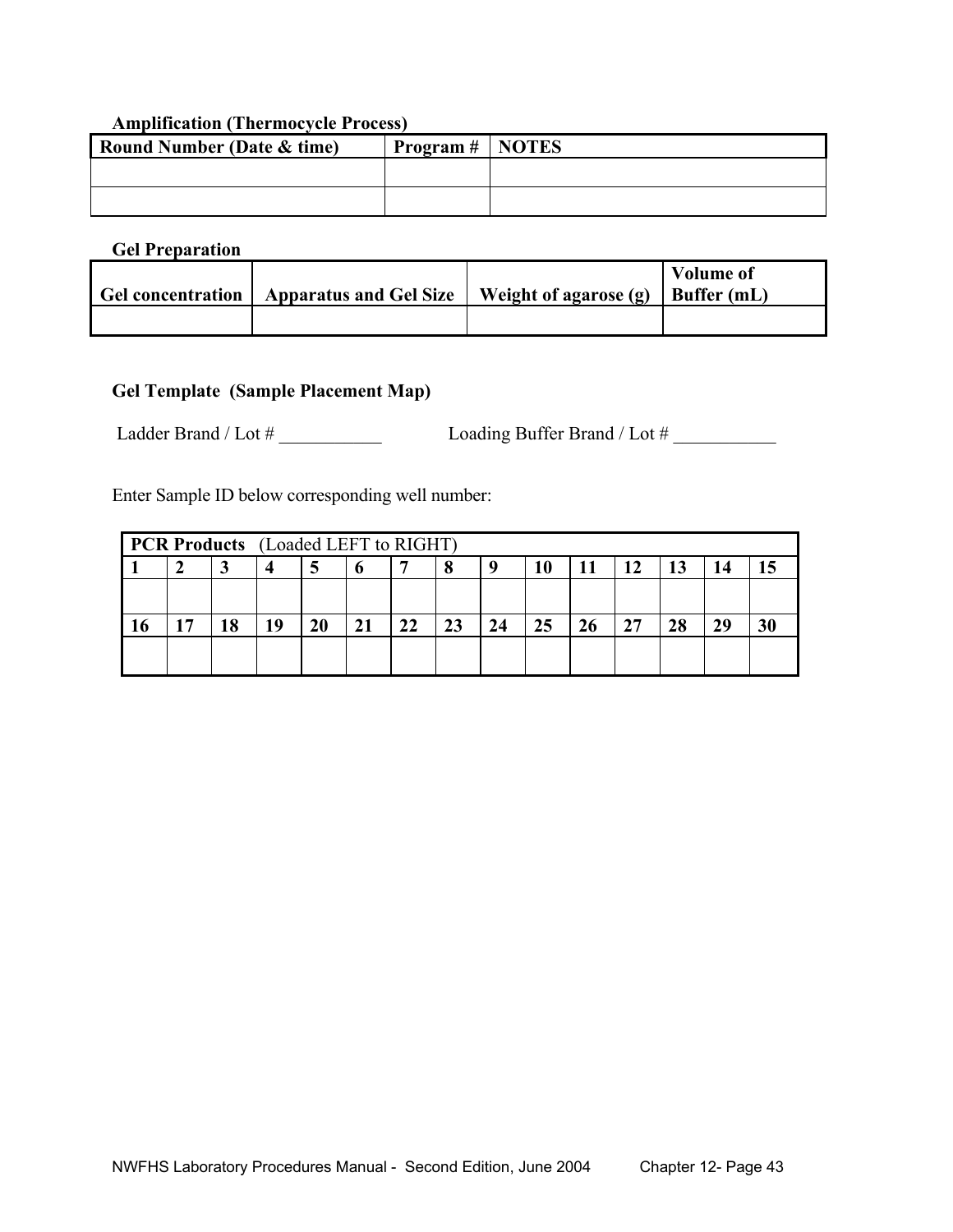# **Worksheet 12.A.3: Infectious Salmon Anemia Virus (ISAV)**

| <b>Case Number</b>                                    |         | Date                   |                               |                                                 |                       |
|-------------------------------------------------------|---------|------------------------|-------------------------------|-------------------------------------------------|-----------------------|
| <b>Master Mix for Initial or First Round Reaction</b> |         |                        |                               |                                                 |                       |
| PCR Reagent <sup>a</sup>                              | Lot $#$ | Final<br>Concentration | <b>Stock</b><br>Concentration | Volume per<br>Reaction<br>(to total $50\mu L$ ) | Volume for<br>samples |
| $d-H2O*$                                              |         |                        |                               | 26.75 µL                                        |                       |
| PCR Buffer (no $MgCl2$ )                              |         | 1X                     | 10X                           | $5.0 \mu L$                                     |                       |
| MgCl <sub>2</sub>                                     |         | $2.5 \text{ mM}$       | $25 \text{ mM}$               | $5.0 \mu L$                                     |                       |
| dNTP's                                                |         | $0.2$ mM               | $2 \text{ mM}$                | $5.0 \mu L$                                     |                       |
| <b>AMV</b> Reverse<br>Transcriptase                   |         | 4.5 Units/Rx           | $9$ Units/ $\mu$ L            | $0.5 \mu L$                                     |                       |
| <b>Forward Primer</b>                                 |         | 50 pmoles/Rx           | 50 pmoles/ $\mu$ L            | $1.0 \mu L$                                     |                       |
| Reverse Primer                                        |         | 50 pmoles/Rx           | 50 pmoles/ $\mu$ L            | $1.0 \mu L$                                     |                       |
| Taq                                                   |         | 2.5 Units/Rx           | 5 Units/ $\mu$ L              | $0.5 \mu L$                                     |                       |
| RNasin                                                |         | 9.75 Units/Rx          | 39 Units/µL                   | $0.25 \mu L$                                    |                       |
| RNA Template <sup>b</sup>                             |         |                        |                               | $5.0 \mu L$                                     |                       |

\*Add nuclease free water to Master Mix first, TAQ last. **<sup>a</sup>**

<sup>a</sup>A MM protocol using Superscript One-Step RT-PCR System® (Invitrogen) is also acceptable. See ISAV section in Chapter 14 Non-Lethal Methodologies for Detection of Fish Pathogens. <sup>b</sup>Adjust quantity of template RNA according to concentration/dilution determined by UV spec.if less than  $5\mu$ L is used add a volume of d-H<sub>2</sub>O equal to the volume of template subtracted.

# **Primer Sets for ISAV**

|              | Forward                                                                | Reverse |
|--------------|------------------------------------------------------------------------|---------|
| ⊣st<br>round | 5'-GGC TAT CTA CCA TGA ACG AAT C-3'   5'-TAG GGG CAT ACA TCT GCA TC-3' |         |

#### **Control Information**

|               | <b>POSITIVE CONTROLS</b> |            |            | <b>NEGATIVE CONTROLS</b> |
|---------------|--------------------------|------------|------------|--------------------------|
|               |                          |            |            |                          |
|               | Extraction               | <b>PCR</b> | Extraction | PCR                      |
| ∣ st<br>round |                          |            |            |                          |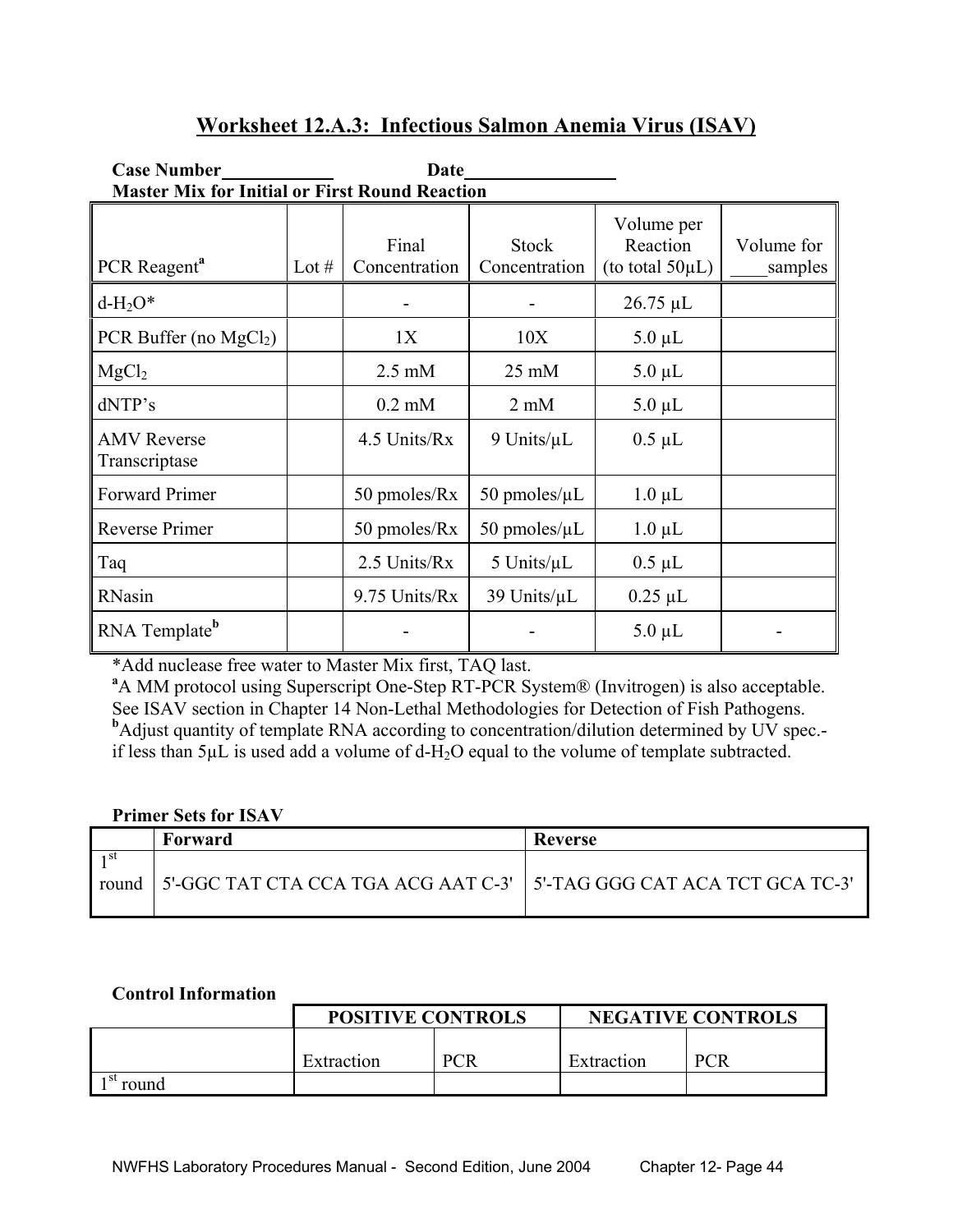## **Amplification (Thermocycle Process)**

| <b>Round Number (Date &amp; time)</b> | $\mid$ Program #   NOTES |  |
|---------------------------------------|--------------------------|--|
|                                       |                          |  |
|                                       |                          |  |

**Gel Preparation** 

| Gel concentration | <b>Apparatus and Gel Size</b> | Weight of agarose (g) | <b>Volume of</b><br>Buffer (mL) |
|-------------------|-------------------------------|-----------------------|---------------------------------|
|                   |                               |                       |                                 |

# **Gel Template (Sample Placement Map)**

Ladder Brand / Lot # \_\_\_\_\_\_\_\_\_\_\_ Loading Buffer Brand / Lot # \_\_\_\_\_\_\_\_\_\_\_

Enter Sample ID below corresponding well number:

| <b>PCR Products</b> (Loaded LEFT to RIGHT) |    |    |    |    |    |    |    |    |    |    |    |    |  |
|--------------------------------------------|----|----|----|----|----|----|----|----|----|----|----|----|--|
|                                            |    |    |    |    |    | 8  | u  |    |    | 12 | 13 | 14 |  |
|                                            |    |    |    |    |    |    |    |    |    |    |    |    |  |
| 17                                         | 18 | 19 | 20 | 21 | 22 | 23 | 24 | 25 | 26 | 27 | 28 | 29 |  |
|                                            |    |    |    |    |    |    |    |    |    |    |    |    |  |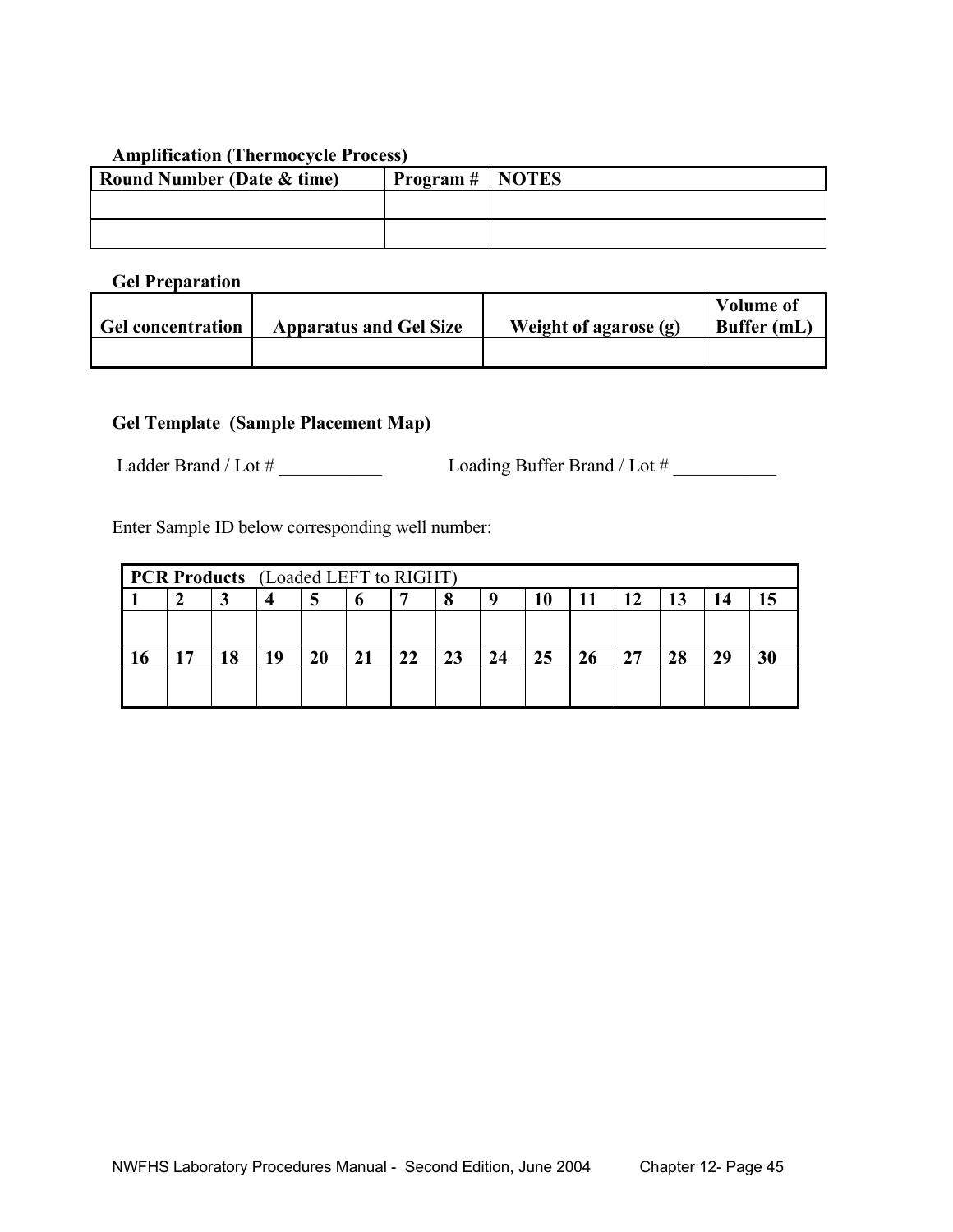# **Worksheet 12.A.4: Largemouth Bass Virus (LMBV)**

| <b>Case Number</b>                                    |         | Date                   |                               |                                                 |                       |
|-------------------------------------------------------|---------|------------------------|-------------------------------|-------------------------------------------------|-----------------------|
| <b>Master Mix for Initial or First Round Reaction</b> |         |                        |                               |                                                 |                       |
| <b>PCR</b> Reagent                                    | Lot $#$ | Final<br>Concentration | <b>Stock</b><br>Concentration | Volume per<br>Reaction<br>(to total $35\mu L$ ) | Volume for<br>samples |
| $d-H_2O^a$                                            |         |                        |                               | Add to $35 \mu L$<br>total Rx volume            |                       |
| PCR Buffer (no $MgCl2$ )                              |         | 1X                     | 10X                           | $3.5 \mu L$                                     |                       |
| MgCl <sub>2</sub>                                     |         | $2.0$ mM               | $25 \text{ mM}$               | $2.8 \mu L$                                     |                       |
| $dNTP's^b$                                            |         |                        | $\mathbf b$                   | $0.7 \mu L$                                     |                       |
| GC-rich solution <sup>c</sup>                         |         | 1X                     | 5X                            | $7.0 \mu L$                                     |                       |
| Uracil-DNA glycosolase                                |         | $0.5$ U/ $\mu$ L       | 1.0 <sub>U</sub>              | $0.5 \mu L$                                     |                       |
| Forward Primer                                        |         | 15 pmol/Rx             | $15$ pmol/ $\mu$ L            | $1.0 \mu L$                                     |                       |
| Reverse Primer                                        |         | 15 pmol/Rx             | $15$ pmol/ $\mu$ L            | $1.0 \mu L$                                     |                       |
| FastStart Taq                                         |         | $1.2$ U/Rx             | $5$ U/ $\mu$ L                | $0.24 \mu L$                                    |                       |
| <b>DNA</b> Template                                   |         |                        |                               | Adjust to meet<br>target quantity               |                       |

<sup>a</sup>Add nuclease free water to Master Mix first, Taq last. Add to total of 35 µL per reaction. **b** dNTP mixture contains  $10\mu$ L of 100 mM dATP,  $10\mu$ L of 100 mM dCTP,  $10\mu$ L of 100 mM dGTP,  $30\mu$ L of 100 mM dUTP, and  $40\mu$ L d-H<sub>2</sub>O. Can be aliquoted to convenient volumes and stored at -20°C.

<sup>c</sup> Use concentration recommended by supplier. MM table uses GC-rich solution supplied with FastTaq® polymerase from Roche Molecular Biochemicals (Indianapolis, IN).

#### **Primer Sets for LMBV**

|       | Forward                                    | Reverse                                    |
|-------|--------------------------------------------|--------------------------------------------|
| round | 5'- GCG GCC AAC CAG TTT AAC<br>$GCA A -3'$ | 5'- AGG ACC CTA GCT CCT GCT<br>$TGA T -3'$ |

## **Internal Control Primer Set for 632 bp segment of the β-actin gene (GenBank L36342)**

| Forward                                 | Reverse                          |
|-----------------------------------------|----------------------------------|
| round 5'-TGC GTG ACA TCA AGG AGA AG -3' | 5'-AAT CCA CAT CTG CTG GAA GG-3' |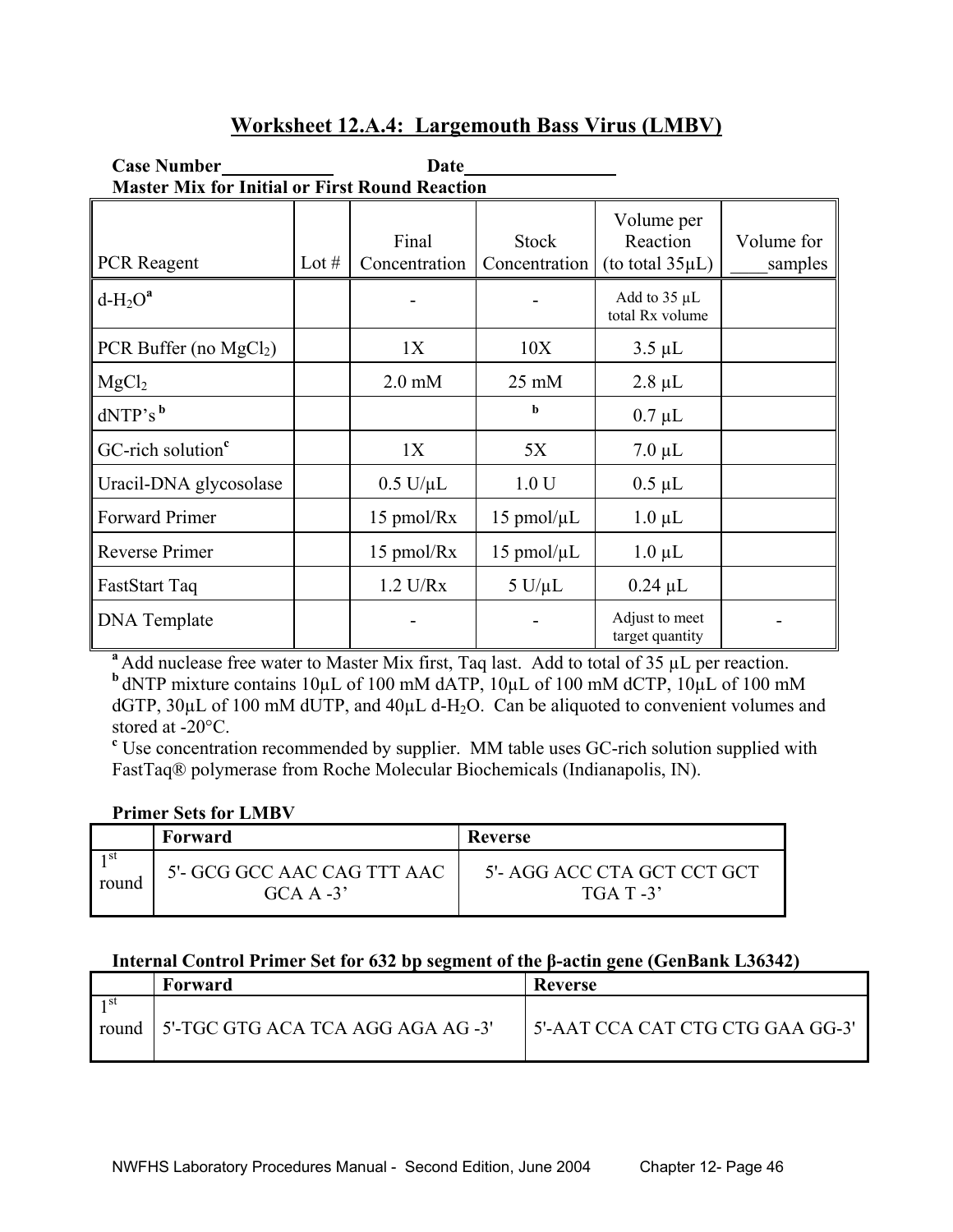## **Control Information**

|              | <b>POSITIVE CONTROLS</b> |            | <b>NEGATIVE CONTROLS</b> |            |  |
|--------------|--------------------------|------------|--------------------------|------------|--|
|              |                          |            |                          |            |  |
|              | Extraction               | <b>PCR</b> | Extraction               | <b>PCR</b> |  |
| ⊦st<br>round |                          |            |                          |            |  |

#### **Amplification (Thermocycle Process)**

| <b>Round Number (Date &amp; time)</b> | Program #   NOTES |  |
|---------------------------------------|-------------------|--|
|                                       |                   |  |
|                                       |                   |  |

## **Gel Preparation**

|                          |                               |                       | <b>Volume of</b> |
|--------------------------|-------------------------------|-----------------------|------------------|
| <b>Gel concentration</b> | <b>Apparatus and Gel Size</b> | Weight of agarose (g) | Buffer (mL)      |
| $\mathbf{Q}_0$           |                               |                       |                  |

# **Gel Template (Sample Placement Map)**

Ladder Brand / Lot # \_\_\_\_\_\_\_\_\_\_\_ Loading Buffer Brand / Lot # \_\_\_\_\_\_\_\_\_\_\_

Enter Sample ID below corresponding well number:

| <b>PCR Products</b> (Loaded LEFT to RIGHT) |    |    |    |    |    |    |    |    |    |    |    |  |
|--------------------------------------------|----|----|----|----|----|----|----|----|----|----|----|--|
|                                            |    |    |    |    |    |    |    |    | 12 | 13 | 14 |  |
|                                            |    |    |    |    |    |    |    |    |    |    |    |  |
| 17                                         | 18 | 19 | 20 | 21 | 22 | 23 | 24 | 25 | 27 | 28 | 29 |  |
|                                            |    |    |    |    |    |    |    |    |    |    |    |  |
|                                            |    |    |    |    |    |    |    |    |    |    |    |  |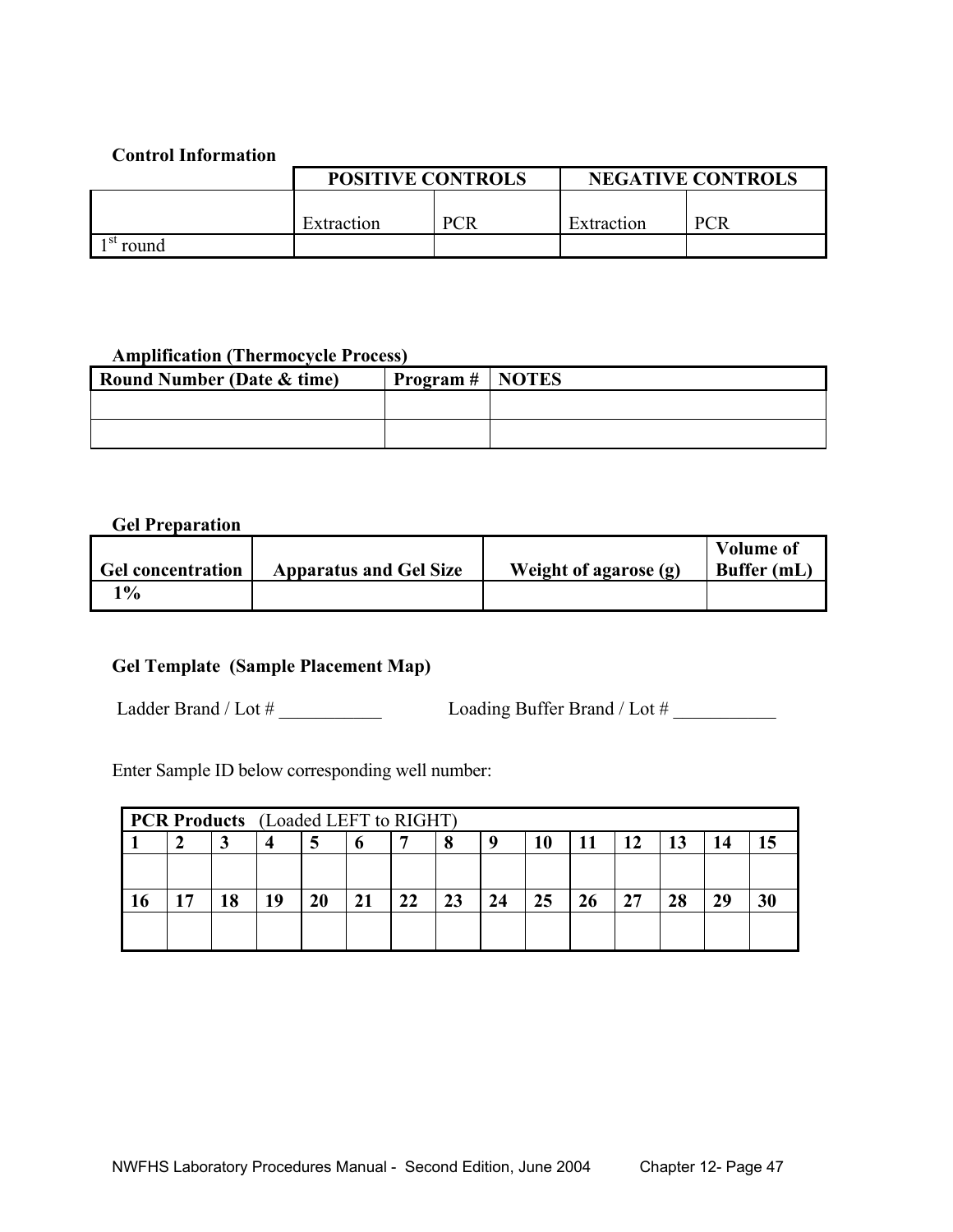# **Worksheet 12.A.5: Oncorhynchus Masou Virus (OMV)**

## Case Number<br>
<u>Date</u> **Master Mix for Initial or First Round Reaction**

| <b>PCR</b> Reagent        | Lot $#$ | Final<br>Concentration | <b>Stock</b><br>Concentration | Volume per<br>Reaction<br>$(\mu L)$<br>(to total)<br>$50\mu L$ ) | Volume for<br>samples |
|---------------------------|---------|------------------------|-------------------------------|------------------------------------------------------------------|-----------------------|
| $d-H2O*$                  |         |                        |                               | $15.5 \mu L$                                                     |                       |
| PCR Buffer (no $MgCl2$ )  |         | 1X                     | 10X                           | $5.0 \mu L$                                                      |                       |
| MgCl <sub>2</sub>         |         | $1.5 \text{ mM}$       | $25 \text{ mM}$               | $3.0 \mu L$                                                      |                       |
| dNTP's                    |         | $0.8$ mM               | $10 \text{ mM}$               | $4.0 \mu L$                                                      |                       |
| <b>TMAC</b>               |         | $40 \mu M$             | $100 \mu M$                   | $20.0 \mu L$                                                     |                       |
| $(+)$ Primer              |         | 50 pmoles/Rx           | $100$ pmole/ $\mu$ L          | $0.5 \mu L$                                                      |                       |
| (-)Primer                 |         | 50 pmoles/Rx           | $100$ pmole/ $\mu$ L          | $0.5 \mu L$                                                      |                       |
| <b>TAQ</b>                |         | 2.5 Units/Rx           | 5 Units/ $\mu$ L              | $0.5 \mu L$                                                      |                       |
| DNA Template <sup>a</sup> |         |                        |                               | $1.0 \mu L$                                                      |                       |

\*Add nuclease free water to Master Mix first, TAQ last. **<sup>a</sup>**

<sup>a</sup>If more template is needed (up to 5.0  $\mu$ L) substract equal volume of d-H<sub>2</sub>O.

# **Primer Sets for OMV**

|      | Forward                                                                   | Reverse |
|------|---------------------------------------------------------------------------|---------|
| 1 st | round   5'-GTA CCG AAA CTC CCG AGT C-3'   5'-AAC TTG AAC TAC TCC GGG G-3' |         |

# **Control Information**

|              | <b>POSITIVE CONTROLS</b> |            | <b>NEGATIVE CONTROLS</b> |            |  |
|--------------|--------------------------|------------|--------------------------|------------|--|
|              |                          |            |                          |            |  |
|              | Extraction               | <b>PCR</b> | Extraction               | <b>PCR</b> |  |
| -st<br>round |                          |            |                          |            |  |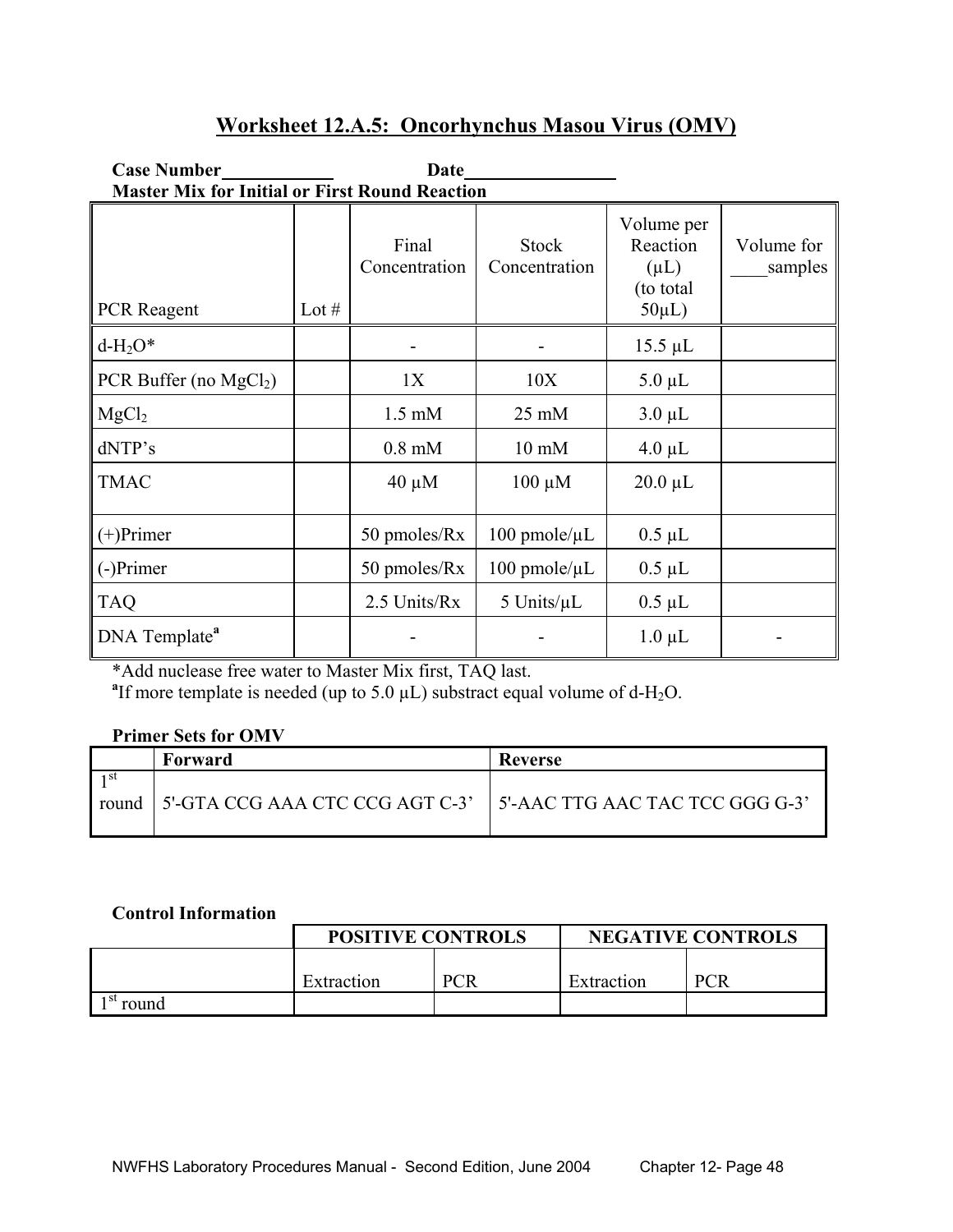#### **Amplification (Thermocycle Process)**

| <b>Round Number (Date &amp; time)</b> | $\mid$ Program #   NOTES |  |
|---------------------------------------|--------------------------|--|
|                                       |                          |  |
|                                       |                          |  |

#### **Gel Preparation**

| <b>Gel concentration</b> | <b>Apparatus and Gel Size</b> | Weight of agarose $(g)$ | <b>Volume of</b><br>Buffer (mL) |
|--------------------------|-------------------------------|-------------------------|---------------------------------|
|                          |                               |                         |                                 |

# **Gel Template (Sample Placement Map)**

Ladder Brand / Lot # \_\_\_\_\_\_\_\_\_\_\_ Loading Buffer Brand / Lot # \_\_\_\_\_\_\_\_\_\_\_

Enter Sample ID below corresponding well number:

| <b>PCR Products</b> (Loaded LEFT to RIGHT) |    |    |    |    |    |          |    |    |  |    |    |    |  |
|--------------------------------------------|----|----|----|----|----|----------|----|----|--|----|----|----|--|
|                                            |    |    |    |    |    | x        | u  |    |  | 12 | 13 |    |  |
|                                            |    |    |    |    |    |          |    |    |  |    |    |    |  |
| דו                                         | ۱Q | 19 | 20 | 21 | 22 | つつ<br>∠⊾ | 24 | 25 |  | 27 | 28 | 29 |  |
|                                            |    |    |    |    |    |          |    |    |  |    |    |    |  |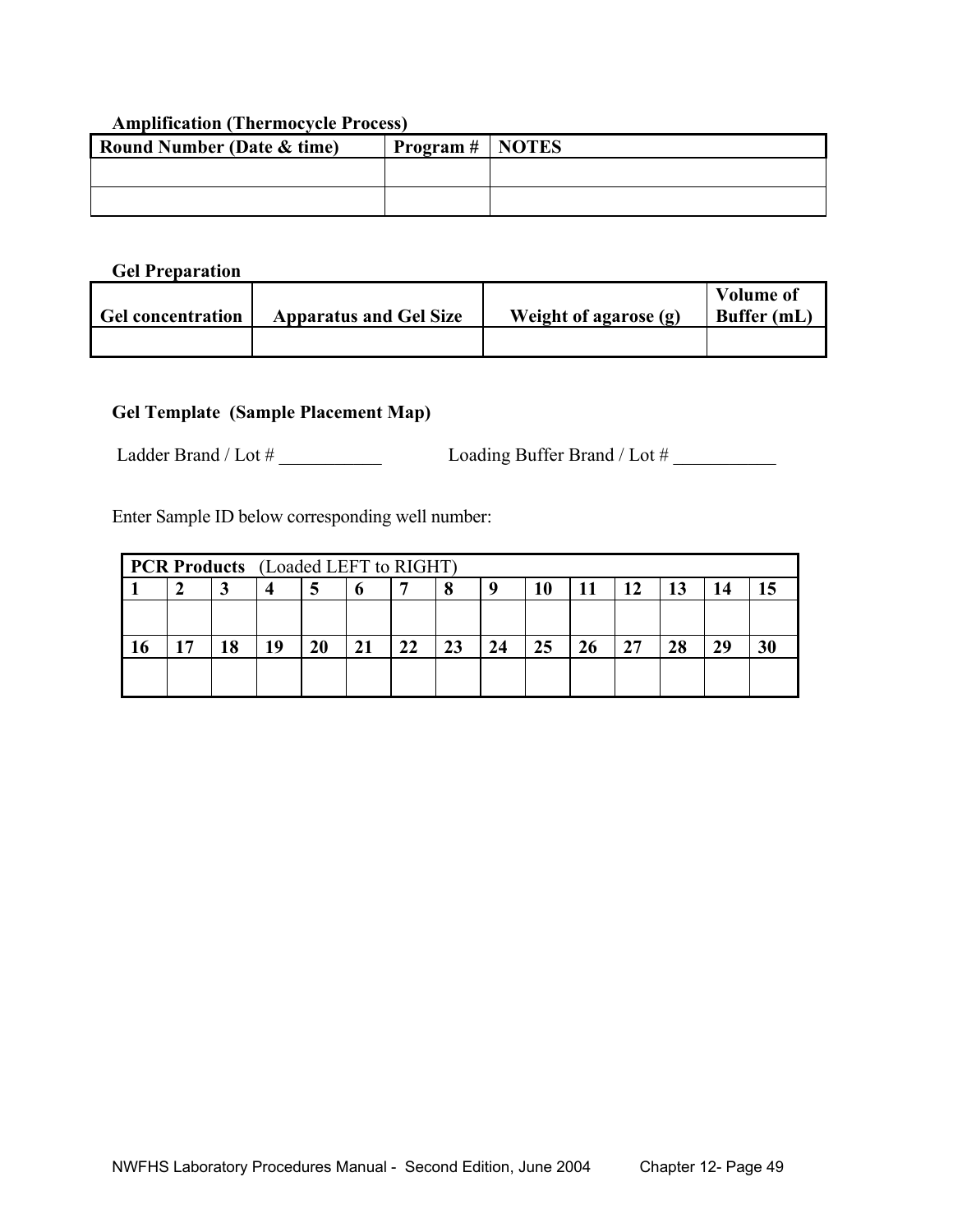# **Worksheet 12.A.6: Spring Viremia of Carp Virus (SVCV)**

| <b>Case Number</b>                                    |         | Date                   |                               |                                                           |                       |
|-------------------------------------------------------|---------|------------------------|-------------------------------|-----------------------------------------------------------|-----------------------|
| <b>Master Mix for Initial or First Round Reaction</b> |         |                        |                               |                                                           |                       |
| <b>PCR</b> Reagent                                    | Lot $#$ | Final<br>Concentration | <b>Stock</b><br>Concentration | Volume per<br>Reaction $(\mu L)$<br>(to total $50\mu L$ ) | Volume for<br>samples |
| $d-H_2O^*$                                            |         |                        |                               | $23.75 \mu L$                                             |                       |
| PCR Buffer (no $MgCl2$ )                              |         | 1X                     | 10X                           | $5.0 \mu L$                                               |                       |
| MgCl <sub>2</sub>                                     |         | $2.5 \text{ mM}$       | $25 \text{ mM}$               | $5.0 \mu L$                                               |                       |
| dNTP's                                                |         | $0.25$ mM              | $2.5 \text{ mM}$              | $5.0 \mu L$                                               |                       |
| <b>AMV</b> Reverse<br>Transcriptase                   |         | 4.5 Units/Rx           | 9 Units/ $\mu$ L              | $0.5 \mu L$                                               |                       |
| $(+)$ Primer                                          |         | 50 pmoles/Rx           | $20$ pmoles/ $\mu$ L          | $2.5 \mu L$                                               |                       |
| (-)Primer                                             |         | 50 pmoles/Rx           | $20$ pmoles/ $\mu$ L          | $2.5 \mu L$                                               |                       |
| <b>TAQ</b>                                            |         | 2.5 Units/Rx           | 5 Units/ $\mu$ L              | $0.5 \mu L$                                               |                       |
| RNasin                                                |         | 10 Units/Rx            | $40$ Units/ $\mu$ L           | $0.25 \mu L$                                              |                       |
| RNA Template <sup>a</sup>                             |         |                        |                               | $5.0 \mu L$                                               |                       |

\*Add nuclease free water to Master Mix first, TAQ last. **<sup>a</sup>** Adjust quantity of template RNA according to concentration/dilution determined by UV spec. if less than  $5\mu$ L is used add a volume of d-H<sub>2</sub>O equal to the volume of template subtracted. **Master Mix for Semi-Nested or Second Round Reaction** 

| <b>PCR</b> Reagent       | Lot $#$ | Final<br>Concentration | <b>Stock</b><br>Concentration | Volume per<br>Reaction $(\mu L)$<br>(to total)<br>$50\mu L$ ) | Volume for<br>samples |
|--------------------------|---------|------------------------|-------------------------------|---------------------------------------------------------------|-----------------------|
| $d-H2O*$                 |         |                        |                               | $27.5 \mu L$                                                  |                       |
| PCR Buffer (no $MgCl2$ ) |         | 1X                     | 10X                           | $5.0 \mu L$                                                   |                       |
| MgCl <sub>2</sub>        |         | $2.5 \text{ mM}$       | $25 \text{ mM}$               | $5.0 \mu L$                                                   |                       |
| dNTP's                   |         | $0.25$ mM              | $2.5 \text{ mM}$              | $5.0 \mu L$                                                   |                       |
| $\parallel$ (+)Primer    |         | 50 pmoles/Rx           | $20$ pmoles/ $\mu$ L          | $2.5 \mu L$                                                   |                       |
| (-)Primer                |         | 50 pmoles/Rx           | $20$ pmoles/ $\mu$ L          | $2.5 \mu L$                                                   |                       |
| <b>TAQ</b>               |         | 2.5 Units/Rx           | 5 Units/ $\mu$ L              | $0.5 \mu L$                                                   |                       |
| Round 1 Product          |         |                        |                               | $2.0 \mu L$                                                   |                       |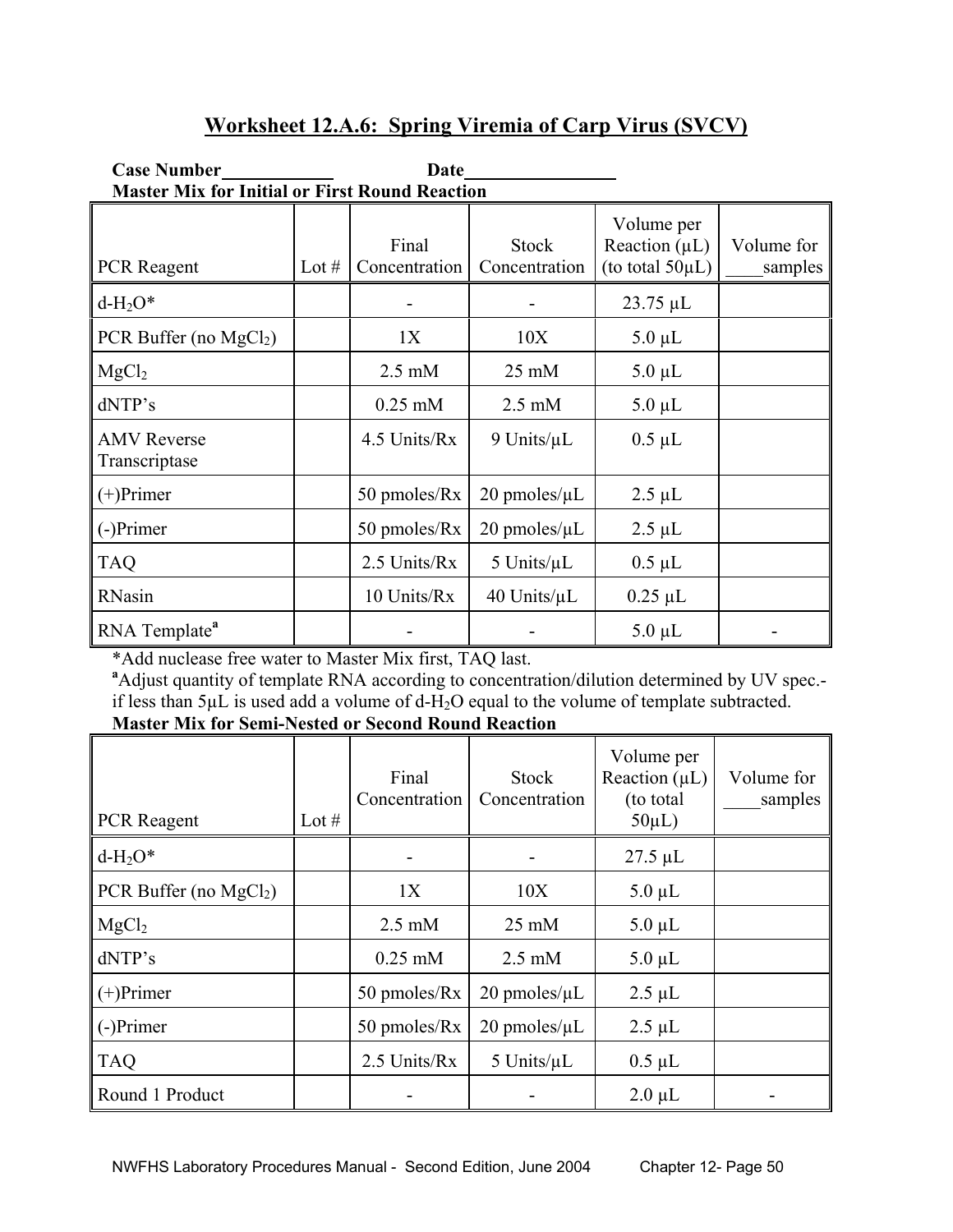## **Primer Sets for SVCV**

|                 | Forward                                      | Reverse                        |
|-----------------|----------------------------------------------|--------------------------------|
| 1 <sup>st</sup> | 5'- TCT TGG AGC CAA ATA GCT                  | 5'-AGA TGG TAT GGA CCC CAA TAC |
| round           | CAR RTC -3'                                  | ATH ACN CAY-3'                 |
| 2 <sup>nd</sup> | <sup>5'</sup> - TCT TGG AGC CAA ATA GCT      | 5'-CTG GGG TTT CCN CCT CAA AGY |
| round           | CAR RTC-3 <sup>'</sup> (same as $1st$ round) | $TGY-3'$                       |

# **Control Information**

|                       | <b>POSITIVE CONTROLS</b> |  | <b>NEGATIVE CONTROLS</b> |            |  |
|-----------------------|--------------------------|--|--------------------------|------------|--|
|                       | <b>PCR</b><br>Extraction |  | Extraction               | <b>PCR</b> |  |
| ⊦st<br>round          |                          |  |                          |            |  |
| $\lambda$ nd<br>round |                          |  |                          |            |  |

# **Amplification (Thermocycle Process)**

| <b>Round Number (Date &amp; time)</b> | $'$ Program $\#$   NOTES |  |
|---------------------------------------|--------------------------|--|
|                                       |                          |  |
|                                       |                          |  |

#### **Gel Preparation**

| <b>Gel concentration</b> | <b>Apparatus and Gel Size</b> | Weight of agarose (g) | <b>Volume of</b><br>Buffer (mL) |
|--------------------------|-------------------------------|-----------------------|---------------------------------|
| $.5\%$                   |                               |                       |                                 |

## **Gel Template (Sample Placement Map)**

Ladder Brand / Lot # \_\_\_\_\_\_\_\_\_\_\_ Loading Buffer Brand / Lot # \_\_\_\_\_\_\_\_\_\_\_

Enter Sample ID below corresponding well number:

| <b>PCR Products</b> (Loaded LEFT to RIGHT) |     |    |    |    |    |    |    |    |  |    |    |    |  |
|--------------------------------------------|-----|----|----|----|----|----|----|----|--|----|----|----|--|
|                                            |     | 4  |    |    |    | 8  | u  | 10 |  | 12 | 13 |    |  |
|                                            |     |    |    |    |    |    |    |    |  |    |    |    |  |
| 17                                         | 1 Q | 19 | 20 | 21 | 22 | 23 | 24 | 25 |  | 27 | 28 | 29 |  |
|                                            |     |    |    |    |    |    |    |    |  |    |    |    |  |
|                                            |     |    |    |    |    |    |    |    |  |    |    |    |  |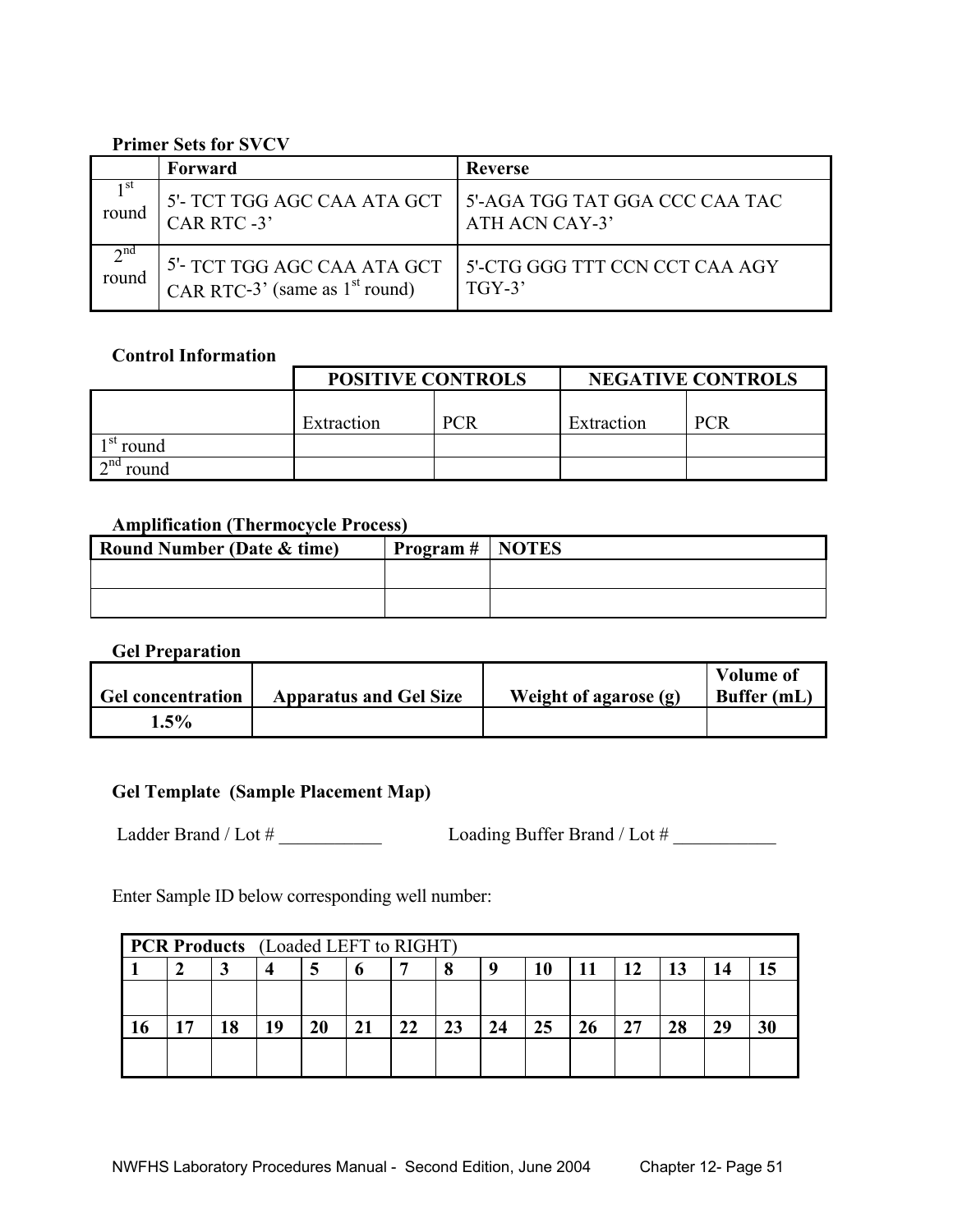# **Worksheet 12.A.7: Viral Hemorrhagic Septicemia Virus (VHSV)**

|                                     | <b>Master Mix for Initial or First Round Reaction</b> |                        |                               |                                                     |                       |  |  |  |  |  |  |
|-------------------------------------|-------------------------------------------------------|------------------------|-------------------------------|-----------------------------------------------------|-----------------------|--|--|--|--|--|--|
| <b>PCR</b> Reagent                  | Lot $#$                                               | Final<br>Concentration | <b>Stock</b><br>Concentration | Volume per<br>Reaction<br>$(50\mu L \text{ total})$ | Volume for<br>samples |  |  |  |  |  |  |
| $d-H2O*$                            |                                                       |                        |                               | $23.75 \mu L$                                       |                       |  |  |  |  |  |  |
| PCR Buffer (no $MgCl2$ )            |                                                       | 1X                     | 10X                           | $5.0 \mu L$                                         |                       |  |  |  |  |  |  |
| MgCl <sub>2</sub>                   |                                                       | $2.5 \text{ mM}$       | $25 \text{ mM}$               | $5.0 \mu L$                                         |                       |  |  |  |  |  |  |
| dNTP's                              |                                                       | $0.2$ mM               | $2 \text{ mM}$                | $5.0 \mu L$                                         |                       |  |  |  |  |  |  |
| <b>AMV</b> Reverse<br>Transcriptase |                                                       | 4.5 Units/Rx           | 9 Units/ $\mu$ L              | $0.5 \mu L$                                         |                       |  |  |  |  |  |  |
| $(+)$ Primer                        |                                                       | 50 pmoles/Rx           | $20$ pmoles/ $\mu$ L          | $2.5 \mu L$                                         |                       |  |  |  |  |  |  |
| $(-)$ Primer                        |                                                       | 50 pmoles/Rx           | $20$ pmoles/ $\mu$ L          | $2.5 \mu L$                                         |                       |  |  |  |  |  |  |
| <b>TAQ</b>                          |                                                       | 2.5 Units/Rx           | $5$ Units/ $\mu$ L            | $0.5 \mu L$                                         |                       |  |  |  |  |  |  |
| RNasin                              |                                                       | 9.75 Units/Rx          | 39 Units/ $\mu$ L             | $0.25 \mu L$                                        |                       |  |  |  |  |  |  |
| RNA Template <sup>a</sup>           |                                                       |                        |                               | $5.0 \mu L$                                         |                       |  |  |  |  |  |  |

\*Add nuclease free water to Master Mix first, TAQ last. **<sup>a</sup>**

**Case Number Date** 

<sup>a</sup>Adjust quantity of template RNA according to concentration/dilution determined by UV spec.if less than 5µL is used add a volume of d-H2O equal to the volume of template subtracted. **Master Mix for Nested or Second Round Reaction** 

| PCR Reagent              | Lot $#$ | Final<br>Concentration | <b>Stock</b><br>Concentration | Volume per<br>Reaction<br>$(50\mu L \text{ total})$ | Volume for<br>samples |
|--------------------------|---------|------------------------|-------------------------------|-----------------------------------------------------|-----------------------|
| $d-H2O*$                 |         |                        |                               | $27.5 \mu L$                                        |                       |
| PCR Buffer (no $MgCl2$ ) |         | 1X                     | 10X                           | $5.0 \mu L$                                         |                       |
| MgCl <sub>2</sub>        |         | $2.5 \text{ mM}$       | $25 \text{ mM}$               | $5.0 \mu L$                                         |                       |
| dNTP's                   |         | $0.2$ mM               | $2 \text{ mM}$                | $5.0 \mu L$                                         |                       |
| $(+)$ Primer             |         | 50 pmoles/Rx           | $20$ pmoles/ $\mu$ L          | $2.5 \mu L$                                         |                       |
| $(-)$ Primer             |         | 50 pmoles/Rx           | $20$ pmoles/ $\mu$ L          | $2.5 \mu L$                                         |                       |
| <b>TAQ</b>               |         | 2.5 Units/Rx           | $5$ Units/ $\mu$ L            | $0.5 \mu L$                                         |                       |
| Round 1 Product          |         |                        |                               | $2.0 \mu L$                                         |                       |

\*Add nuclease free water to Master Mix first, TAQ last.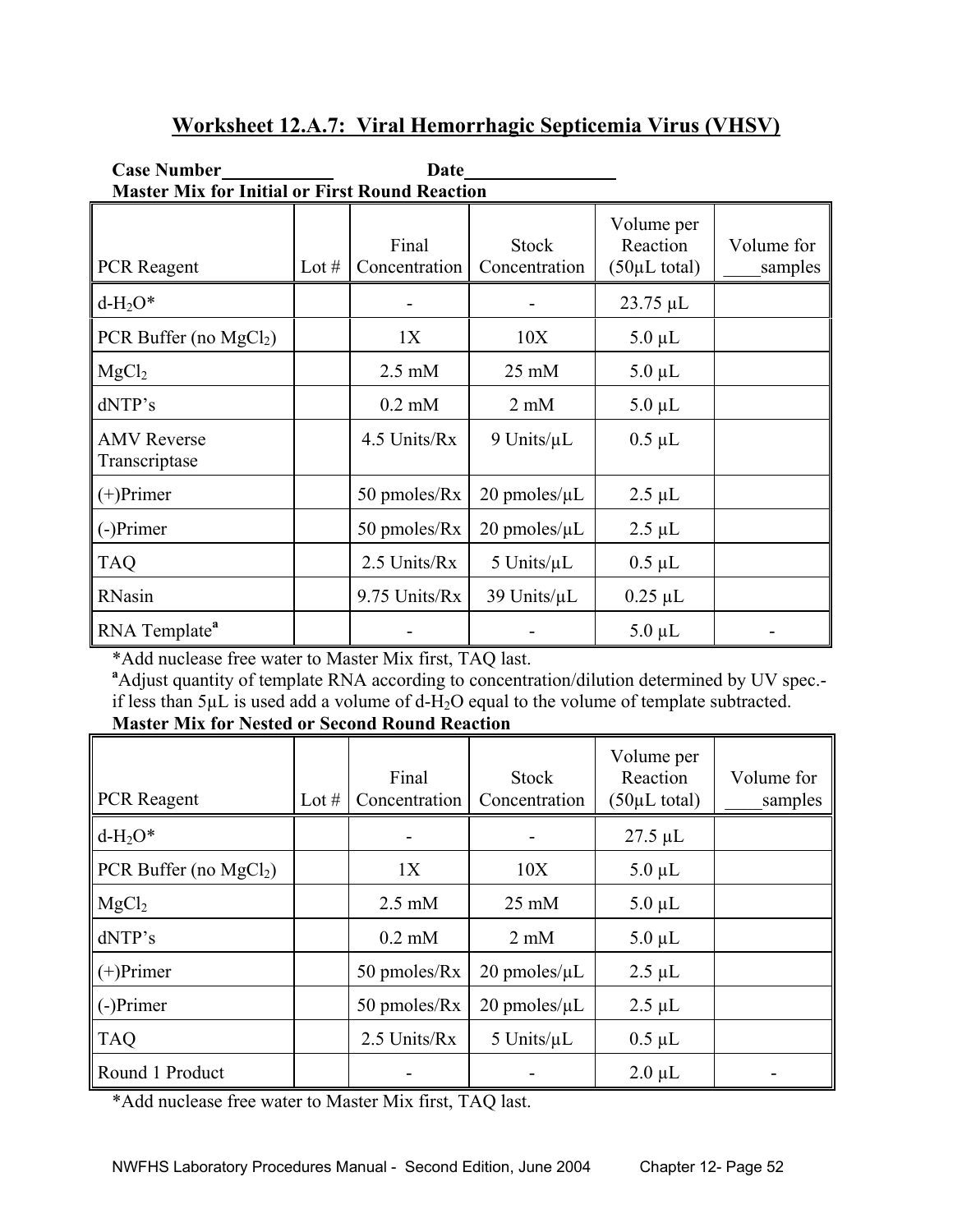## **Primer Sets for VHSV**

|                      | Forward                                                             | Reverse                         |
|----------------------|---------------------------------------------------------------------|---------------------------------|
| round                | 5'-TCT CTC CTA TGT ACT CCA AG-3'   5'-TTC CGG TGG AGC TCC TGA AG-3' |                                 |
| $\gamma$ nd<br>round | 5'-ATG GGC TTC AAG GTG ACA C-3'                                     | 5'-GTA TCG CTC TTG GAT GGA C-3' |

#### **Control Information**

|                       | <b>POSITIVE CONTROLS</b> |            | <b>NEGATIVE CONTROLS</b> |            |  |
|-----------------------|--------------------------|------------|--------------------------|------------|--|
|                       | Extraction               | <b>PCR</b> | Extraction               | <b>PCR</b> |  |
| round                 |                          |            |                          |            |  |
| $\lambda$ nd<br>round |                          |            |                          |            |  |

#### **Amplification (Thermocycle Process)**

| <b>Round Number (Date &amp; time)</b> | $\text{Program} \# \mid \text{NOTES}$ |  |
|---------------------------------------|---------------------------------------|--|
|                                       |                                       |  |
|                                       |                                       |  |

#### **Gel Preparation**

| <b>Gel concentration</b> | <b>Apparatus and Gel Size</b> | Weight of agarose (g) | <b>Volume of</b><br>Buffer (mL) |
|--------------------------|-------------------------------|-----------------------|---------------------------------|
|                          |                               |                       |                                 |

# **Gel Template (Sample Placement Map)**

Ladder Brand / Lot # \_\_\_\_\_\_\_\_\_\_\_ Loading Buffer Brand / Lot # \_\_\_\_\_\_\_\_\_\_\_

Enter Sample ID below corresponding well number:

| <b>PCR Products</b> (Loaded LEFT to RIGHT) |    |    |    |    |    |    |    |    |    |    |    |    |    |
|--------------------------------------------|----|----|----|----|----|----|----|----|----|----|----|----|----|
|                                            |    | 4  | Э  | o  |    | 8  | u  | 10 |    | 12 | 13 | 14 |    |
|                                            |    |    |    |    |    |    |    |    |    |    |    |    |    |
| . 7                                        | 18 | 19 | 20 | 21 | 22 | 23 | 24 | 25 | 26 | 27 | 28 | 29 | 30 |
|                                            |    |    |    |    |    |    |    |    |    |    |    |    |    |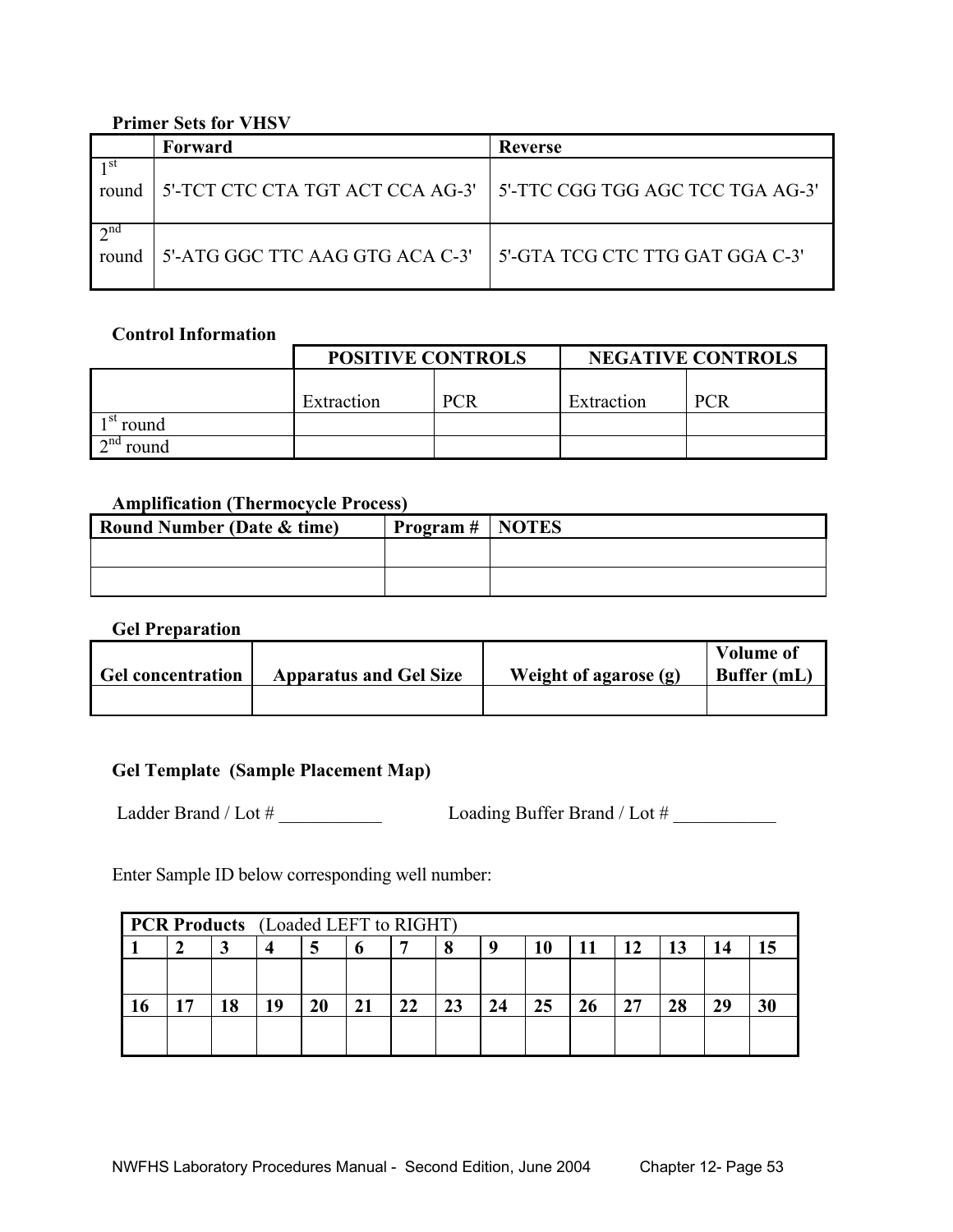# **Appendix 12.B – Photodocumentation of Agarose Gel Electrophoresis of PCR Products**

Case Number Date:\_\_\_\_\_\_\_\_\_\_\_\_\_\_\_\_\_\_\_ Initials\_\_\_\_\_\_\_\_\_\_\_

Samples\_\_\_\_\_\_\_\_\_\_\_\_\_\_\_\_\_\_\_\_\_\_\_\_\_\_\_\_\_\_\_\_\_\_\_\_\_\_\_\_\_\_\_\_\_\_\_\_\_\_\_\_\_\_\_\_\_\_\_\_\_\_\_\_\_\_\_\_\_\_\_\_\_\_\_

Affix gel photo documentation to this sheet and make notes on results:

#### AFFIX PHOTODOCUMENTATION

Notes: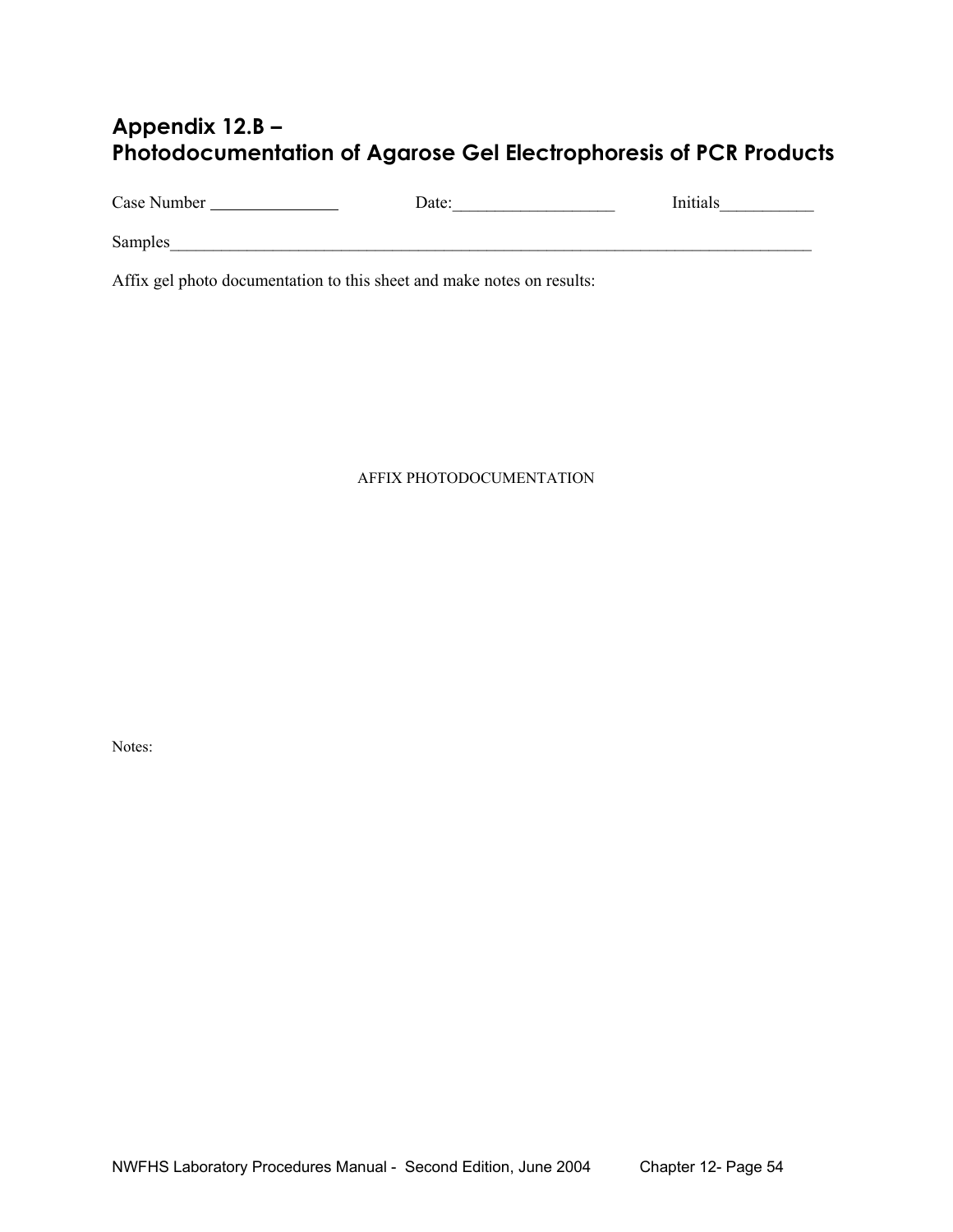# **Appendix 12.C – General Procedures for PCR Protocols**

## **A. Preparation of Amplification Reaction Mixture**

 Specific amplification protocols may require one or two amplification reactions. **Note:** samples and reagents should be kept cold either on ice or in a frozen cryo-rack during all assembly procedures.

- 1. Under a UV cabinet, prepare "Master Mix" (MM) using pathogen-specific protocols in the worksheets of Appendix A. Calculate the amount of each reagent to go into the MM according to the number of samples to be processed. Add PCR reagents, **except for sample DNA**, in the order listed on the worksheet, adding water first and Taq polymerase last. Keep all reagents cold in frozen cryo-rack or on ice during mixing and return them to freezer immediately after use. **Note:** Prepare enough MM for 2-3 more samples, including controls, than actually being tested to compensate for retention of solution in pipette tips and tube.
- 2. Place specified volume of MM into each PCR tube. Close caps tightly. Move PCR tubes to sample loading area.
- 3. In the sample preparation area, load specified volume of each sample DNA to the appropriately labeled PCR tubes. To avoid cross contamination, always change tips between samples and avoid touching the sides of the tube. Close caps tightly.

#### **B. Running the PCR**

All general considerations should be employed including the following:

- 1. Thermocycler should be programmed for the specific PCR condition used for each pathogen (see thermocycler programs in Section VI ).
- 2. Before loading into thermocycler, give tubes a "quick-spin" to ensure that all reagents and sample are drawn down from sides of tube.
- 3. Load the sample tubes into the wells following manufacturer's recommendations.
- 4. Program thermocycler for appropriate cycle conditions and run reaction.
- 5. After cycling, tubes may have a ring of condensation near rim of cap. Before opening tubes, perform a "quick-spin" to draw this fluid down into the reaction area of the tube and reduce the possibility of aerosol contamination upon opening tubes.
- 6. PCR products can be refrigerated for up to a month following amplification (or for longer storage they may be frozen at -20°C).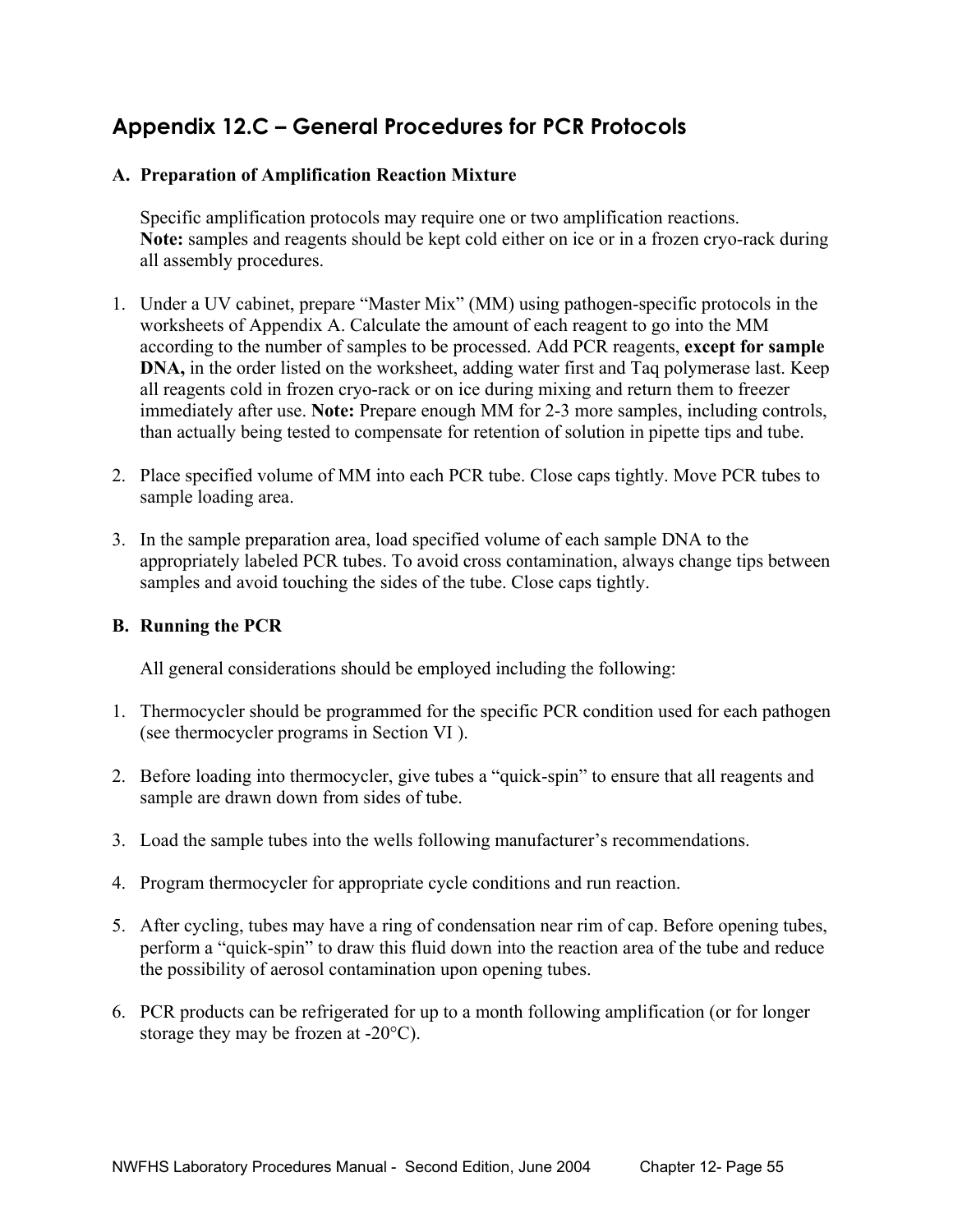## **C. Detection of Product**

 Procedures for preparing the gel (refer to specific manufacturer's guidelines for preparation of gels and electrophoresis chambers):

- 1. Assemble the gel tray and position well comb in the tray according to manufacturer's recommendations. Note gel box combs are available in several sizes and will affect the quantity of DNA product that can be loaded. Verify that the comb you use will be sufficient for the amount of product you choose to separate by electrophoresis (generally 10µL).
- 2. Prepare buffer (Appendix F Reagents) with distilled water to volume adequate for agarose gel and running buffer.

 Note: either TAE or TBE buffer is acceptable. Generally a concentration of 1X is used however some protocols suggest a concentration of 0.5X. Use 1X unless specified in Visualization of PCR Product by Electrophoresis section for each pathogen.

- 3. Prepare agarose gel according to percent recommended (generally 1–2%) under pathogen section and the volume recommended for specific gel forms used.
	- a. Weigh appropriate amount of agarose and add to proper volume of buffer.

 Note: the same type of buffer and concentration must be used in both the agarose gel and running buffer.

- b. Heat solution to near boiling until agarose is completely dissolved.
- c. Allow solution to cool to about 65°C, then pour agarose solution into gel tray. Avoid the formation of bubbles especially around the comb. Bubbles may be removed with a hot flame-sterilized needle.
- d. Allow gel to cool completely for about 30 minutes and then carefully remove the comb.
- e. Position the gel into the chamber with the sample end (wells) positioned closest to the negative (black) electrode.
- f. Slowly fill the chamber with the remaining buffer solution until the top of the gel surface is submerged.
- 4. Load samples into wells as indicated for each assay:
	- a. For each tube of PCR product to be visualized, mix  $2 \mu L$  of gel loading dye (Appendix F - Reagents) to every 10 µL of PCR product needed to fill each well formed in the gel. Mix the sample and the dye by repeated expulsion prior to loading. Parafilm® provides a good surface for performing this procedure.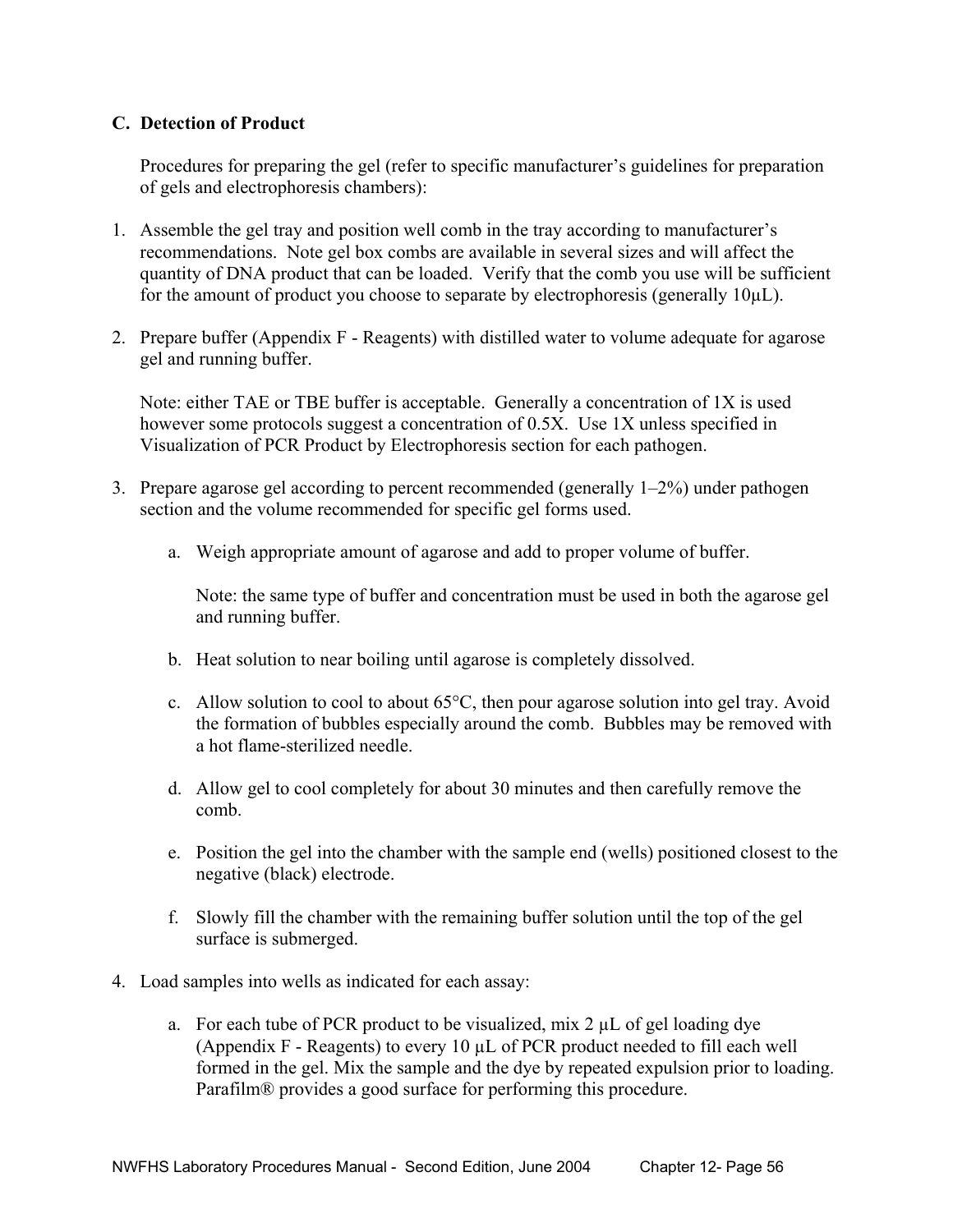- b. When the sample and the dye are adequately mixed, carefully place the pipette tip containing the mixture over an individual well of the agarose gel, and load the well with the sample. Repeat this procedure for all the wells, being sure to include the DNA molecular weight standard (one with bands at 100 bp increments in the 100 to 1,000 bp range) for base pair (bp) reference and positive and negative controls.
- c. Document gel lane assignments for each sample and control on the Amplification of Nucleic Acid by PCR worksheet (Appendix A) and allow for at least one lane for a DNA ladder reference (when possible one on each side of the gel is preferred).

#### **D. Electrophoresis**

 Approximately 80 volts for 30 - 90 minutes or until tracking dye front approaches the edge of the gel. The rate of electrophoresis is dependent on gel width and size, so refer to manufacturer's recommendations. Generally small gel chambers can be run faster than larger gels.

|                 | Base pair size corresponding to dye in 1X TBE |            |  |
|-----------------|-----------------------------------------------|------------|--|
| Percent agarose |                                               | <b>BPB</b> |  |
| .00             | 4100                                          | 400        |  |
| .25             | 2500                                          | 260        |  |
|                 | 1800                                          | 200        |  |

Tracking dye mobility chart.

#### **E. Staining the Gel**

 Remove gel and tray and place in ethidium bromide (EtBr) solution (Appendix F - Reagents) for 15 to 20 minutes.

 Note: EtBr solution can be reused and should be stored in a dark plastic tray container with a secure lid. EtBr is very toxic and binds with all DNA (including yours); follow appropriate manufacturer warnings! For safe proper disposal of expired EthBr solutions see Sambrook et al. or check with your local biotech supply retailer for specific products designed to remove EthBr from solution for disposal.

#### **F. De-Staining the Gel**

 In water for 5 to 60 minutes. De-stain water should be handled and disposed of appropriately (see Section E above "Staining the Gel").

#### **G. Visualize the DNA:**

1. Place gel on a UV light source and carefully record locations of bands on positive control samples in relation to the DNA molecular weight standard. Band locations of positive controls should be at anticipated locations according to primers used (these are designated in each viral pathogen section).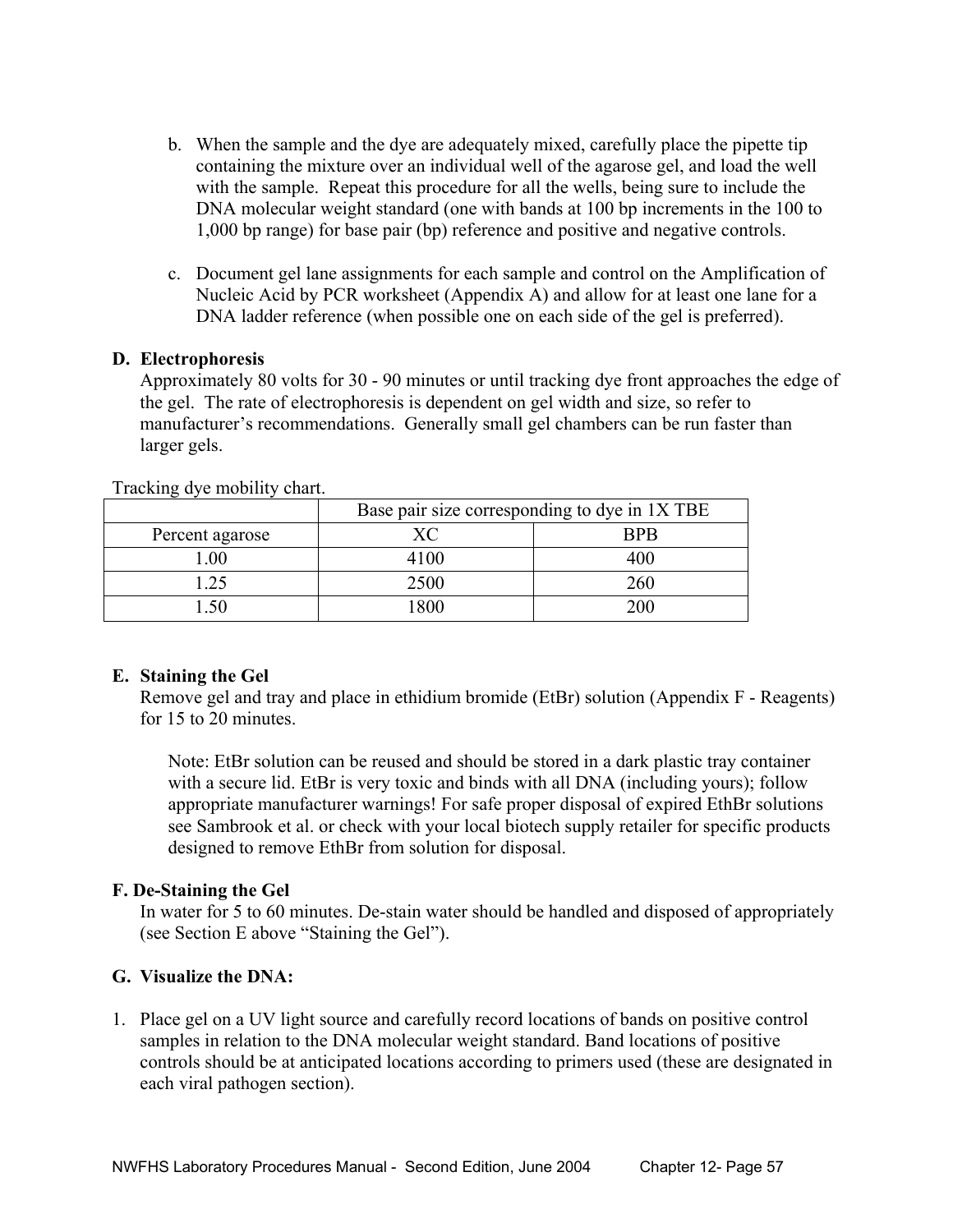Note: use UV protective goggles or face shield when working with UV light.

- 2. Note any unusual band occurrences. Negative controls should not have any bands. Contamination suspicions indicate the samples should be re-run from template DNA tube.
- 3. Photo document all PCR gels and attach to Photodocumentation of PCR Product Gel worksheet (Appendix B), or provide reference for finding the photo documentation.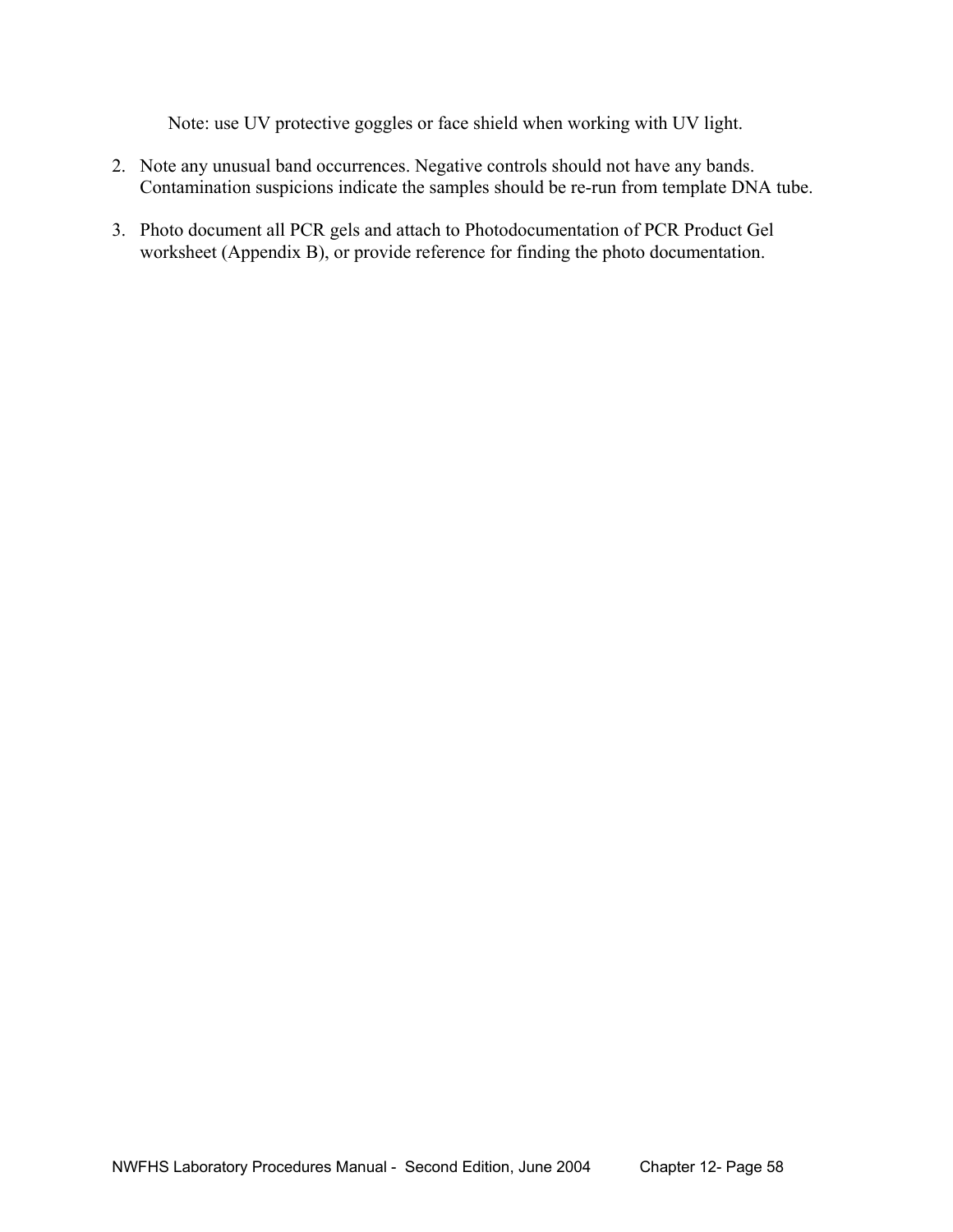# **Appendix 12.D – Analysis of Extracted DNA using a Gene Quant UV Spectrophotometer**

- A. Turn on Gene Quant spectrophotometer before using (no need to let it warm up).
- B. Dilute QIAGEN DNA isolation 1:100 in order to make a 1:100 dilution (add 5µl of isolate to 495µl of sterile water).
- C. Take Reference Measurement first\*.
	- 1.) Add 100µl of sterile water to cuvette. Check that there are no bubbles or meniscus visible in the optical path window. Wipe sides of cuvette with lens paper.
	- 2.) Hit [ Set Ref ] button. Screen should say " Please wait ".
	- 3.) Wait for tone. Tone sounds, screen will display " Insert reference ". Quickly insert cuvette into slot.
	- 4.) Wait for the second tone and remove cuvette when it sounds and screen displays "Remove reference".
	- 5.) Once removed, display should show: "Absorbance": 260nm 0.000AU
	- 6.) Empty cuvette onto paper towel by gently knocking it upside down. Dry cuvette with canned air (keep air can level to prevent spraying liquid into cuvette).

\*Note: Once reference is set, there is no need to set it again (i.e. between samples).

- D. Sample Measurement
	- 1.) Add 100 µl of dilution sample to cuvette; check that there are no bubbles or meniscus in optical path, wipe sides with Kim-wipe.
	- 2.) Press [ Sample ] button. Screen will display: " Please wait."
	- 3.) When tone sounds, insert sample. Screen will display: "Insert sample."
	- 4.) When second tone sounds, remove cuvette. Screen will read: "Remove sample."
	- 5.) Screen will automatically show Absorbance at 260nm.
	- 6.) Press the [ RNA / DNA ] button. Screen will now show: "dsDNA conc 1" *X* is the sample conc. in  $\mu$ g/mL *X*  $\mu$ g/mL

# **RECORD THIS NUMBER ON DATA SHEET!**

7.) Press the [ Select ] button. Screen should now read:

"dsDNA conc 2"

 $X \mu g / \mu L$  *X* is the conc. in  $\mu g / \mu L$ .

#### RECORD THIS NUMBER ON DATA SHEET!

- 8.) If reading multiple samples, rinse cuvette with sterile water at least 3 times, then dry with canned air
- 9.) For next sample repeat from step one of sample measurement.
- E. Calculate the amount of QIAGEN isolate sample to add per PCR reaction tube.

# **FIRST LOOK AT THE TWO NUMBERS FOR CONCENTRATIONS**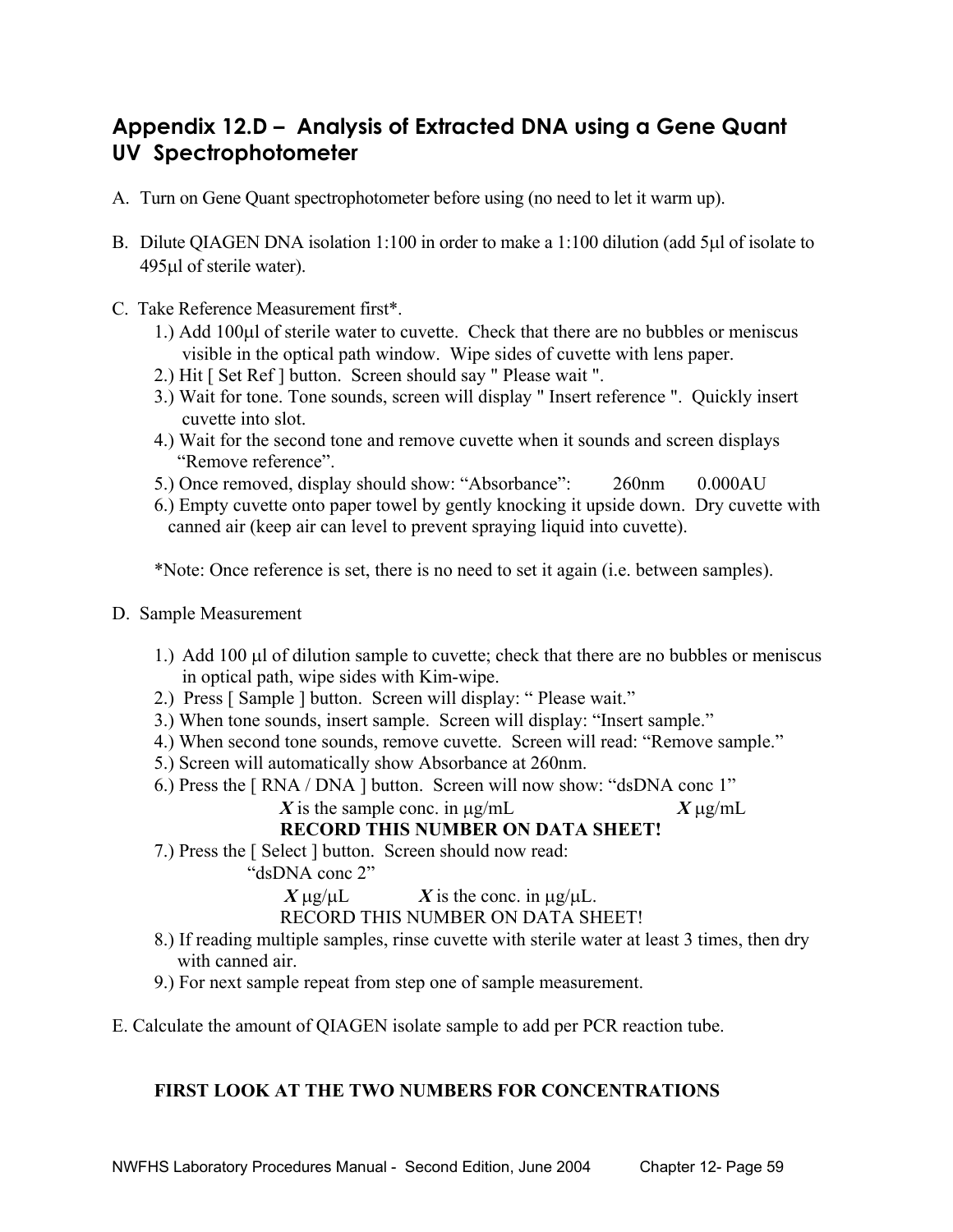The range for dsDNA conc. 1 is:  $1-4,000 \mu g/mL$ The range for dsDNA conc. 2 is:  $0.001 - 0.2 \mu g/\mu L$ 

Decide which of your two readings best fits within its range, use that conc. number.

1.) Take your concentration "*X* " number and multiply it by the dilution factor used.

 $(X)$  x dil. factor = actual conc. in tube.

 **\* Note**: **If DNA sample is too dilute** to measure at 1:200, **make a less dilute solution** for spec analysis. For example - make a 1:50. Record this dilution factor on worksheet.

#### 2.) **Use this formula for dsDNA conc. #2**:

 $\frac{300 \text{ng}}{1 \mu L}$  |  $\frac{1 \mu g}{1 \mu g}$  = # of  $\mu$ l of DNA isolate  $\int$  (dil. factor) x  $X$  | 1000ng to add per rxn tube.

#### 3.) **Use this formula for dsDNA conc. #1**:

 $\frac{300 \text{ ng}}{1 \text{ mL}}$  | 1µg | 1000µL = # of µl of DNA isolate  $\left| \right|$  (dil. factor) x X  $\left| \right|$  1000ng  $\left| \right|$  1 mL to add per rxn tube.

#### 4.) **Remember if the sample is at a 1:200 dilution then the dilution factor is 200.**

#### **RECORD THE AMOUNT TO ADD PER RXN TUBE ON DATA SHEET!**

 \* In case this amount to add is less than 0.5µL you can make small dilutions of the sample DNA with sterile water to get a number between  $1\mu$ L -  $10\mu$ L.

- F.) Shutdown
	- 1.) Clean cuvette with sterile water and dry it with canned air, place cuvette in storage case.
	- 2.) Shut machine off.

 \*Note: It is safe to keep the machine on all day. The deuterium lamp goes into standby mode which does **not** shorten its life. Reference reading taken earlier in the day is still good after the instrument has been left in standby mode.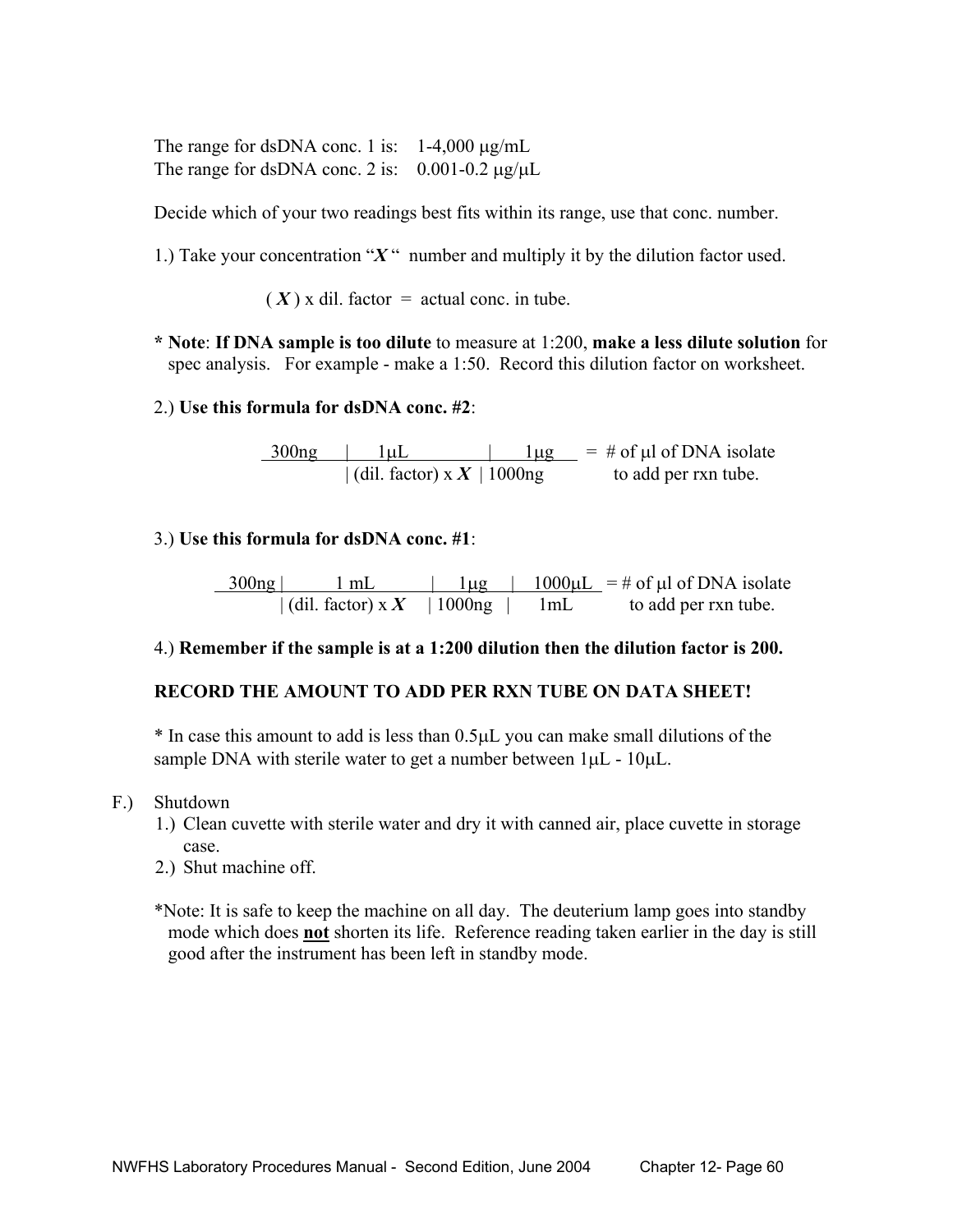# **Appendix 12.E – Quality Assurance/Quality Control for PCR**

# **A. GENERAL CONSIDERATIONS**

- 1. Quality control is critical to all steps of the PCR process, beginning with collection of samples in the field. It is important that the person performing sample collection use the precautions discussed in Chapter 2, Sample Collection and Submission, to avoid crosscontamination.
- 2. Work surfaces should be decontaminated by washing with 10% chlorine (or commercial reagents like "DNA Away") to hydrolyze possible DNA contaminants. All sample racks and reusable equipment should be washed in DNA-away and autoclaved after use. Spray/wipe pipettors and working areas with DNA or RNase -Away and turn UV on for at least 30 minutes after use (UV light damages DNA).
- 3. **Wear and change gloves often.** This helps prevent spread of amplified DNA or contamination of sample DNA with nucleases naturally occurring on the skin that will degrade the sample DNA. Always change to a fresh pair when leaving and entering PCR reagent mixing areas. Change gloves whenever contamination between samples is possible.
- 4. Employ aerosol resistant pipette tips and/or positive displacement pipettors during all extraction and amplification procedures. Separate pipettors should be dedicated for use with reagents only and another set for use with amplified products only.
- 5. Mix and aliquot pre-amplification ingredients under bench top UV cabinet and NEVER contaminate this area with sample material or amplified DNA product.
- 6. **One aerosol drop of PCR product may contain thousands of strands of DNA, which can easily contaminate reagents!** Therefore, three separate areas of lab space are necessary to reduce the risk of contamination.
	- a. Master Mix (MM) Area with UV Hood: For mixing and aliquoting master mix reagents. Supply area with dedicated pipettes, ideally positive displacement pipettor/tips. **No samples or amplified DNA is to be handled in or near this area!**
	- b. Sample Loading Area with UV Hood and Dedicated Pipettor: For loading of extracted (template) DNA from samples**.**
	- c. Amplified DNA Area: Supplied with pipettes dedicated for **amplified PCR product ONLY.** Handle any amplified PCR products in this area only, and clean area and equipment thoroughly with "DNA Away" type solutions after working with amplified DNA.
- 7. Provide separate storage areas for RNA and DNA samples, amplified DNA, and PCR reagents.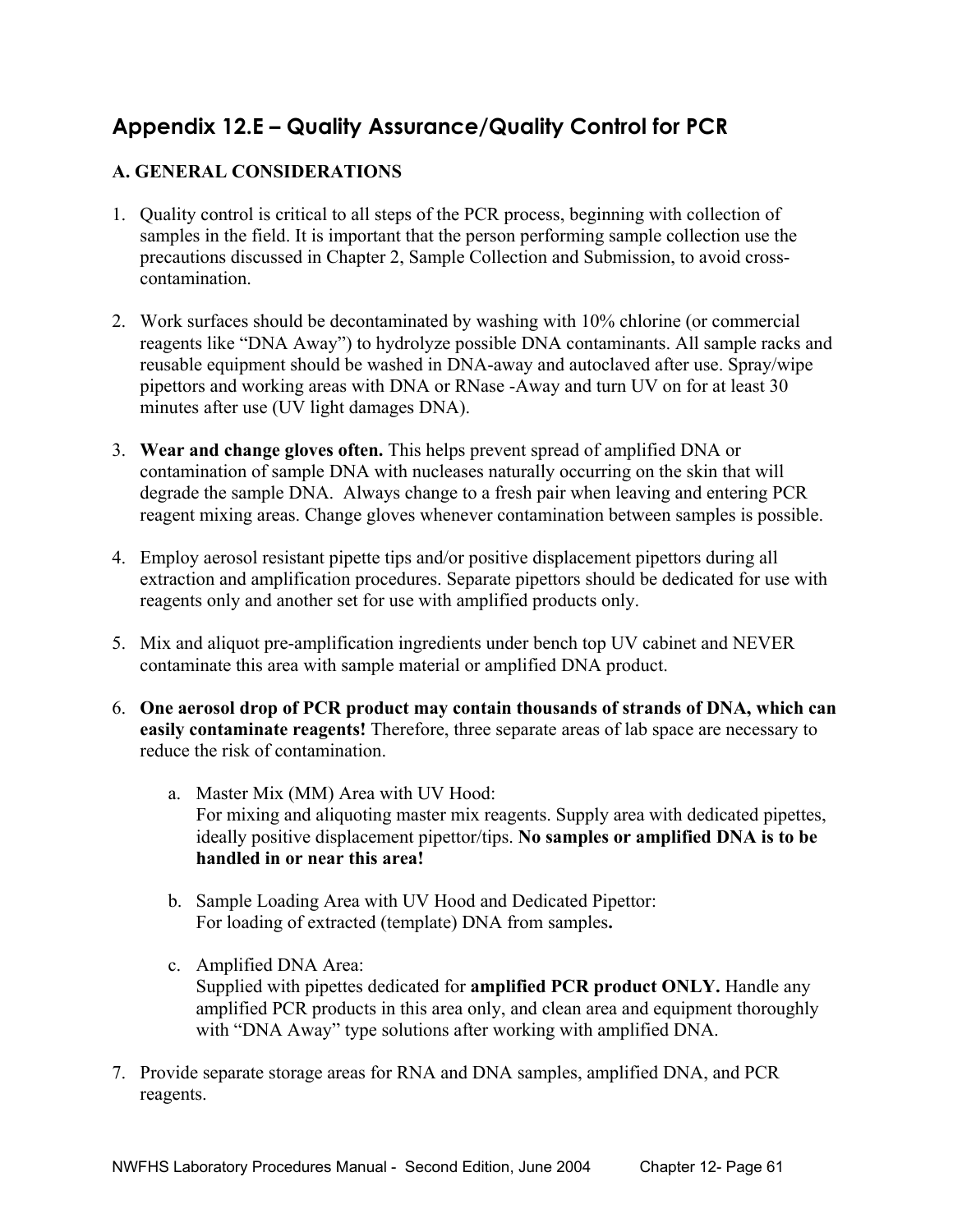## 8. Controls:

a. Extraction controls.

A known positive tissue sample (or tissue spiked with target pathogen DNA) and a known negative tissue should be processed with the test samples to ensure that the DNA extraction was successful and contamination did not occur.

b. PCR Controls

 Sterile water (negative) and the known positive DNA and negative controls from previous extraction (positive) will ensure that the PCR process was successful and that contamination did not occur.

- 9. Primers: Newly received primer batches should first be tested on known positive and negative controls.
- 10. Dispose of trash containing amplified DNA products frequently.

# **B. SAMPLE PROCESSING**

- 1. Tissue samples should be collected on a clean bench top, which has been disinfected using a 10% chlorine (or "DNA Away") solution if possible. If collected in the field, use a disposable work surface between each lot of tissue collected (paper towel, foil etc.)
- 2. Use sterile collection utensils between each lot of fish tissue collected. If data from individuals is of concern, use separate utensils for each individual. **Alcohol will not effectively decontaminate DNA from utensils.** If individual utensils are not available, flaming metal utensils between samples will effectively remove contaminants from previous samples.
- 3. Keep samples cold and freeze as soon as possible at or below -20°C until processing can be accomplished.
- 4. RNA is extremely sensitive to enzymes present in sample tissues. Samples collected for RT-PCR should be frozen immediately and transported on dry ice. An RNA stabilizing buffer can also be used and does not require that samples be frozen immediately.

# **C. EXTRACTION OF DNA OR RNA FROM SAMPLES**

 Individual protocols will vary in specific steps for extraction of genetic material; however, the following general considerations should be employed:

1. Use micro centrifuge tubes with locking or screw-cap lids. Heating of extraction solutions causes unlocked caps to pop open, releasing aerosols that can cause cross-contamination between samples and controls. Pulse spin in the microcentrifuge before opening DNA sample tubes so that the lids are dry before opening them. This will help in preventing crosscontamination.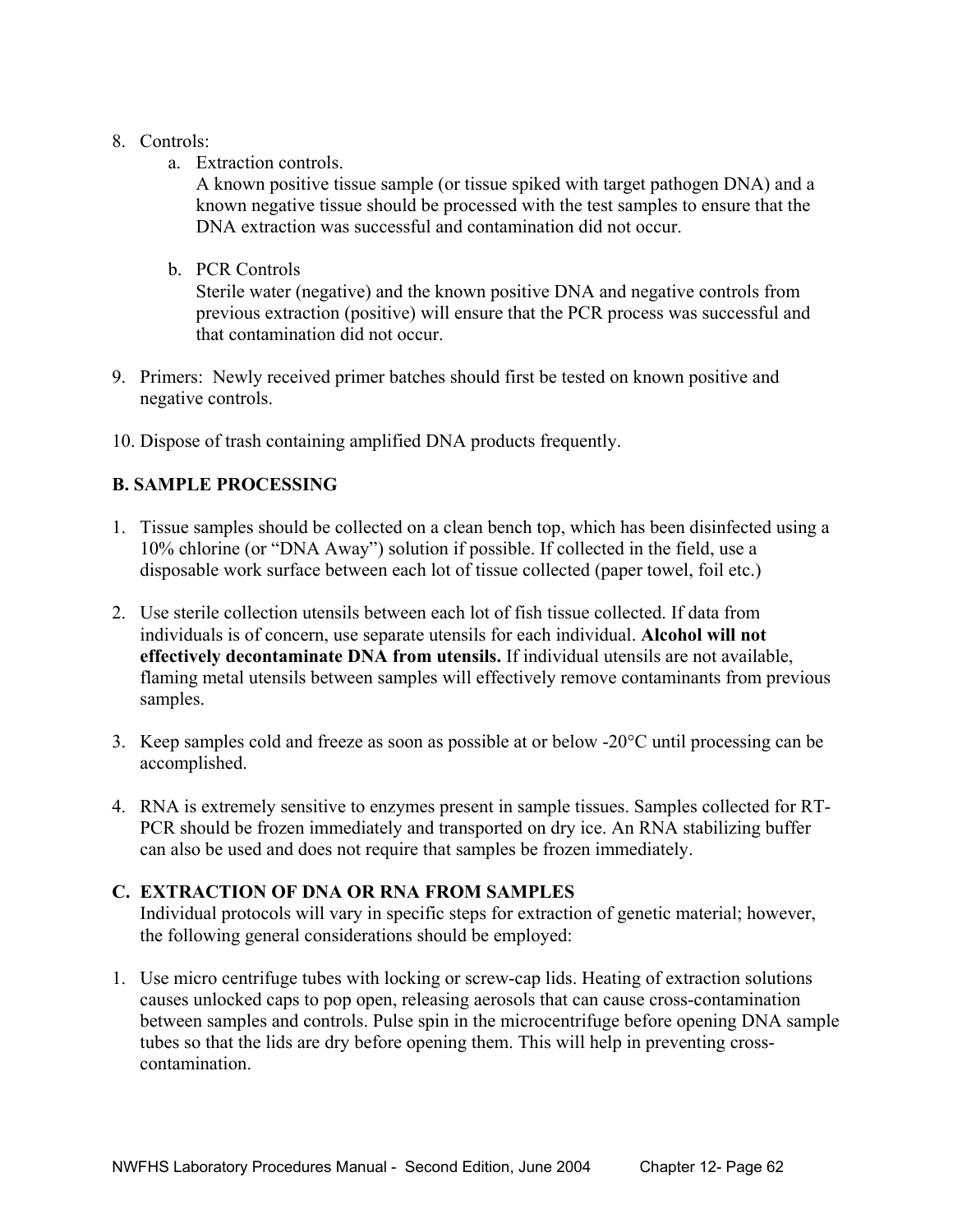- 2. Use the accurate amount of tissue suggested by the extraction kit manufacturers. If this is exceeded, proper lysis of tissues will not be accomplished.
- 3. Always run positive control samples as well as negative (water and negative tissue samples) from the start of the extraction process, through amplification to electrophoresis. These controls will allow for detection of contamination as well as assure that the extraction was successful. This is the only means of assuring validity of the assay and its results.

# **D. QUANTIFICAITON OF DNA**

 If the protocol used advises that extracted products be measured using a spectrophotometer to ensure that enough DNA or RNA was successfully extracted, refer to quantification guidelines in Appendix D, Analysis of Extracted DNA using a Gene Quant UV Spectrophotometer.

# **E. INTERPRETATION OF PCR RESULTS**

Use of the appropriate controls should allow you to assess the integrity of your PCR result.

- 1. False-negative reactions may result from insufficient DNA extraction, excessive amounts of DNA, PCR inhibition, improper optimization of the PCR, or human error (e.g. loading errors).
- 2. False-positive reactions may result from contamination either directly from the sample lot being tested or from previously amplified target DNA.
- 3. For further help in troubleshooting, see PCR Protocols: A Guide to Methods and Applications (Ennis et al. 1990).